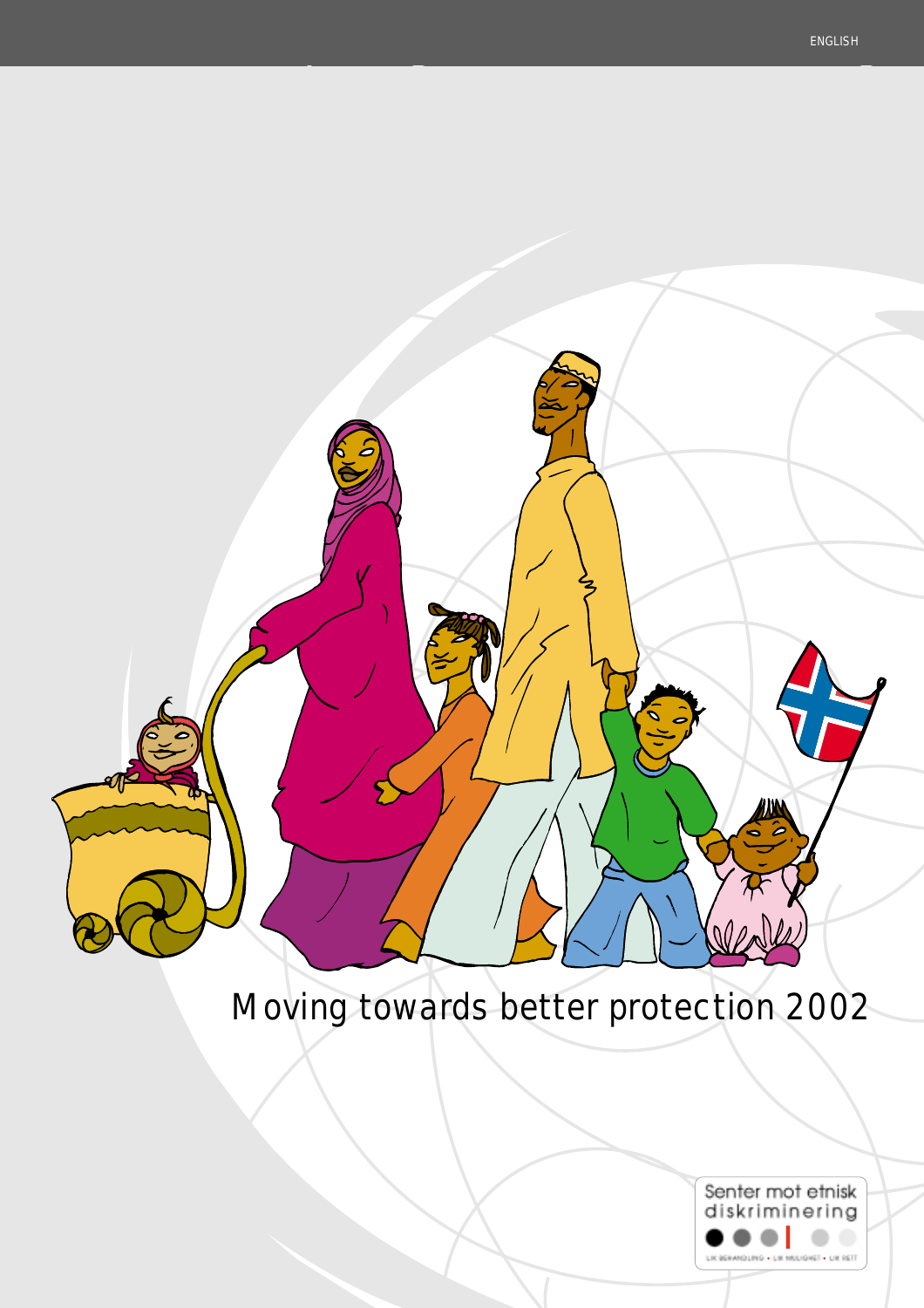

The Centre for Combating Ethnic Discrimination equal treatment • equal opportunity • equal rights

Published by SMED, September 2003 ISBN: 82-8000-009-7

Mailing Address: P.O. BOX 677 Sentrum, NO-0106 Oslo, Norway

Street Address: Prinsensgate 22

Phone: 22 24 69 70 Fax: 22 24 69 72 E-mail: smed@smed.no Internet: www.smed.no

Translation: Christopher Gambert Design: Cazawa Dezign Illustrations: Vera Silva/Cazawa Dezign Print: Kraft Digitalprint AS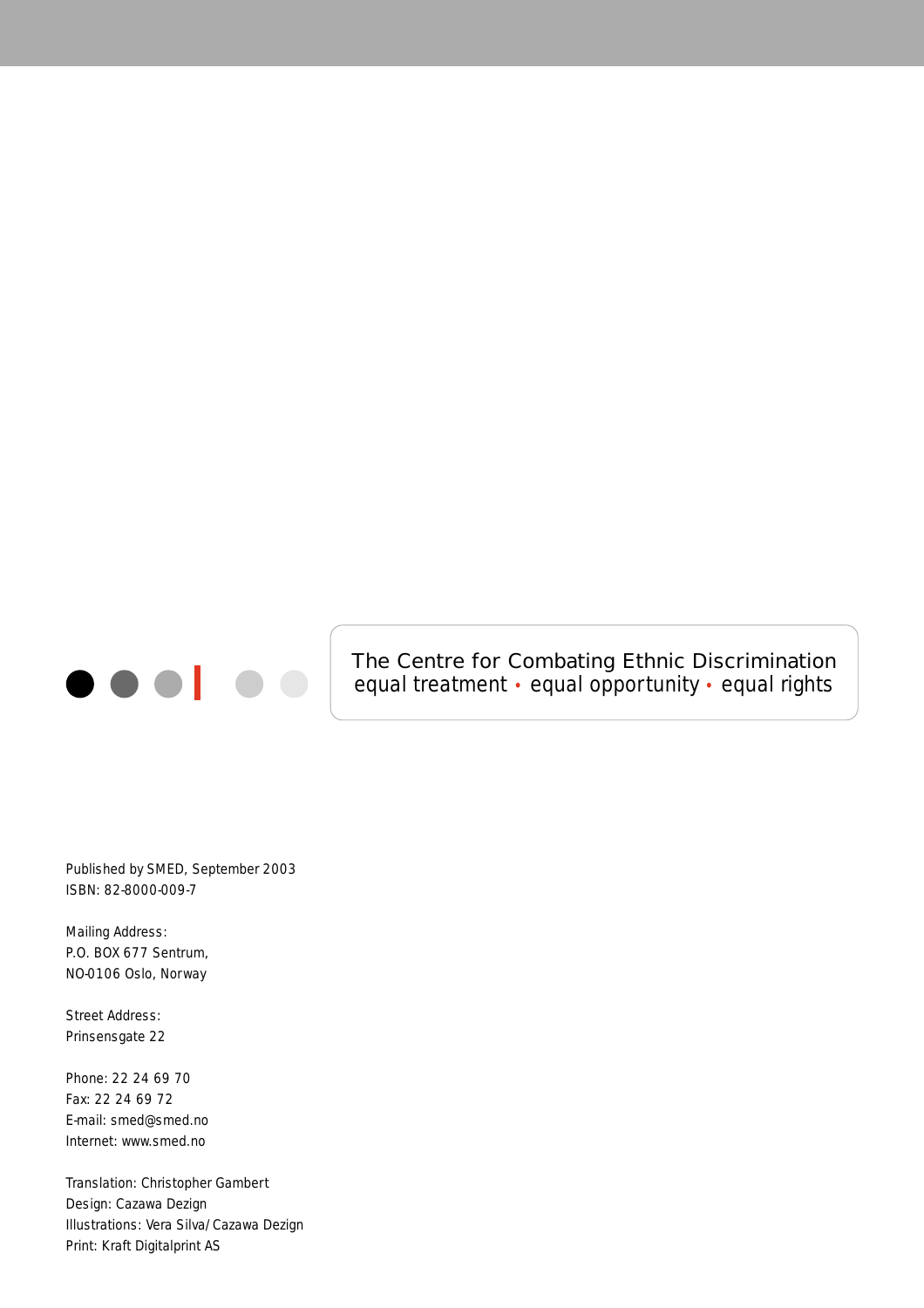

# **OCOOO** Moving towards better protection 2002

Contribution from The Centre for Combating Ethnic Discrimination regarding the nature and extent of ethnic discrimination in Norway.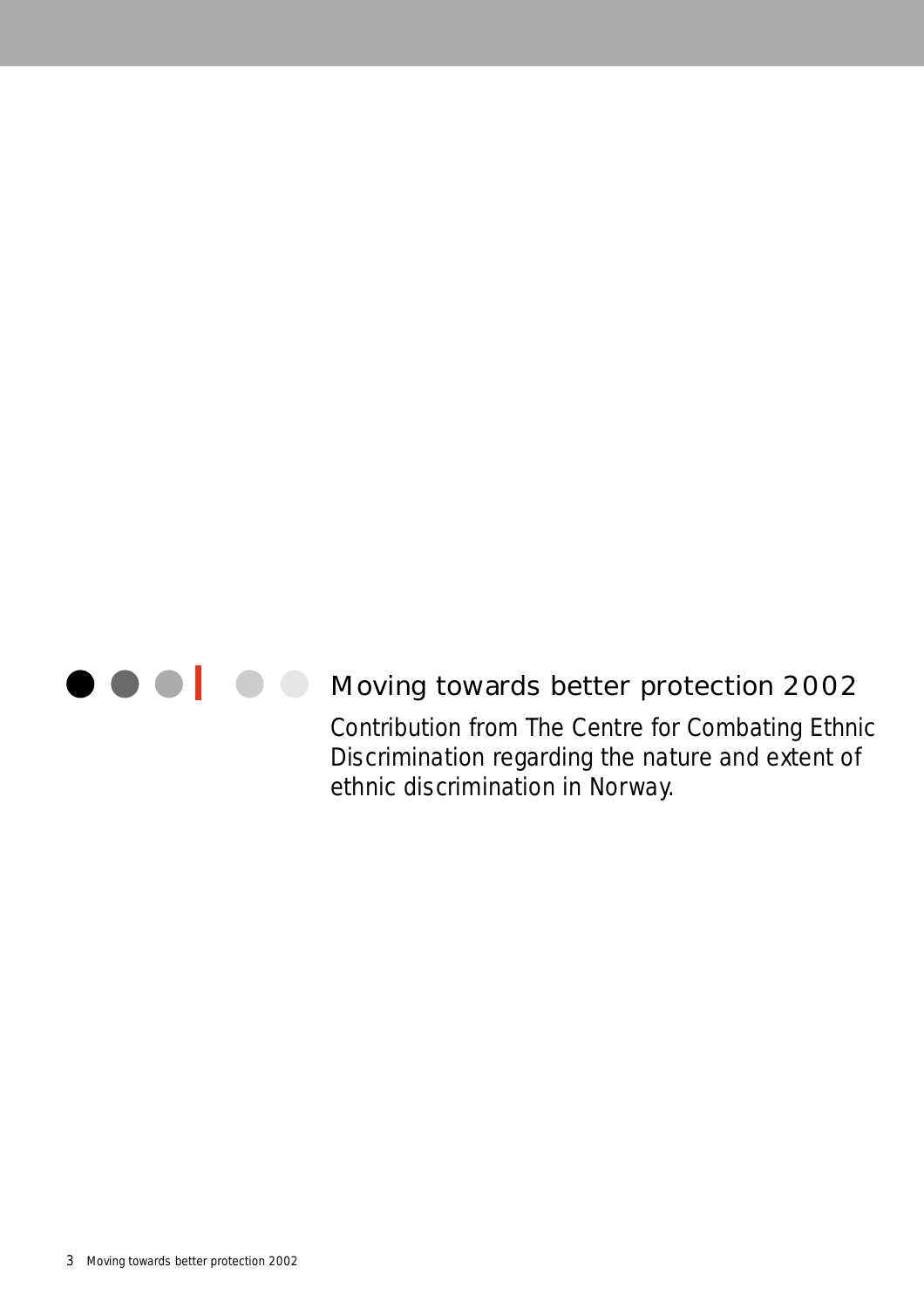### Foreword

**This report, Moving Towards Better Protection 2002, is an English language translation of Underveis mot et bedre vern 2002, the fourth in a series released by the Centre for Combating Ethnic Discrimination (SMED). SMED began four years ago as a temporary pilot project. Since that time, the government has decided to confer on SMED status as a permanent agency.**

This is a natural opportunity for us to present our experiences from the past four years, and to present for the first time statistics based on our legal aid work which account for complete calendar years.

The newly proposed law against ethnic discrimination has been subjected to review and it is expected that the Storting (Norway's legislative assembly) will implement the law this coming Spring. This represents a milestone for SMED; the implementation of a legal framework covering all areas of public life, which can replace the unsatisfactory fragmented laws of today, has been one of our primary concerns. Following up our suggestions regarding the law and its proposed monitoring body will naturally be given top priority in the coming year.

Moving Towards Better Protection 2002 is divided into three sections:

- The first three chapters present our experiences from the past four years, and summarise important developments in our work against ethnic discrimination.
- Chapters four and five provide a more in-depth look at our experiences in two specific areas: health and social services and immigration law. Both of these areas have presented SMED with considerable challenges: health and social services because cases in this area often deal with indirect discrimination and require some experience in order to recognise the elements of discrimination; and immigration law because it is the area in which complaints have increased the most over the past year, while at the same time many of these cases are on the borderline of SMEDs jurisdiction.
- The last two chapters, six and seven, present those areas which can best be described as challenges for the future. Chapter six presents SMED's study mapping the percentage of minority representatives in county and municipal government, compared with the percentage of minorities in the general populations of the respective regions. Chapter seven explores the various arguments surrounding primary language instruction and Norwegian language instruction, outlining important ways to ensure that persons with minority backgrounds are not discriminated in educational settings.

During the four years that SMED has been operational it has become increasingly clear that the work against discrimination must be expanded to also include work which promotes ethnic equality and equal opportunity.

geno fell ny V go

*SMED's Head of office, June 2003*

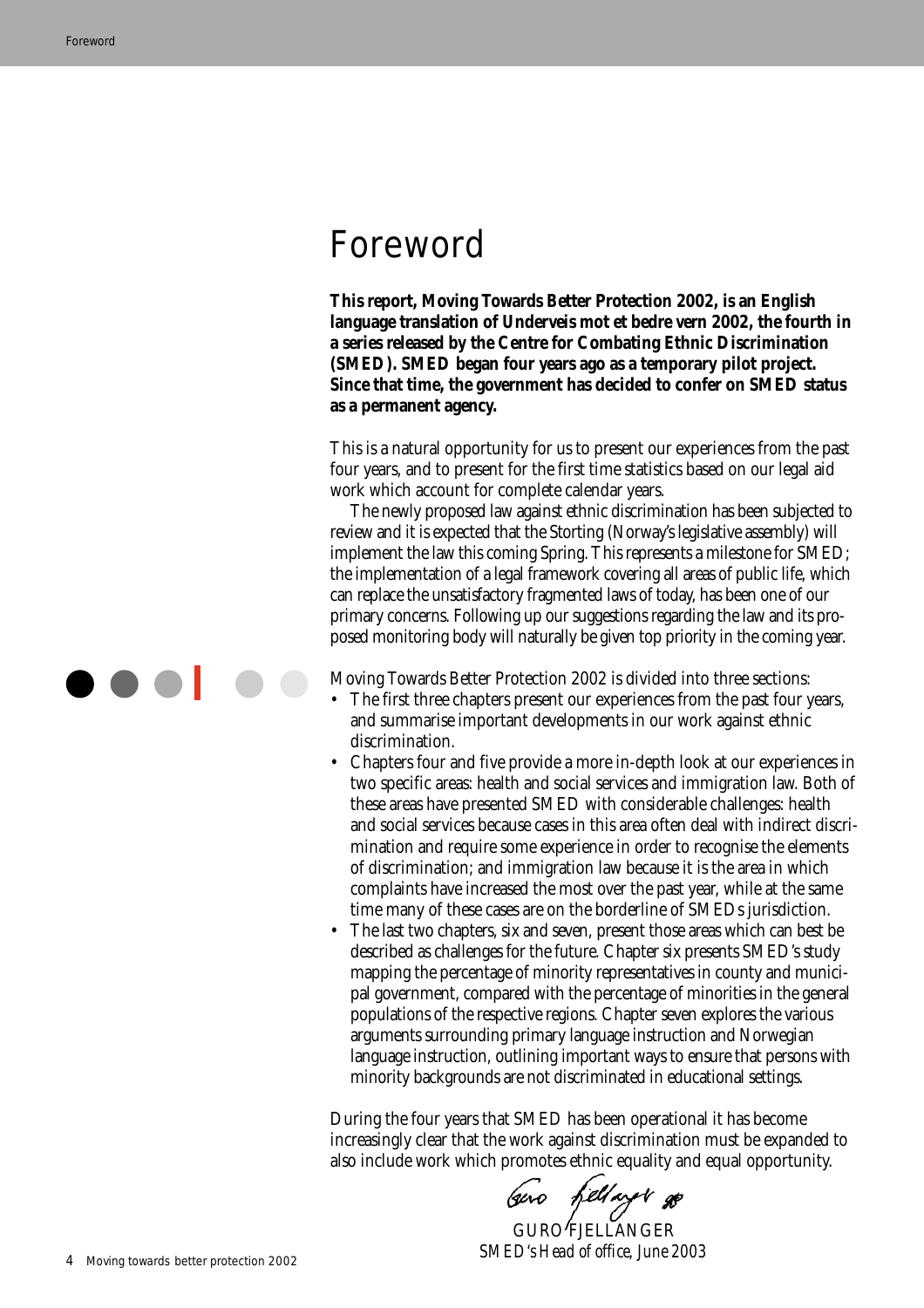## What does SMED do?

#### **SMED provides free legal aid, documents the nature and extent of discrimination, and makes policy recommendations.**

- The Centre for Combating Ethnic Discrimination was founded in 1998 as a State agency.
- The Centre's employees provide free legal aid to individuals that meet ethnic discrimination because of their religious beliefs, skin colour, or national/ethnic origin.
- The Centre documents the nature and extent of discrimination in Norway.
- The Centre makes policy recommendations and works proactively.
- The Centre cooperates with other organizations and agencies in order to prevent discrimination.
- The Centre's jurisdiction is nation-wide.

## Who works at SMED?





Guro Fjellanger Head of office



Guri Hestflått Legal adviser



Ann Helen Aarø Legal adviser



Kari Vatle Thomassen

Heidi Wyller Legal adviser



Ella Ghosh Adviser

Maria Mattsson



Kristian Rose Tronstad Adviser



Higher executive officer Higher executive officer Christopher Gambert



Caroline Aasheim Junior executive officer Executive officer

#### SMED's board:

Berit Reiss-Andersen (Chairperson) Aamir Javed Sheikh (Deputy Chairperson) Beate Gangås (Commissioner of Police) Lamisi Gurah (Leader of Afrikan Youth in Norway) Marvin Wiseth (CEO) Ellen Katrine Hætta (Police lawyer) Charles Orevaoghene Obaro (Consultant) Sunil Loona (Advisor)

*Substitute members:* Helen Oddveig Bjørnøy (Church City Mission) Sissel Wilhelmine Dabous (Therapist) Abdi Daha Mohammed (Teacher)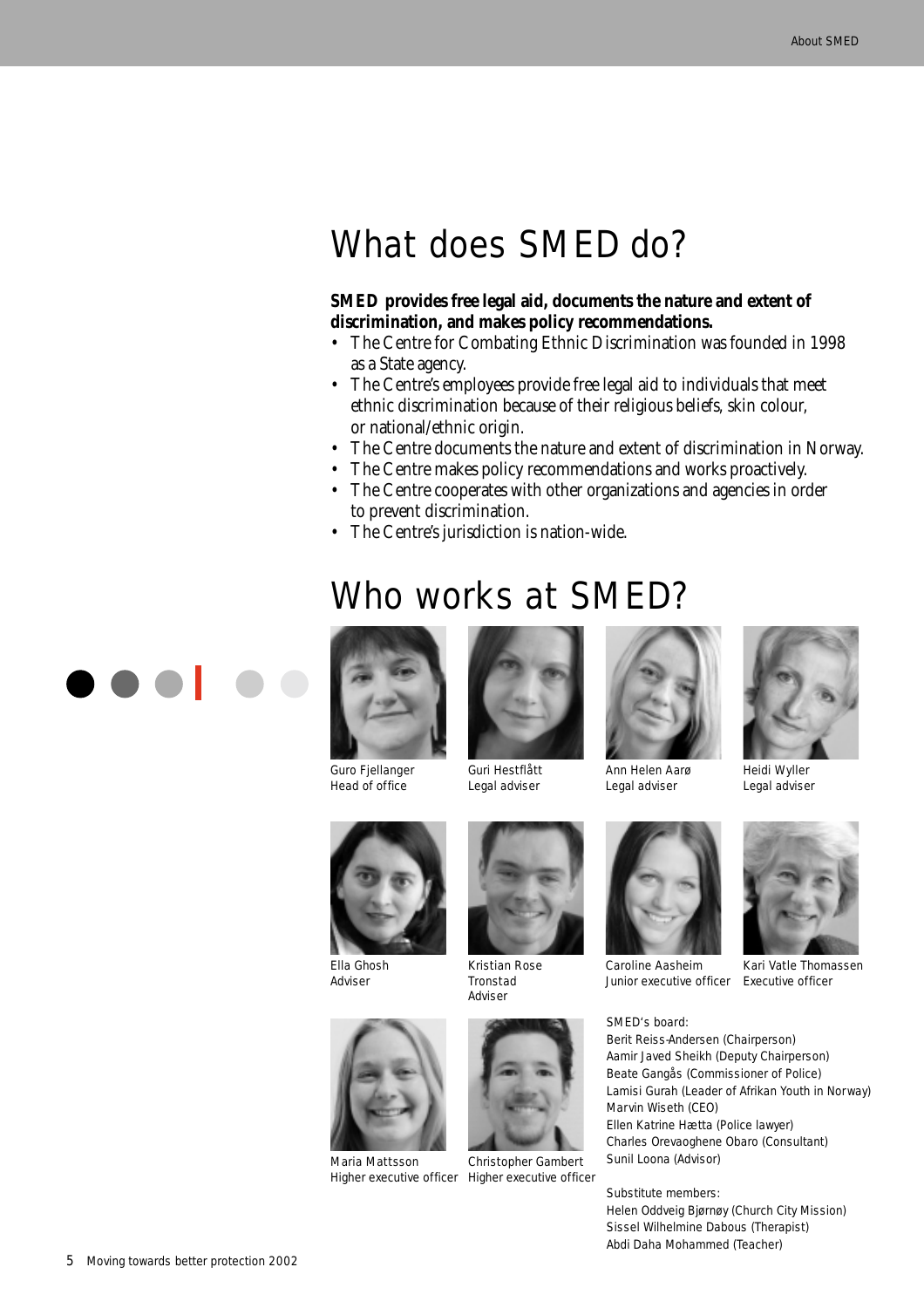# **Contents**

| About SMEI |  |
|------------|--|
| Foreword   |  |

| Part I SMED's experiences from the past four years           | 07 |
|--------------------------------------------------------------|----|
| CHAPTER I                                                    |    |
| Meeting others as oneself                                    |    |
| CHAPTER 2                                                    |    |
| Who comes to our centre?                                     |    |
| An overview of SMEDs users from 1999-2002                    |    |
| <b>CHAPTER 3</b>                                             |    |
| Challenges posed by a legalistic approach to discrimination: |    |
| SMED's experience                                            |    |

| Part II A closer look at two case areas                         | 37 |
|-----------------------------------------------------------------|----|
| <b>CHAPTER 4</b>                                                | 38 |
| Discrimination by Immigration Authorities:                      |    |
| A marked increase in complaints                                 |    |
| <b>CHAPTER 5</b>                                                | 50 |
| SMED's cases within the field of health                         |    |
| and social welfare                                              |    |
|                                                                 |    |
|                                                                 |    |
| <b>Part III Future Challenges</b>                               | 57 |
| CHAPTER 6                                                       | 58 |
| The political representation of immigrants                      |    |
| $\mathbf{1}$ and $\mathbf{1}$ and $\mathbf{1}$ and $\mathbf{1}$ |    |

| in Norwegian local government              |     |
|--------------------------------------------|-----|
| CHAPTER 7                                  | 66. |
| Individually tailored language instruction |     |
| for minority pupils                        |     |

| Anr |  |
|-----|--|
|     |  |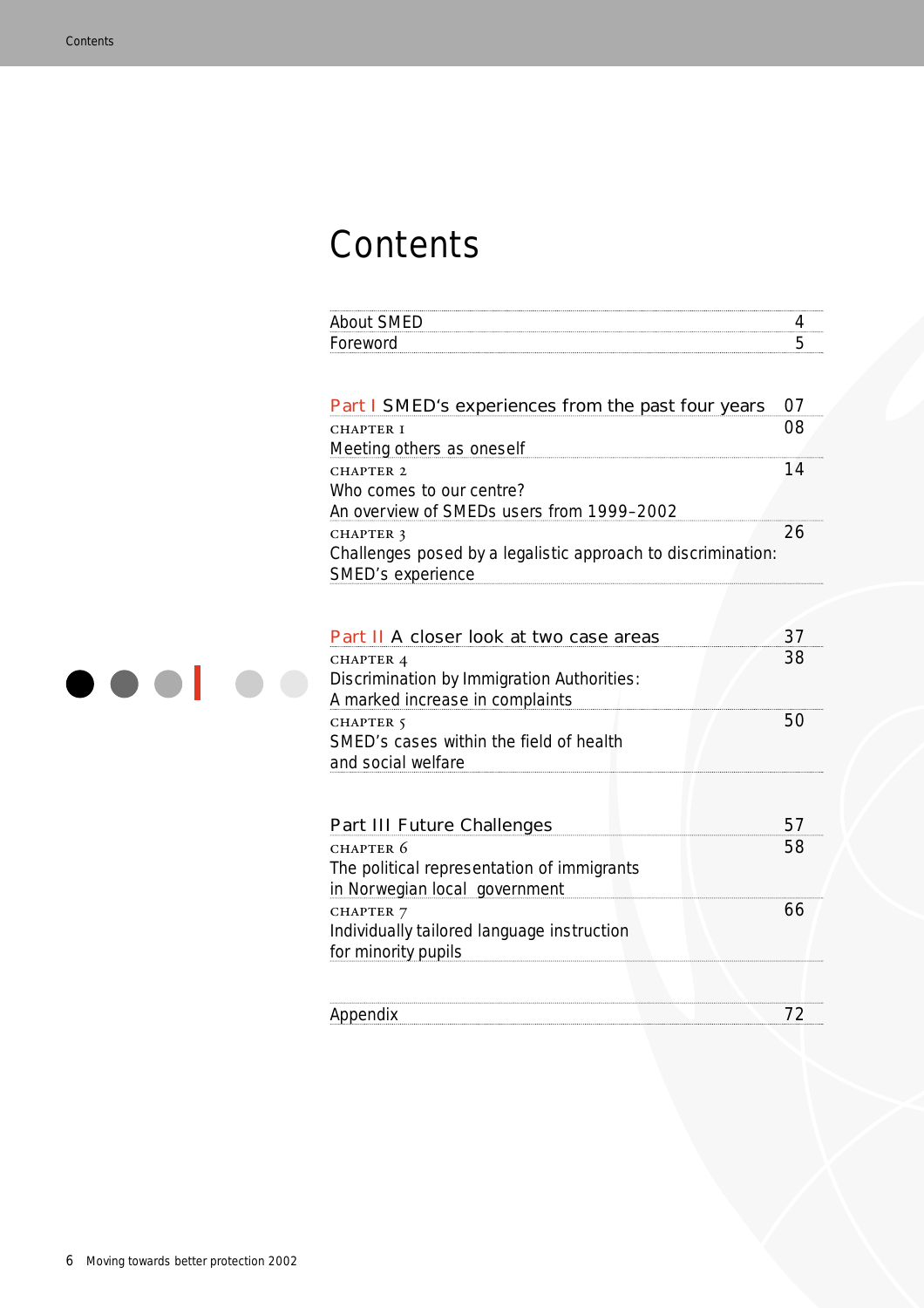# Part I SMED's experiences from the past four years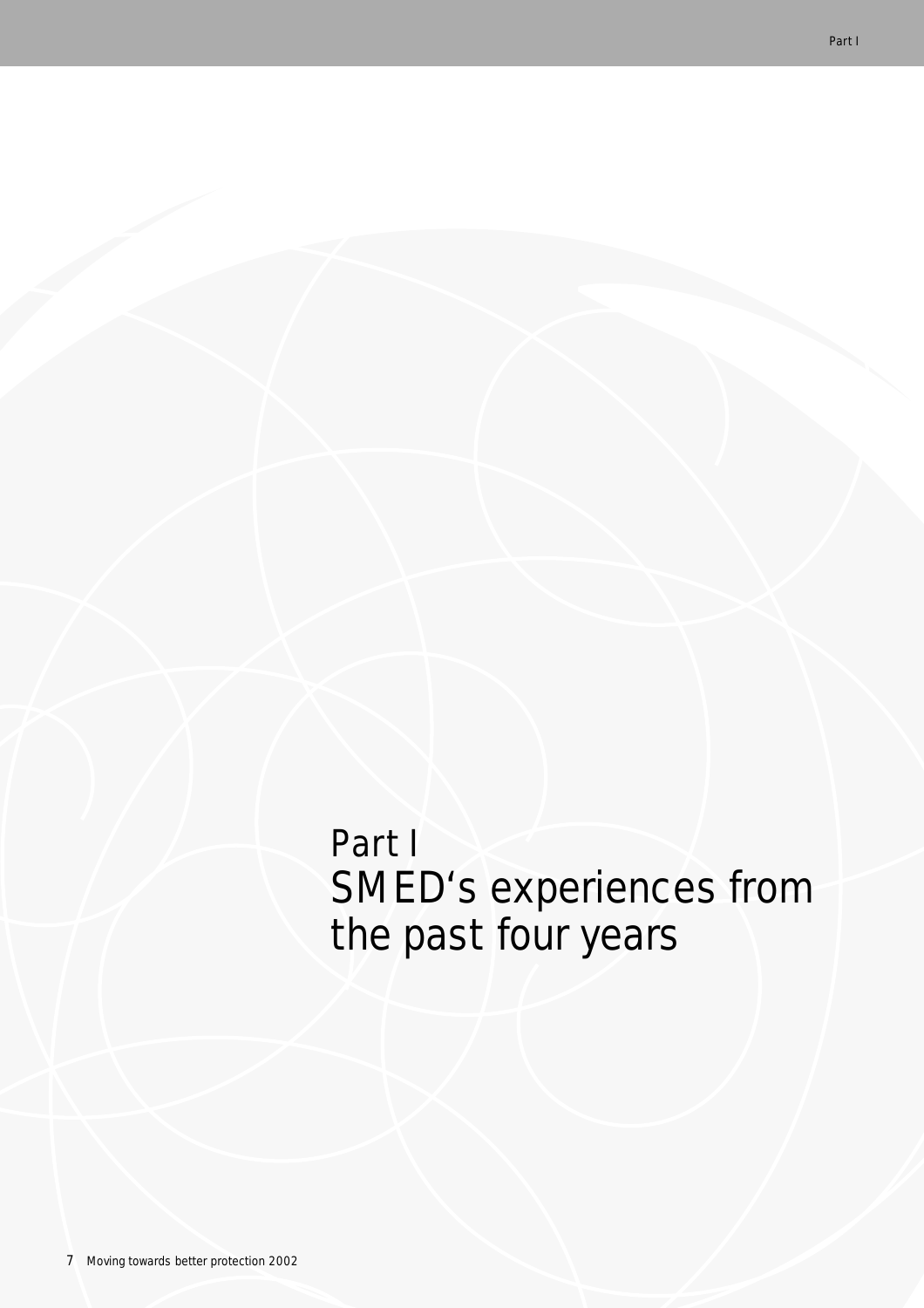

# Chapter 1 Meeting others as oneself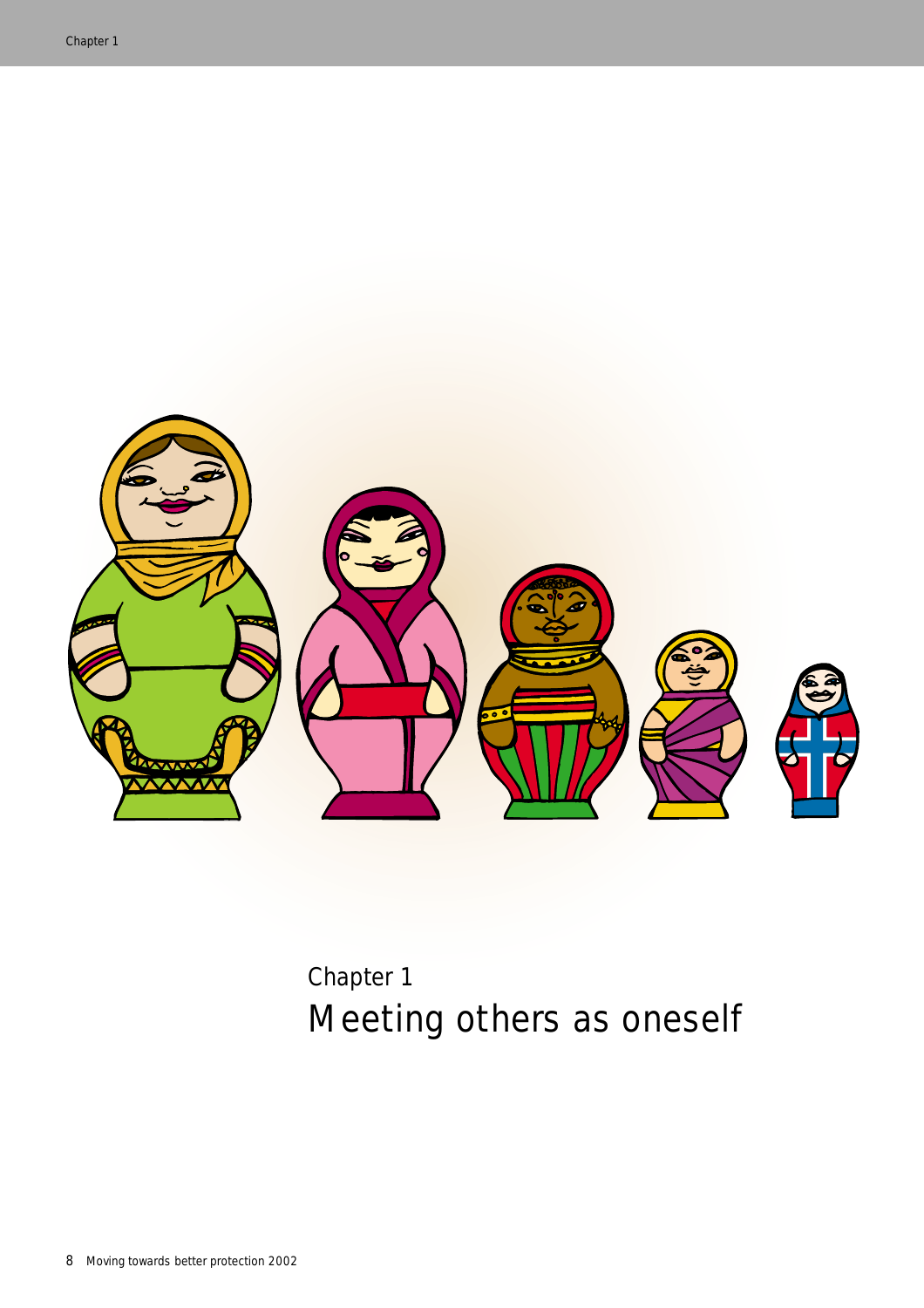in Norway. Since then, the «War against terror» initiated in the aftermath of the attacks on the World Trade Center and Pentagon on September 11, 2001 has reversed the tide. Through media and the course of public debate it has been possible to discern the contours of growing anti-Islamic sentiment, stripping people of a certain cultural background and religion of their identity as individuals in favor of gross generalization. This tendency reached a climax when Norway was identified as a potential terrorist target by a leading Al-Quaeda spokesman. Just days after the threat was made public, a Norwegian of Pakistani

origin who had contracted for a garage to be built next to his home received a letter from the entrepreneur that his firm had come to the decision that they would no longer take on Muslim customers. The letter went on to state that the entrepreneur assumed that the man was Muslim, based on his name, and that this policy would therefore also apply to him.

WHEN THE CENTRE for Combating Ethnic Discrimination (SMED) released its previous report *Underveis mot et bedre vern 2001*, the racially motivated murder of a young boy in a suburb of Oslo earlier that year had shocked the country and placed anti-racism and anti-discrimination at the forefront of the public agenda

This spring there has been an increased focus on discrimination in the housing market. The Parliament accepted the government proposal of explicitly forbidding discrimination in housing, whether during sale, rental or subletting. At the same time,

nessman who had demanded compensation from a realtor that hadn't informed him that the apartment he had purchased in an affluent Oslo suburb was located near public housing often used to house immigrants. In reference to this story, the daily newspaper Dagbladet ran an editorial on May 30 this year, stating that

*«The case is a sad reminder of how casual acts of discrimination serve as the racism of our time. Non-Norwegians are lumped together as a group, losing their individuality and thereby their ability to meet others as themselves.» (Our translation, emphasis added.)*

Generalization, and the subsequent loss of one's ability to meet others as oneself, is in many ways at the heart of discrimination.

#### The nature and extent of ethnic discrimination in Norway

For four years SMED has worked against discrimination based on ethnicity, religion, creed, language, skin color, nationality, and ethnic or national origin. An overview of this work is presented in the next chapter.

the media reported on a known busi-within a religious organization; <sup>9</sup> Moving towards better protection 2002 Simply put, discrimination can be defined as irrelevant negative differential treatment, or differential treatment which has a disproportionate impact on one particular group, when this result is not otherwise justified. On this basis, there is a clear distinction between illegal differential treatment and legal differential treatment. A requirement of particular religious affiliation, for example, might be legal when it pertains to employment in certain positions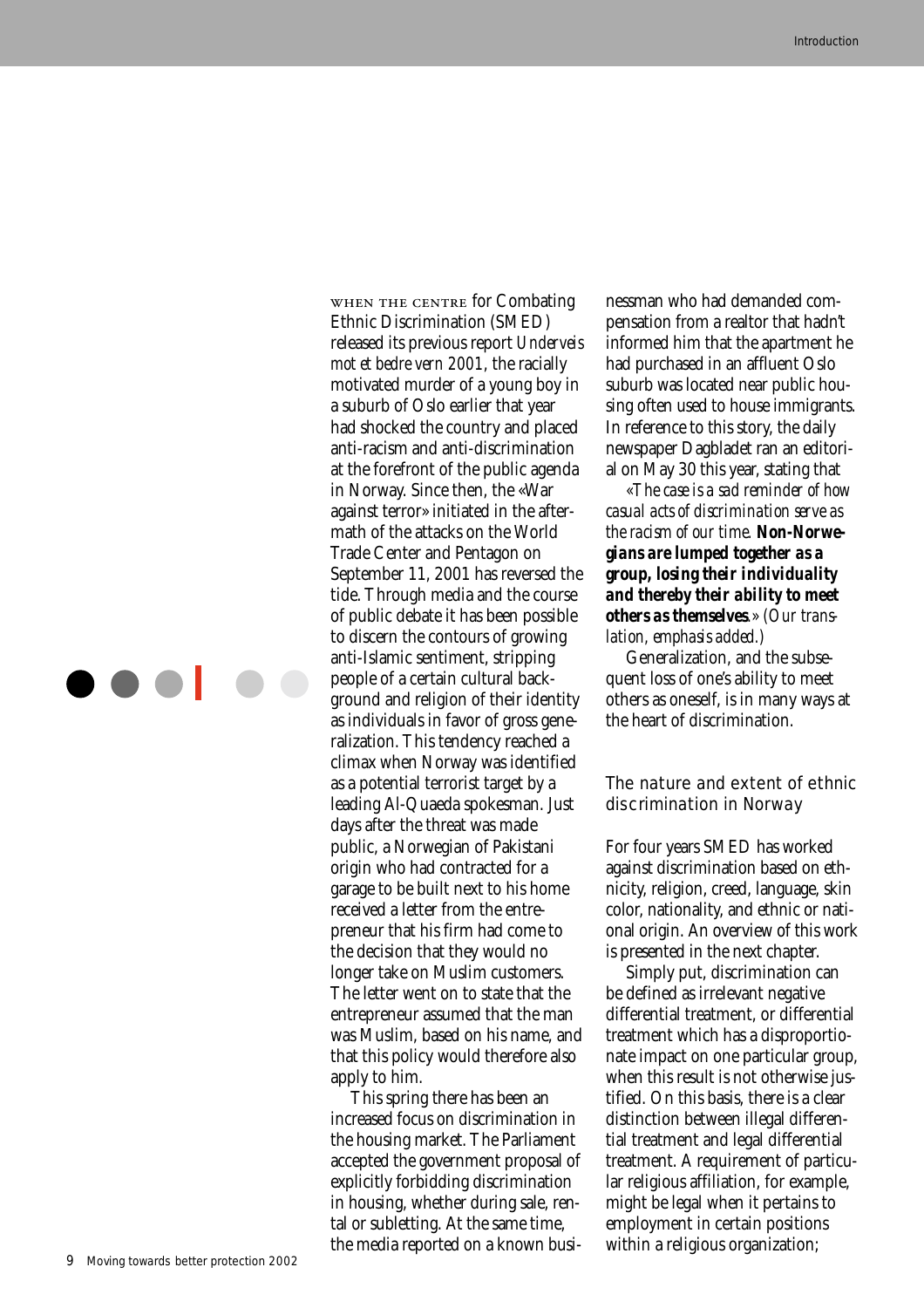similarly, a minimum language proficiency requirement might be legal when it pertains to employment of a language teacher.

In order to further illustrate different kinds of discrimination it is helpful to distinguish between direct and indirect discrimination. This distinction is included in a newly proposed law against ethnic discrimination, as well as in a new amendment to the Norwegian labor law. Direct discrimination is often described as likes not being treated alike, while indirect discrimination is described as like treatment of individuals that are not alike. There are many examples of seemingly neutral practices which result in discriminatory treatment<sup>1</sup>:

- Workplace uniform requirements. A seemingly neutral uniform policy entailing standardised headwear can be problematic for individuals who cover their head in a certain way as part of their religious observance, unless the requirements are flexible enough to allow for exceptions in these circumstances.
- Minimum height requirements for police recruits. People from South-East Asia, for example, are often shorter than ethnic Norwegians. Certain height requirements will disproportionately effect the ability of people with South-East Asian backgrounds to serve as police officers.
- Security clearance requirements. Rules pertaining to security clearance require residence for a certain number of years, and can, the same period.<br>10 Moving towards better protection 2002

without flexible enforcement, represent a barrier for certain individuals with regards to certain job tasks and employment opportunities.

Requirements that parents and children converse in Norwegian during supervised visits entitled by law. This can represent a barrier to dialog between parents and children in those cases where a family normally does not communicate with each other in Norwegian.

Both direct and indirect discrimination can occur, despite lack of motive or wish to discriminate. The significant factor is the ultimate result. This is an important distinction between racism and discrimination. When we take as our starting point that discrimination deals with results, and have as our goal equality and equal opportunity, it is easier to both identify discrimination and reach a consensus as to which measures should be taken to combat it.

#### We all have different starting points

Certain figures underscore the importance of focusing on results when seeking to alleviate the problem of discrimination.

#### *Unemployment*

• Registered unemployment among immigrants increased from 7.9% in February 2002 to 9.8% in February 2003. For the total population, the unemployment rate rose from 3% to 3.9% over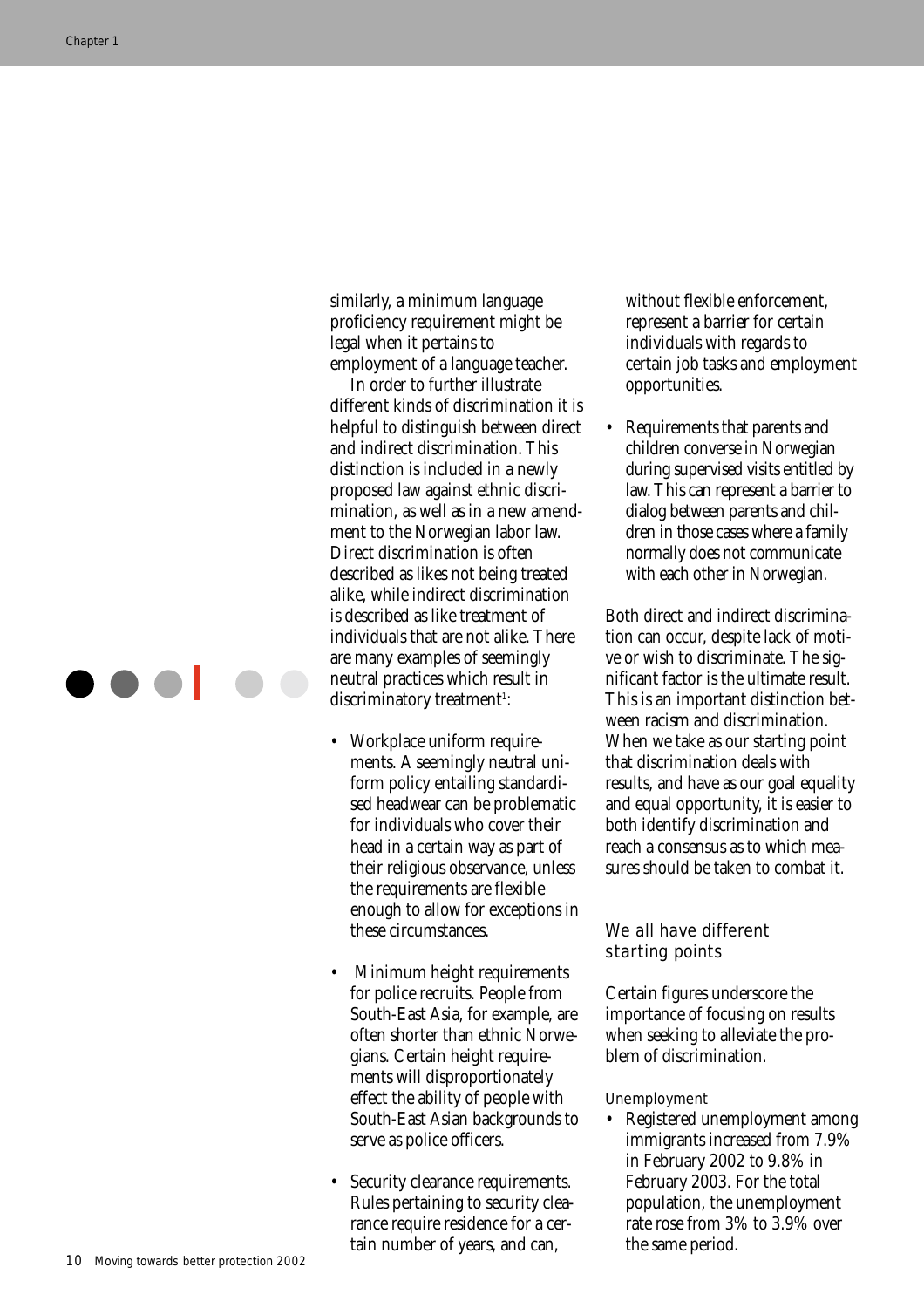- Immigrants from Africa top unemployment statistics, with 17.8% unemployed. This is four times higher than the general rate.
- The unemployment rates for immigrants from Asia and Eastern Europe are, respectively, 12.8% and 11.1%.

In addition to difficulties immigrants face in getting hired, statistics show that policies whereby the last to be hired is the first to be let go also greatly affect immigrant workers.

#### *Political representation*

- In 14 of 19 county councils there are no people with immigrant background serving as elected representatives
- There are 68% fewer people with immigrant backgrounds serving in county councils than could be expected based on the number of eligible immigrant voters.
- There are 57% fewer people with immigrant backgrounds serving in municipal councils than could be expected based on the number of eligible immigrant voters. *(SMED's own study)*

In key areas of public life, such as the employment market or important arenas of political influence, people with immigrant backgrounds are underrepresented, despite the fact that there is no legitimate reason why this should be the case.

Minorities face a greater number of obstacles when attempting to partake in the benefits society has to offer. In our experience it is not enough to simply work to relieve the burden of discrimination as it arises

in individual incidents. It is also important to aim for the establishment of full equality and participation in all areas of public life.

This realization has played a vital role in the broadening of SMEDs perspective. In our mission statement from 1998 SMED is defined as:

*«…a pilot project which shall provide legal aid to individuals who have been subjected to discriminatory practices, and monitor and document the extent and nature of discrimination. Discrimination is here understood as negative differential treatment on the basis of religious creed, race, skin color, or ethnic or national origin.» (Unofficial translation, emphasis added.)*

SMED's suggested changes to the wording of the proposed law against ethnic discrimination in February 2003 call for expanding the scope of the anti-discrimination project:

*«The law's purpose is to guarantee equal rights and opportunities to all, regardless of ethnicity, religion, creed, national origin, language, or skin color. These aims shall be ensured through legal protection for individuals against discrimination based on ethnicity, religion, creed, national origin, language, or skin color; as well as through a legally obliging government, employers and business representatives to work to achieve full ethnic equality.» (Unofficial translation, emphasis added.)*

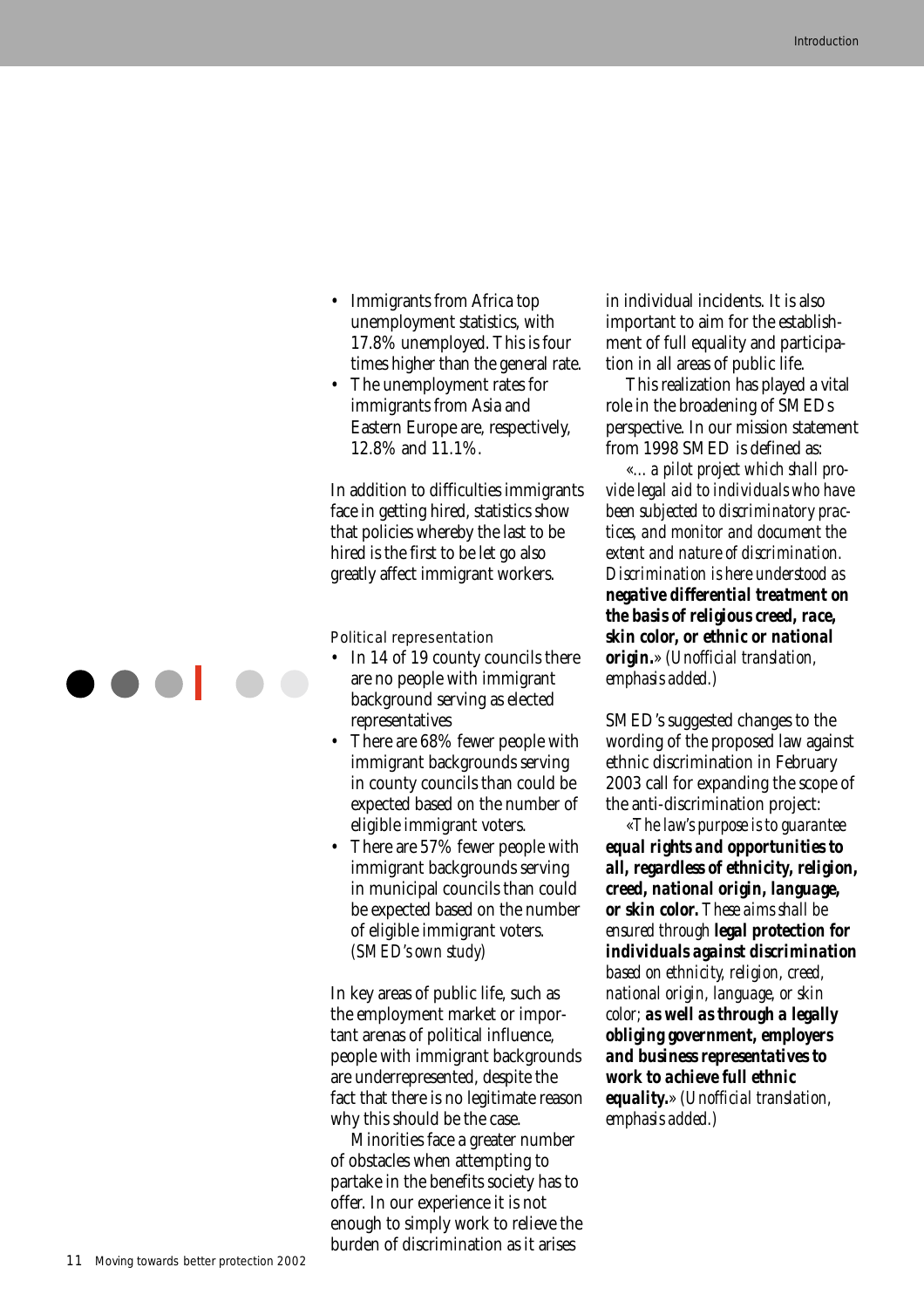#### Moving towards better protection

Today the laws which forbid discrimination on the basis of ethnicity are fragmented and difficult to discern, providing little protection in large areas of public life, and few sanctions in those instances where protection is in place. Since SMED's establishment four years ago, the establishment of a general law against ethnic discrimination has therefore been a top priority.

Even in the first Moving towards better protection report in 1999 the need for better protection was touched upon:

*«In addition to the lack of legal precedents, today's legal framework for combating discrimination is fragmented and incomplete. The legal guidelines are primarily governed by criminal law, which hinders the establishment of effective sanctions against discriminatory practices or situations.»* 

 $ECRI<sup>1</sup>$ , in its latest set of recommendations to member states, highlights the importance of constitutional protections ensured through civil and administrative law, as well as through criminal law. Norway today is far from meeting ECRIs recommendations.

There is no reason to criminalise every undesirable action. Discrimination in its most direct and premeditated form is already covered by the anti-racism provisions of the penal code2 . Here strict rules of evidence are maintained in order to prevent the punishment of innocent parties. In order for an action to be found punishable by law the court must first establish, «without the shadow of a doubt,» a chain of events which implicate the accused party's guilt.

Guilt is determined on the grounds of criminal intent or gross negligence, given that the accused party has been determined to have been of sound mind. There is no doubt that there is a real need for criminal law which can address the most reprehensible and injurious forms of discrimination.

Besides blatantly criminal actions, however, there exists a whole set of actions and outcomes of actions which are also injurious to the individual, either economically or otherwise, and which, seen from both an individual and societal perspective, are undesirable, being both morally and ethically wrong. Civil law can, through the use of sanctions such as the awarding of damages, provide individuals with compensation for such actions, as well as serve to prevent their reoccurrence.

In such cases, criminal punishment is neither an effective nor proper tool, as the cause is for the most part unintentional negligence. It is extremely difficult to prove intent in a case of indirect discrimination. Often the nature of the injury incurred does not warrant a criminal punishment. By adopting and applying civil law we will have an adequate and effective tool for preventing ethnic discrimination, as well as an effective means of providing compensation for economic and non-economic damages sustained by discriminatory practices.

#### Law rooted in human rights and an active commitment to equality

SMED has submitted a thorough commentary on the newly proposed

- 1) «The European Commission against Racism and Intolerance».
- 2) Cf. § 135a, §349a and §390 as well as §232 and §292 of the penal code.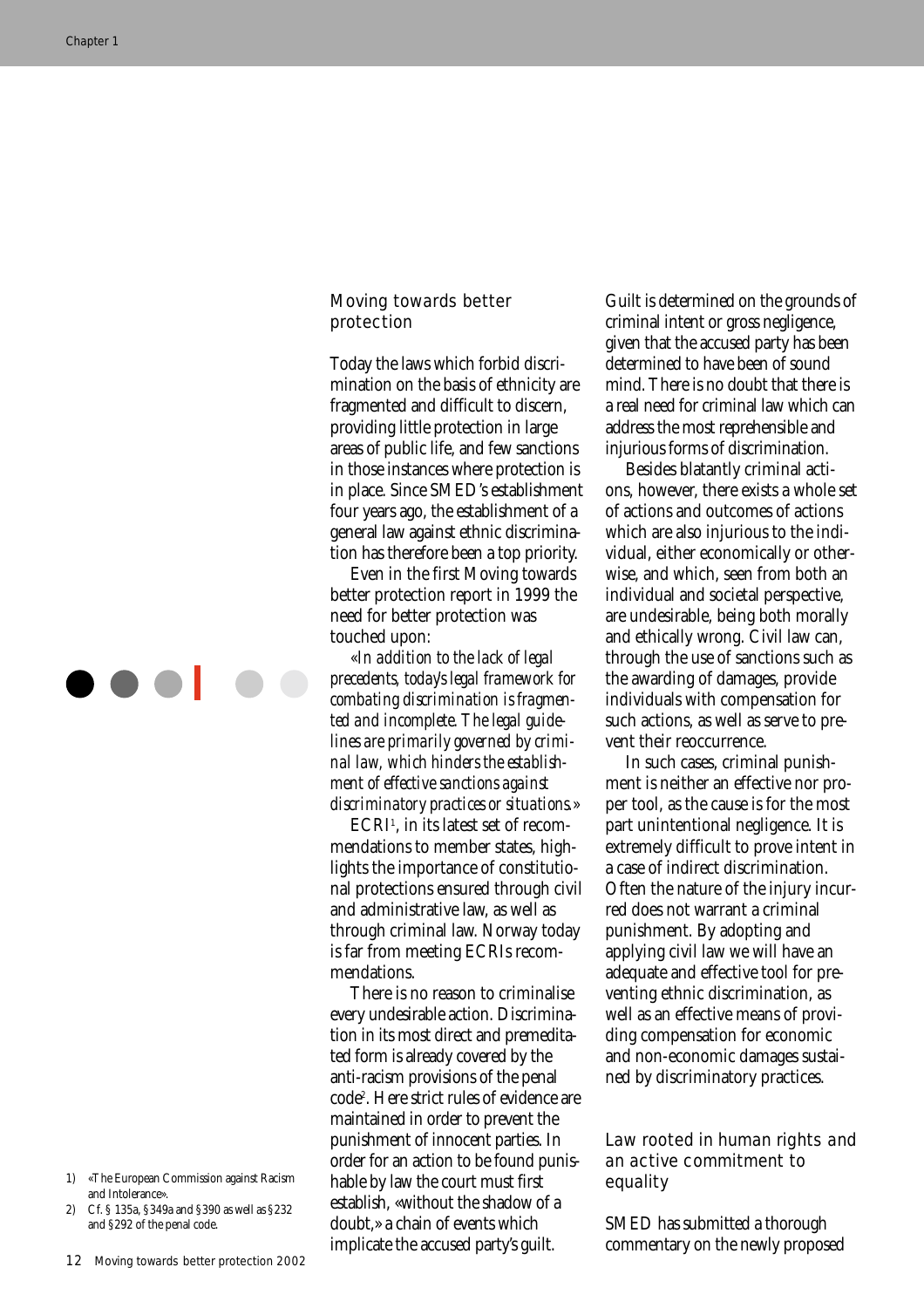law against ethnic discrimination. Our comments spring from the desire for a general and consistent law which can serve as a practical tool for ensuring equality and equal opportunity. Some important points include:

• **The incorporation of the International Convention on the Elimination of all forms of Racial Discrimination (ICERD) into Norwegian law.** SMED supports the proposal of such an integration. This would send an important message that combating racism and promoting equality on the local level is a continuation of our international obligation to honour fundamental human rights, also in everyday situations.

#### • **Positive treatment**

That the proposal allows for positive treatment is an important recognition that our society does not enjoy full representation of all its members in all its public arenas. Positive treatment is necessary to counteract this imbalance, and ensure true equality and equal opportunities for participation in society.

#### • **Shared burden of proof**

Shared burden of proof means that a person who experiences discrimination is obligated to provide proof that discrimination has taken place. The person accused of discrimination is then obligated to provide proof that discrimination has not taken place. This places the burden of proof on the party which has the most compelling evidence.

#### • **Positive Action**

This represents an obligation on the part of government, employers and business representatives to work for ethnic equality. This represents a step forward from simply punishing isolated incidents of discrimination, requiring the development of active strategies for acheiving ethnic equality.

#### Equality and equal opportunity

Earlier in this chapter we identified being deprived the ability to meet others as oneself as central to understanding the way in which discrimination effects individuals. The terms «similarity» and «equality» are often used to distinguish important aspects of this phenomenon. The typical Norwegian tendency to define sameness as a positive social trait collides roughly with the variety of individual and group difference represented in Norway's various minority communities today. That which on the surface seems to be indicative of sameness, and by extension equality, can in fact in the context of a diverse population lead to inequality, as we have seen in the examples of indirect discrimination given earlier in this chapter.

One's ethnic background, religion, creed or language do not in and of themselves steer one's interests and abilities in terms of career choice, where one wishes to live, or how one wishes to live. Once we come to this realization, work against discrimination becomes inseperable from work for equality, regardless of national origin, religion compelling evidence. The creed, language or skin color.<br>
13 Moving towards better protection 2002

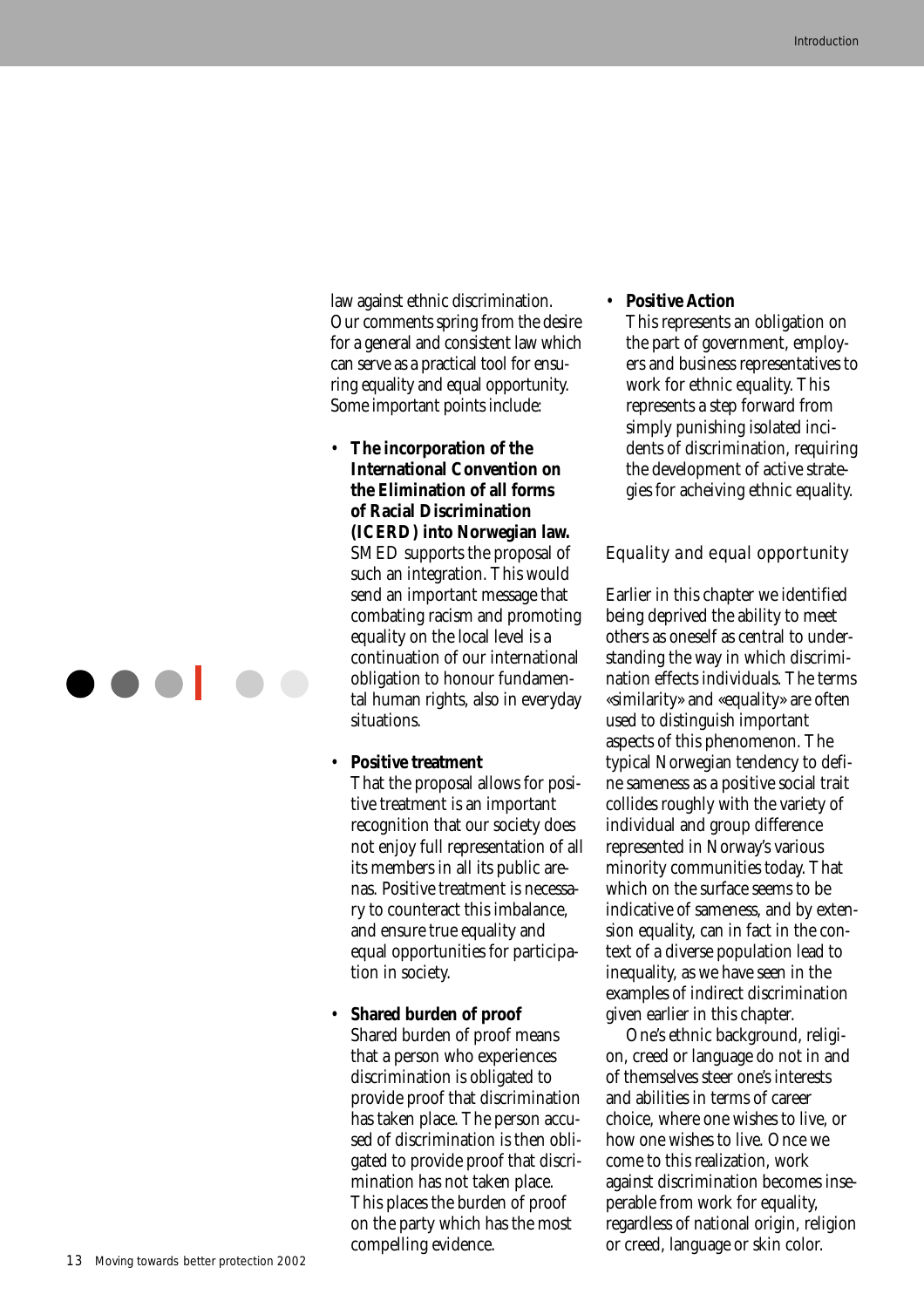

Chapter 2

Who comes to our centre? An overview of SMEDs users from 1999–2002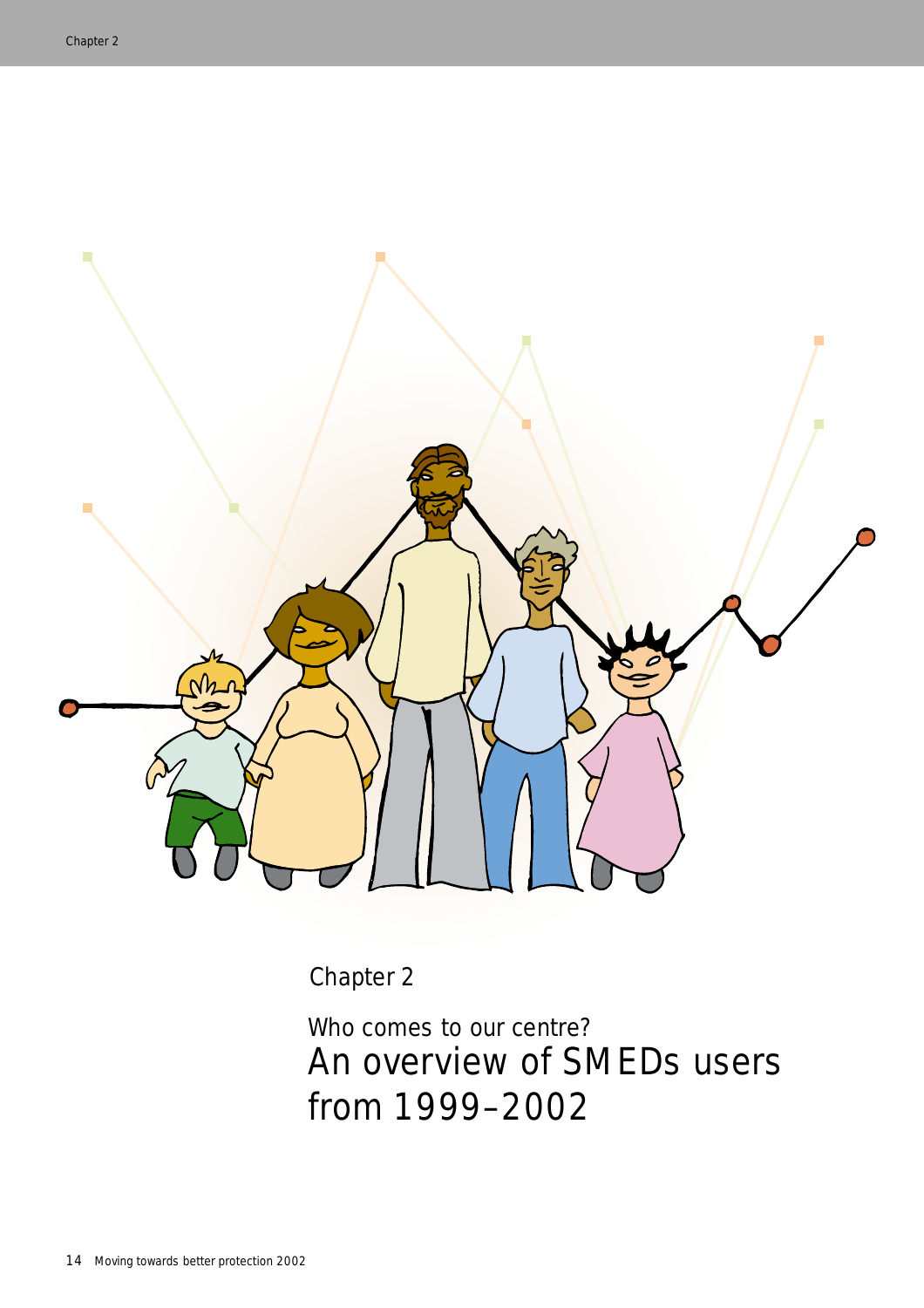AS A LEGAL AID provider SMED has been compiling case information for the past four years. Although statistical data based on this casework has partially been made available in annual reports and other publications, it has not previously reflected full calendar years nor provided the opportunity to compare data from all the years SMED has been active. The following article seeks to provide a statistical overview of SMEDs cases according to the types of discrimination reported and the demographic makeup of our users; we wish to explore possible links between our users' backgrounds and the areas of enquiry (such as employment, housing etc). Towards the end of this article we will also use the data to sketch a profile of typical SMEDs users. Those readers wishing more data on specific kinds of discrimination are referred to our expanded annual report of 20021 , as well as to our report Moving Towards Better Protection 2001.



distributed to our expanded network and a longer annual report every year.

At the end of 2002 the Centre had handled a total of 893 cases, representing 223 cases per year on average. As the figure shows, the number of cases handled by the Centre has varied from year to year. This fluctuation

could be the result of a number of different factors. For example, the 1) SMED makes both a short brochure that is<br>distributed to our expanded network and a<br>number of cases in 1999 was lower ally registered. than that in subsequent years. This might be explained by the fact that

the Centre had started to offer legal aid services from mid-February that year and that it took a while before word of the service got around. Variations over time can also be explained by varying media coverage of the Centre, as well as changes in our internal organisation. These factors might have played a role in 2002, as staff turnover and a subsequently more introverted profile during the autumn of that year resulted in a slightly lower media presence, possibly explaining a lower awareness of the Centre at the time and therefore also a lower number of new complaints. It should be noted, however, that the number of cases handled in any given year does not necessarily reflect the level of activity for that period of time. Some cases are extremely demanding and time-consuming, while others can be resolved easily or referred to other agencies.

Each year the Centre receives a small number of complaints which fall outside of our jurisdiction. When possible these are referred to other, more appropriate agencies. Until recently these complaints were registered by the Centre as cases and are therefore reflected in SMEDs statistics. The statistical data, however, makes clear that these cases were outside our jurisdiction and have been referred elsewhere. From autumn 2002 we have begun to undertake a preliminary evaluation before a complaint is officially registered as a case. This will most likely be noticeable in future statistics, as more complaints will be referred elsewhere without ever being offici-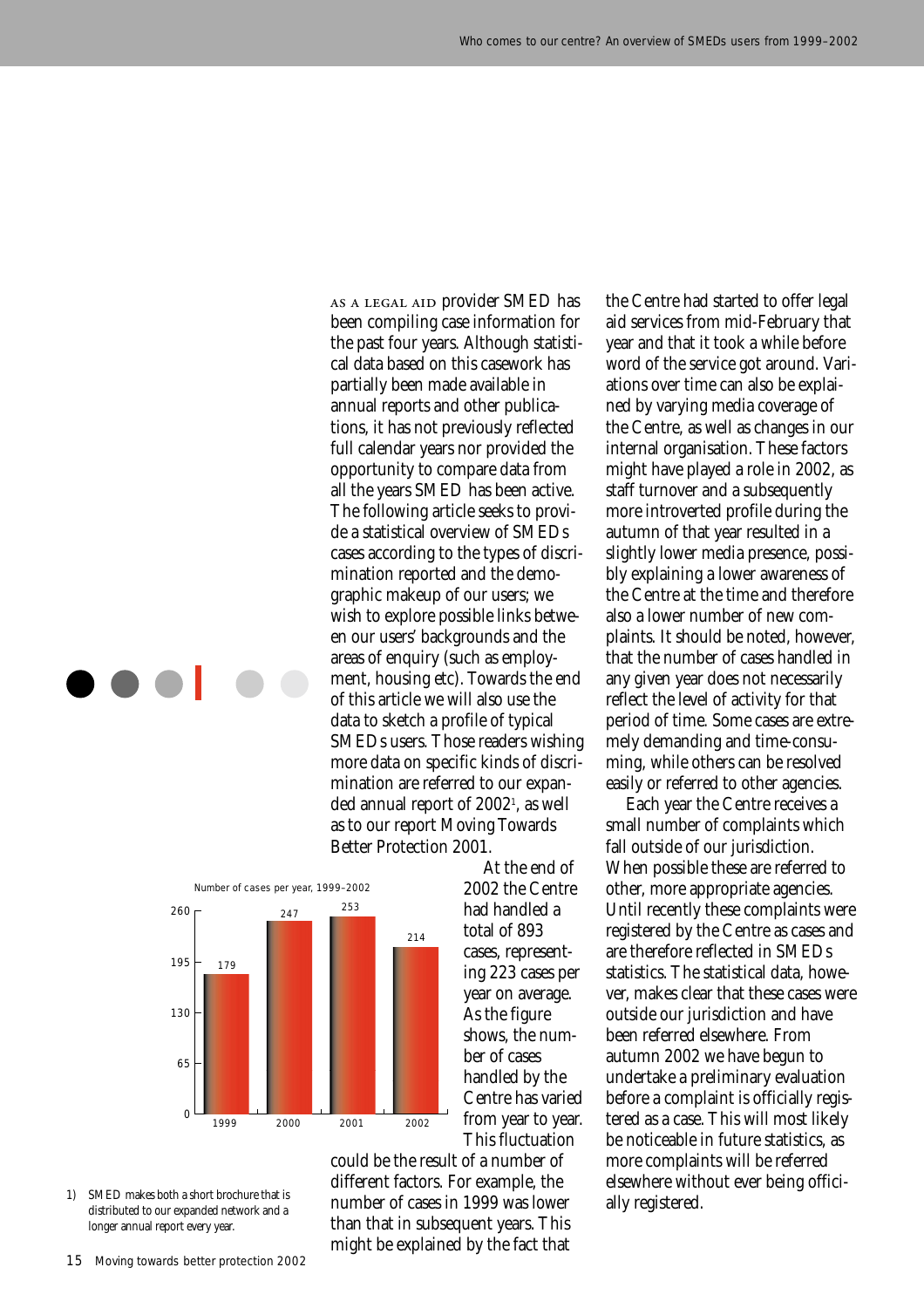

The above graph shows that cases dealing with employment, police misconduct, health and social services, and immigration policy have been the most common over the past four years. It is also possible to compare the number of complaints reported in each case area from one year to another over the entire four year period.

The diagram below shows the largest case areas divided into cases per year. Over the four year period there has been a marked increase in the proportion of cases dealing with discrimination in employment. The percentage of complaints regarding police misconduct decreased slightly only to increase again in 2002. The percentage of complaints about health and social services has decreased from 19% in 1999 to approximately 8% in 2002. Cases dealing with immigration policy decreased, only to increase in 2002.

#### *Variation over time for the largest case areas*

Let us look more closely at the kinds of cases represented in each of the largest case areas: employment, police miscunduct, health and social services, and immigration policy.



#### Areas of enquiry (in percent) by year



Total 1999–2002 Employment 29% Police 14% Health/social services 15% Consumer 4% Housing 5% Education 6% Nightlife 1% Immigration 14% Other 12%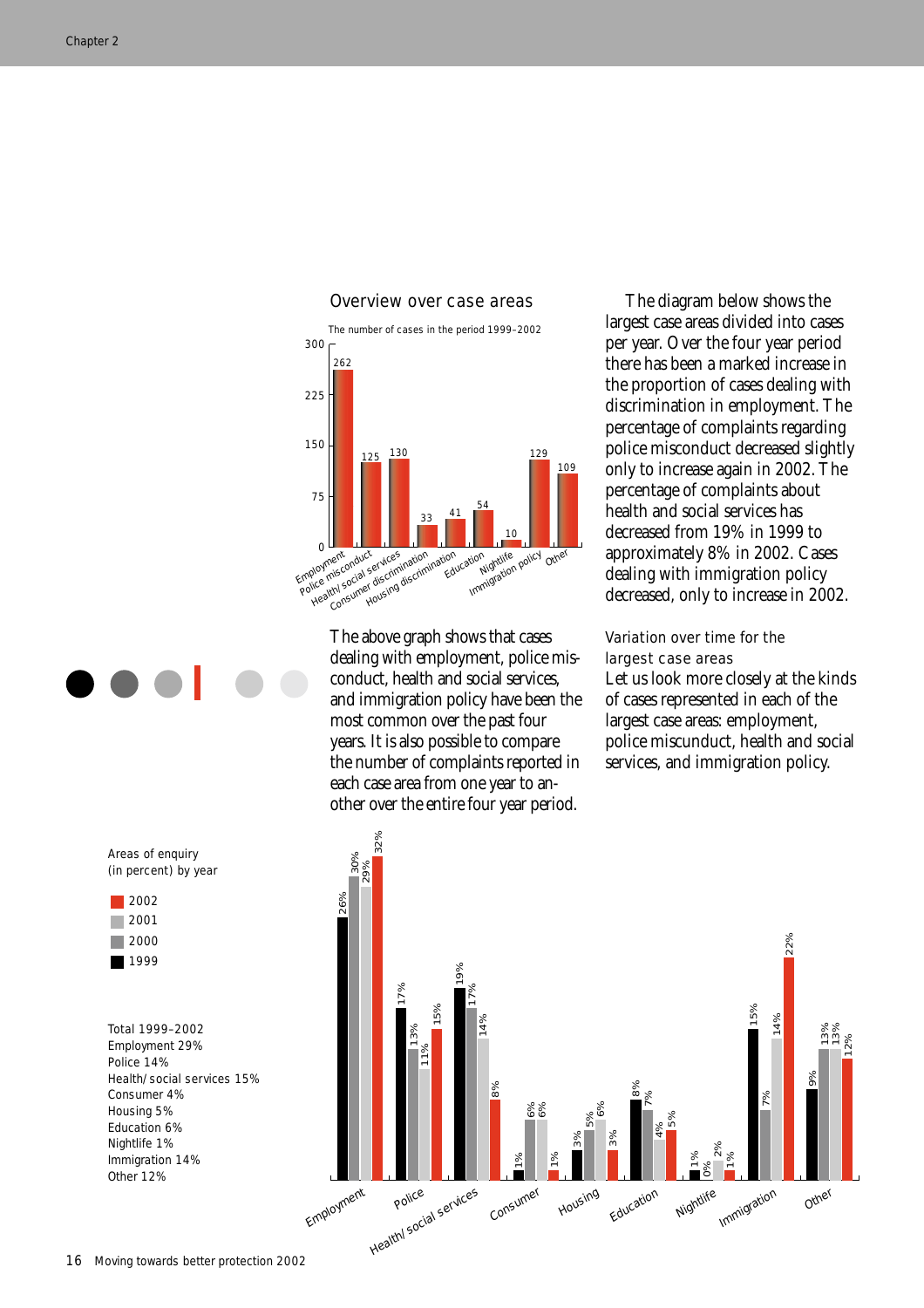#### *Employment*

Complaints of discrimination in employment have always represented the largest case area. The percentage of employment cases compared to all other case areas has increased during the past four years, from 26% in 1999 to 32% in 2002. The figure below shows that unlawful termination of employment, discriminatory hiring practices, and harassment were among the most frequent complaints of this  $\rm{kind^2}.$ 

#### *Police misconduct*

The percentage of complaints alleging police misconduct has varied from year to year. The proportion of police misconduct cases compared to other areas has been as high as 17% in 1999 and as low as 11% in 2001. Police misconduct cases have covered a variety of different complaints.

The figure below shows that unnecessary use of force was the most frequent allegation. Other common allegations are police failure to listen to the complainant or to take the complainant seriously, as well as generally poor treatment.

#### *Immigration policy*

Complaints concerning immigration policy have steadily increased over the past four years. An exception to this trend can be seen in 2000 when SMED temporarily implemented a restrictive policy towards cases of this nature. The Centre's experience with cases involving immigration policy is further detailed in chapter four of this report (Discrimination in immigration policy).

#### *Health and Social services*

Complaints concerning health and social services have led to a large number of cases, although there are large fluctuations in the number of cases from year to year. This is partially explained by changes in the Centre's referral policy. The halving of cases dealing with health and social services from 2001 to 2002 can be explained by increased referral of cases to the ombudsman for health and social services.



2) The figure includes most of, but not all areas of complaint.

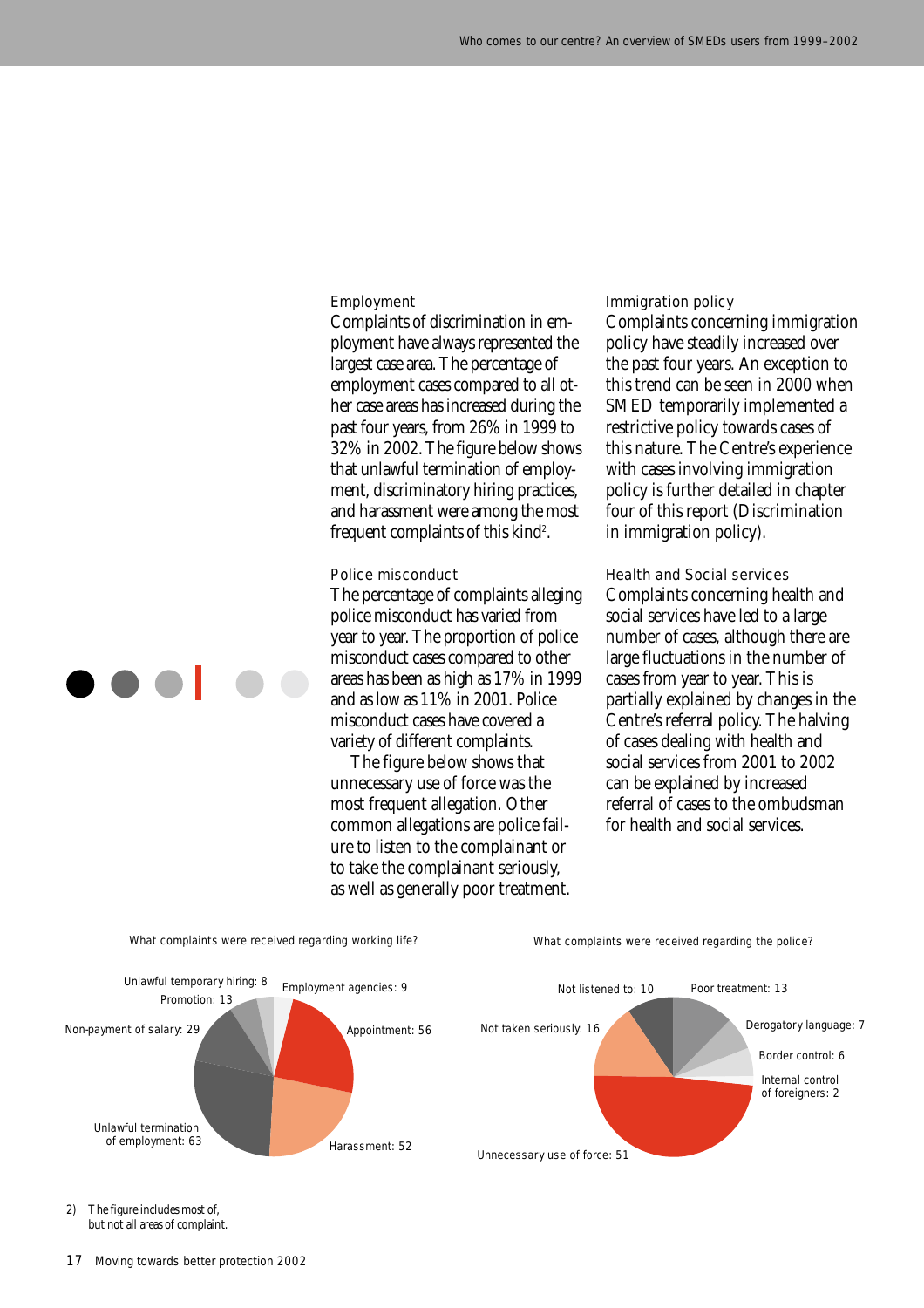

### *The smaller case areas- can we see any changes over time?* The remaining  $-$  smaller  $-$  case areas can be grouped into five categories: general consumer discrimination, housing discrimination, discrimination in the educational system, nightlife discrimination, and «other».

#### *Consumer discrimination*

An example of consumer discrimination might be a bank refusing to accept a person as a customer because of the person's ethnic background. The 33 registered cases of consumer discrimination involved complaints against banks, retail stores, and service providers, as well as a number of cases defined as «other».

#### *Housing discrimination*

The 41 registered cases of housing discrimination reflect complaints of discrimination during rental and sale of property, as well as harassment and property damage. Not all complainants were able to identify who they felt was responsible for the discrimination they experienced. When responsible parties were alleged, property owners were named 12 times, as were neighbours, while tenant councils were named 8 times.

### *Discrimination in the*

*educational system* Complaints concerning discrimination in the educational system centered on allegations of harassment, religious discrimination , unfair treatment and disciplinary action, and unfair evaluation of relevant previous education. Other students, teachers, school administration and evaluatory committees were alleged to be responsible.

#### *Nightlife discrimination*

Over the past four years we have had ten cases of nightlife discrimination. Despite the relatively low number of registered complaints, these cases are significant in that they have resulted in changes in political, legal and police policy. The low number of cases, however, makes it difficult to generalise about the characteristics of cases of this nature.

#### *«Other»*

Cases grouped as «other» represent no small portion of SMEDs total caseload. Several of the subcategories shown in the figure below have played significant roles in SMEDs advisory work and documentation, especially cases involving complaints of discrimination in the legal system and concerning domestic matters. Cases concerning public services are described in our 2001 report and are often attributed to insufficient or lacking interpretor services. Some of the cases in the «other» category are extremely complicated and require discretion due to the involvement of individuals with serious personal and psychological problems.

Categories of cases within «other», 1999–2002

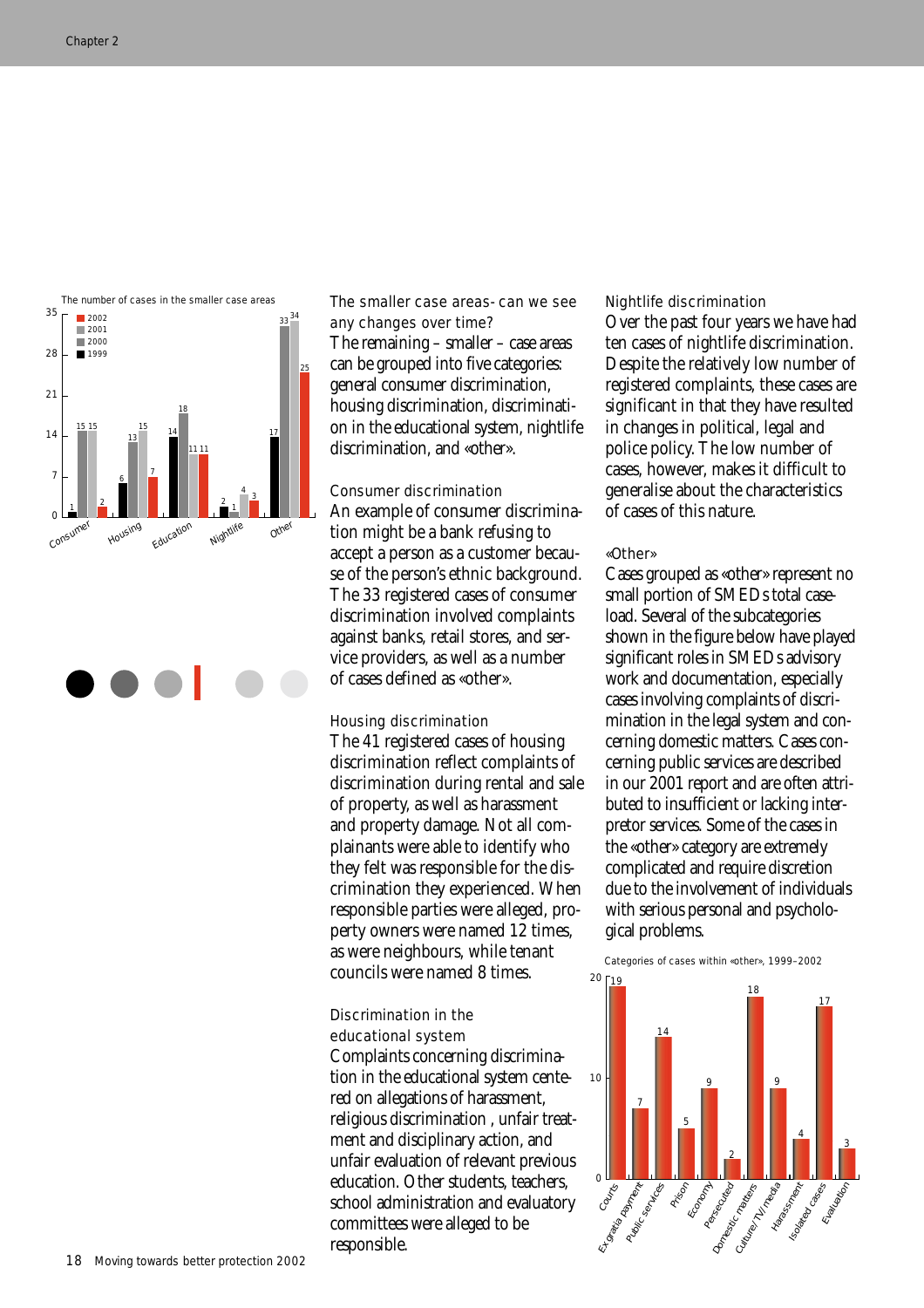#### The demographic make-up of our users

With our user's permission we register data concerning our users' age, gender, ethnic background and number of years in Norway. Below we will compare this data from the past four years, and explore the implications our user make-up might have for our ability to document discrimination in Norway.

#### *Gender*

Complaints from women represented 30% of all complaints from 1999 to 2002. This figure should not, however, be interpreted to mean that women experience less ethnic discrimination than men. One possibility is that women are less likely to actively seek out legal aid services. There might also be other explanations for the lower number of complaints from women.

In the Centre's experience it is most often men who contact help when family members are in trouble, and it is often the male head-ofhousehold who handles family legal matters. This pattern is especially common in housing and immigration cases, for example. Although

the Centre gives legal advice with the entire family's interests in mind, it is often a male family member who has initiated contact and with whom we communicate.

The diagram below shows no major variations over the past four years, with the percentage of complaints filed by women varying from just under to just over 30% of our total number of complaints.

Can our users' countries of origin somehow account for the stability of this lower percentage of complaints from women? The following diagram compares complaints by gender and Western/Non-Western background. (By «non-Western» background we mean persons whose country of origin is not within the EØS area, the USA, Canada, Australia or New Zealand. This definition is in line with Statistics Norway's definition of «non-Western».) Here we can see that Western women contact the Centre nearly as often as their male counterparts (47/53%). The difference between complaints from non-Western women and non-Western men, however, is much more significant: only one in four complaints from all non-Westerners come from women.



Gender distribution, Western and non-Western

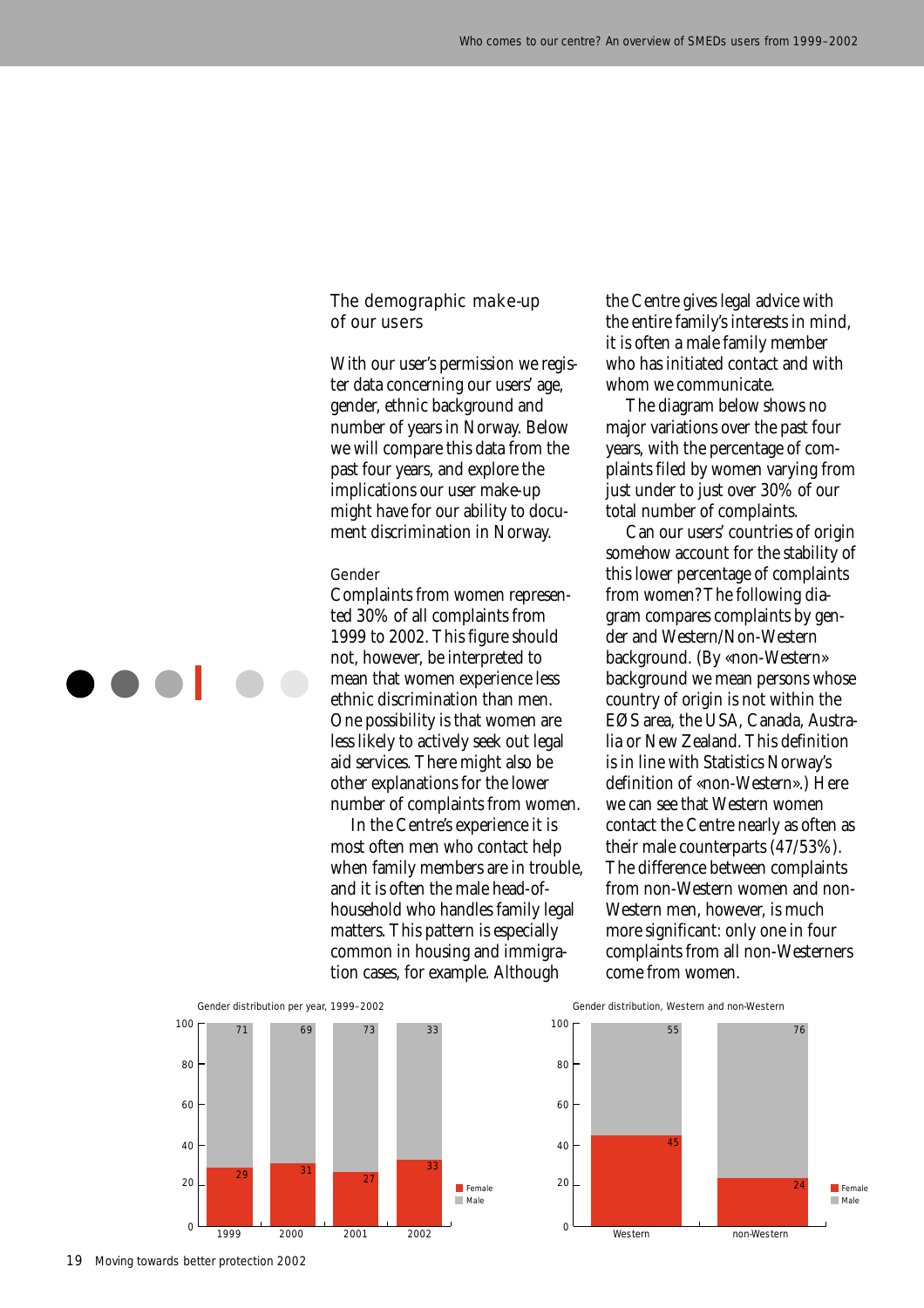

3) This category is not entirely unproblematic, as the definition of countries as «Western» and «non-Western» might give associations to a world divided into «white» and «black» areas, or neatly ordered, homogeneous cultural blocs. We make use of this designation here simply in order to gain an overview of significant differences we should be aware of, and leave the problematization of the normative usage of such designations for another time.)

JussBuss is a student based legal aid service. The survey was carried out by the Institute of legal sociology at the University of Oslo.

Looking at the total number of complaints from the past four years we can see different gender complaint patterns for Western and non-Western user groups. Although there is a slightly greater

number of male complainants among our Western users, the number is not dramatic. Whereas non-Western women represent only a fourth (24%) of the total number of non-Western users, Western women represent 45%, or nearly half, of our Western users. This indicates the need for an increased focus on reaching non-Western women and increasing their ability to make use of our services<sup>3</sup>.

Results from a survey of legal aid agencies presented in Juss Buss Rettshjelp 20014 revealed that very few immigrant women contact legal aid agencies for help. This despite the fact that the level of pressure experienced by the immigrant women taking part in the study was higher than that experienced by the general population. The study revealed that women in general have less of their legal aid needs met than do men, citing lack of understanding of the legal system as a possible explanation. The barrier for seeking out legal aid services is clearly higher for immigrant women than for immigrant men or women in general.

The previous figure shows that women have contacted the Centre with complaints fitting in under all of the Centre's case areas, and in most

areas there is little difference between the percentage of male or female complainants. It is interesting to note that women, when they do seek legal aid, seek aid for the same kinds of complaints that men do, suggesting that gender does not play a significant role in experience of ethnic discrimination. It should be noted that there is a slightly lower percentage of women with complaints concerning police misconduct, which does not seem surprising as women in general have less contact with the police than do men. Education is an area in which complaints by women are solidly represented.

#### *Age*

Our users span all age groups, although there is a markedly high concentration of users between the ages of 30 and 50.

While users between the ages of 30 and 50 have always been the largest group of users, there have been variations in the categories «under 30» and «over 50». In 1999 persons over 50 years of age represented the second largest group, about a quarter of all users – in 2001 this group had shrunk to approximately a tenth of the total number of users, increasing only slightly the year after. Users under thirty made up a larger proportion of our users in 2002 than they had in previous years. In 2001 users between 30 and 50 years of age represented a larger group than they had in previous years.

Does age have any significance in relation to the kinds of complaints users report? The diagram shows that users under thirty dominate in two (relatively small) case areas, namely education and nightlife discrimina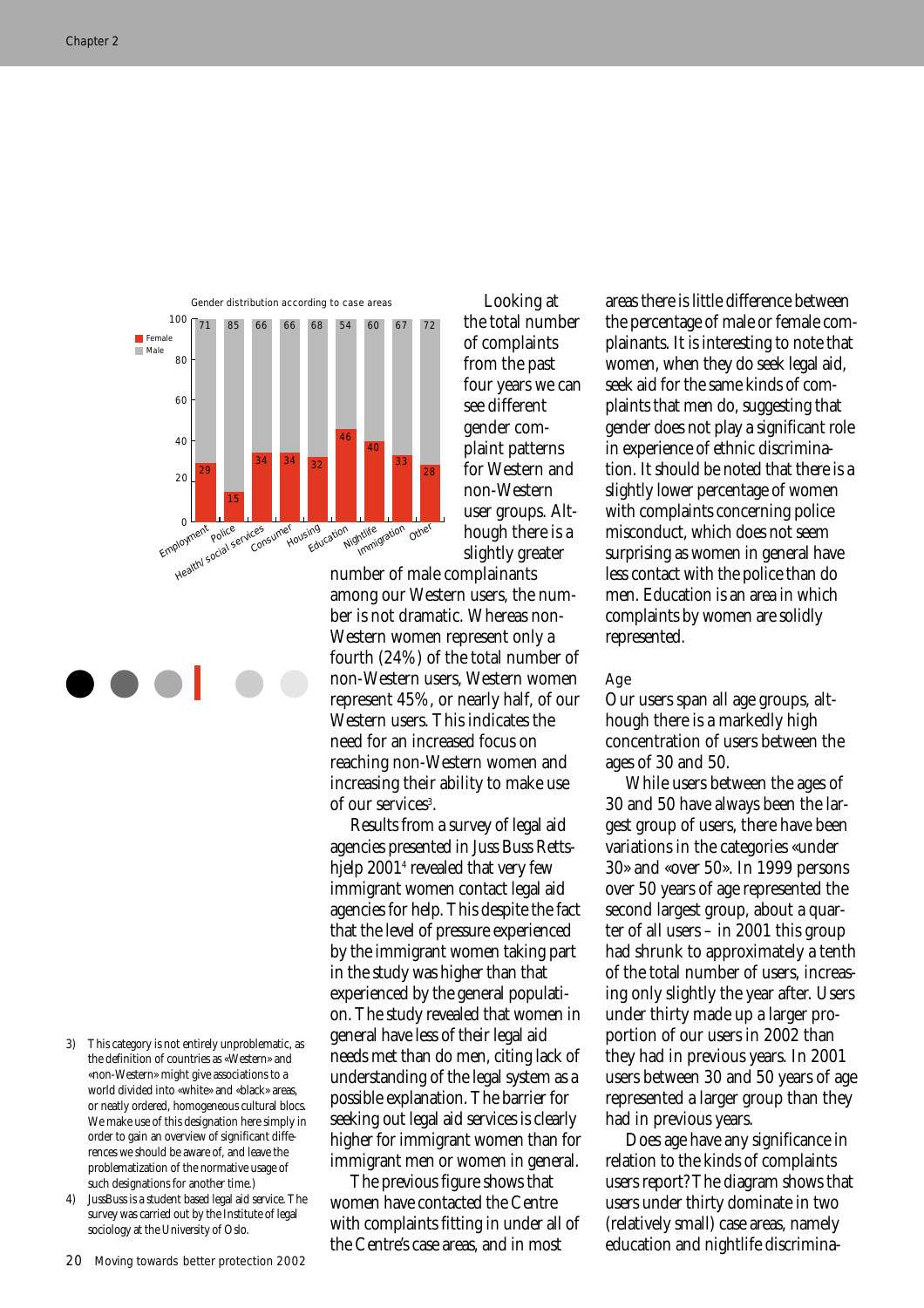tion. Users over fifty appear to represent a larger portion of complainants in housing, consumer and health and social services cases. Users between thirty and fifty stand for more than 60% of nearly all cases and all case areas, with the exception of consumer complaints, education cases and cases dealing with nightlife discrimination. It is worth noting that these three areas are relatively small, based on the number of actual cases in each area.



*Area of origin (ethnic background)* SMED has made a practice of registering our users' area of origin (ethnic background). We do this by asking individuals where they come from, when this information is not otherwise apparent from case documents. For the most part our data relies on our users' own self-identification. This focus on area of origin can at times be controversial, however- a young woman from Turkey, for example, might not find «Turkish» to be an appropriate designation for herself, wishing instead to be identified as «Kurdish».

Many people have asked SMED whether we mostly help people from Asia or Africa, or whether people with «dark» skin are our most frequent users. During the course of the past four years we have been contacted by persons from all parts of the world in need of legal advice because of experiences of ethnic



Cases according to area of origin and year, 1999–2002



discrimination. In SMEDs experience, ethnic discrimination is not a phenomenon which only affects non-Europeans or individuals with a non-Western background.

It should be pointed out that individuals from other European countri-



In summary, persons between the ages of thirty and fifty represent the largest user group for SMEDs services. Age difference is seen to play a role in different kinds of complaints reported by our users.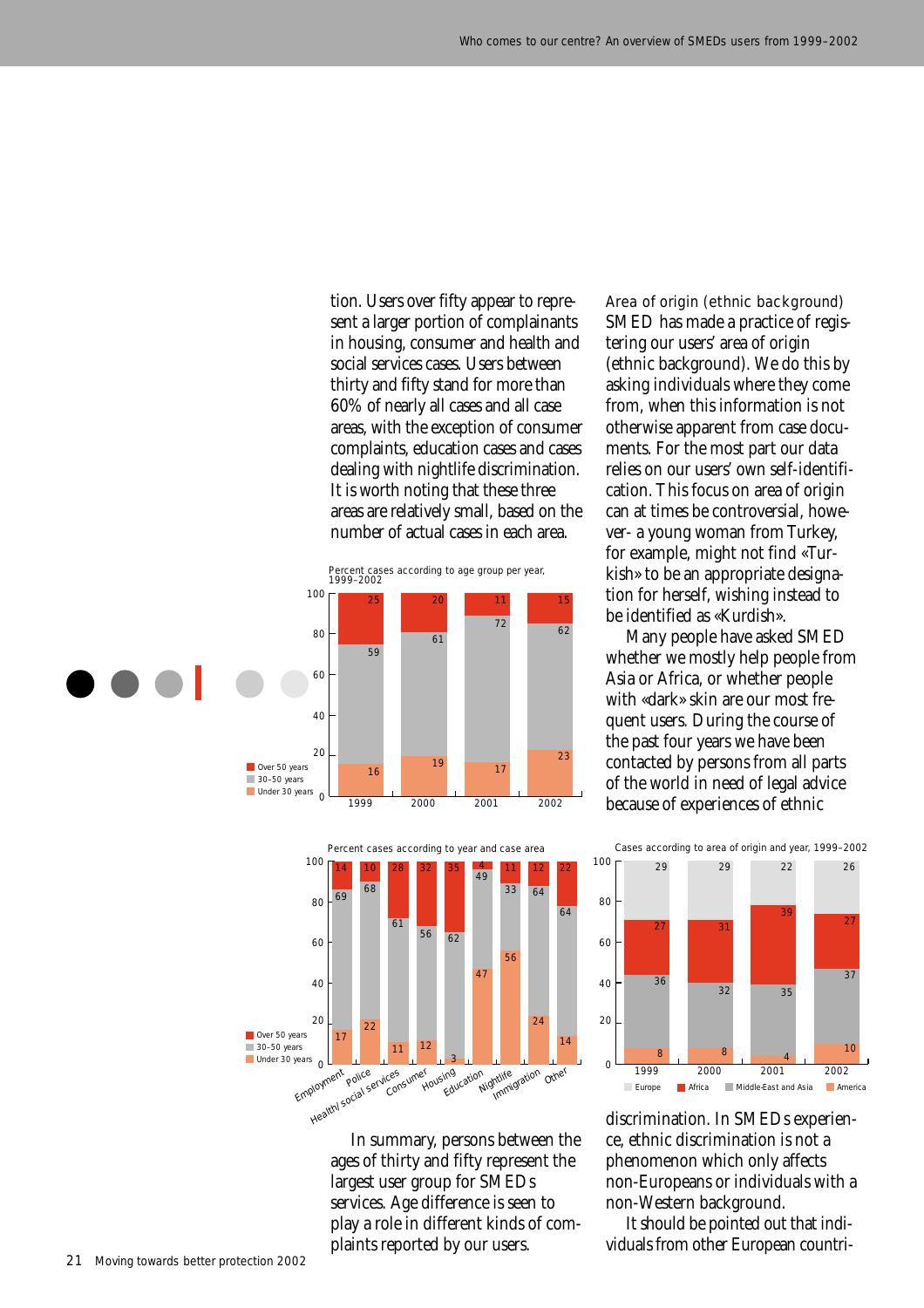

es represent the largest group of immigrants to Norway. According to the Statistics Norway there are 551,367 people with some kind of immigrant background in Norway (defined as those who are

either themselves born in another country or who have a parent who was born in another country). Of this group, 295,211 people- more than half- have their background in another European country. Less than ten percent of all immigrants – 46,623 people – have their background in an African country. Although SMED does not expect that the makeup of it's users will necessarily reflect the makeup of Norway's minority population in general, it is interesting to note that the percentage of people with African backgrounds reporting experiences of discrimination is higher than the proportion of people with African backgrounds in the general population.

What role then does area of origin play with regards to types of discrimination reported? The figure below does not offer a simple cutand-dry answer.

Persons from non-Western countries represent the majority in all case areas. Of those users for whom we have been able to register area of origin (ethnic background) Western users represent approximately 28% of all registered complaints, while non-Western users represent 72%. Western users appear to have registered a

smaller proportion of complaints concerning police misconduct and immigration (which might be explained by the internal freedom of movement guaranteed European Economic Area citizens who are not Norwegian nationals), and a somewhat higher proportion of complaints which fall into the «other» category. We have seen that Western users also experience employment discrimination, housing discrimination, etc. Roughly speaking, it is not only those with «dark» skin colour that experience discriminationit can be enough that one speaks Norwegian with a slight accent, despite having «white» skin and European or North American origins.

#### What significance does length of residence in Norway play?

We ask our users how long they have been in Norway. Our data (based on registration of length of residency in Norway for 555 out of 839 cases; data was not systematically collected in 1999) shows that of those that seek legal advice, the largest group are those that have been residing in the country for less than ten years. Use of our services diminishes as length of residence increases, and the smallest user group is made up of those that have lived here their entire lives.

Although these figures might indicate certain trends among those who actively seek out legal aid, they does not necessarily reflect the reality of experienced discrimination in Norway. A study of experienced discrimination in Denmark revealed that persons who had resided in Denmark for a longer amount of time had experienced more discrimination on the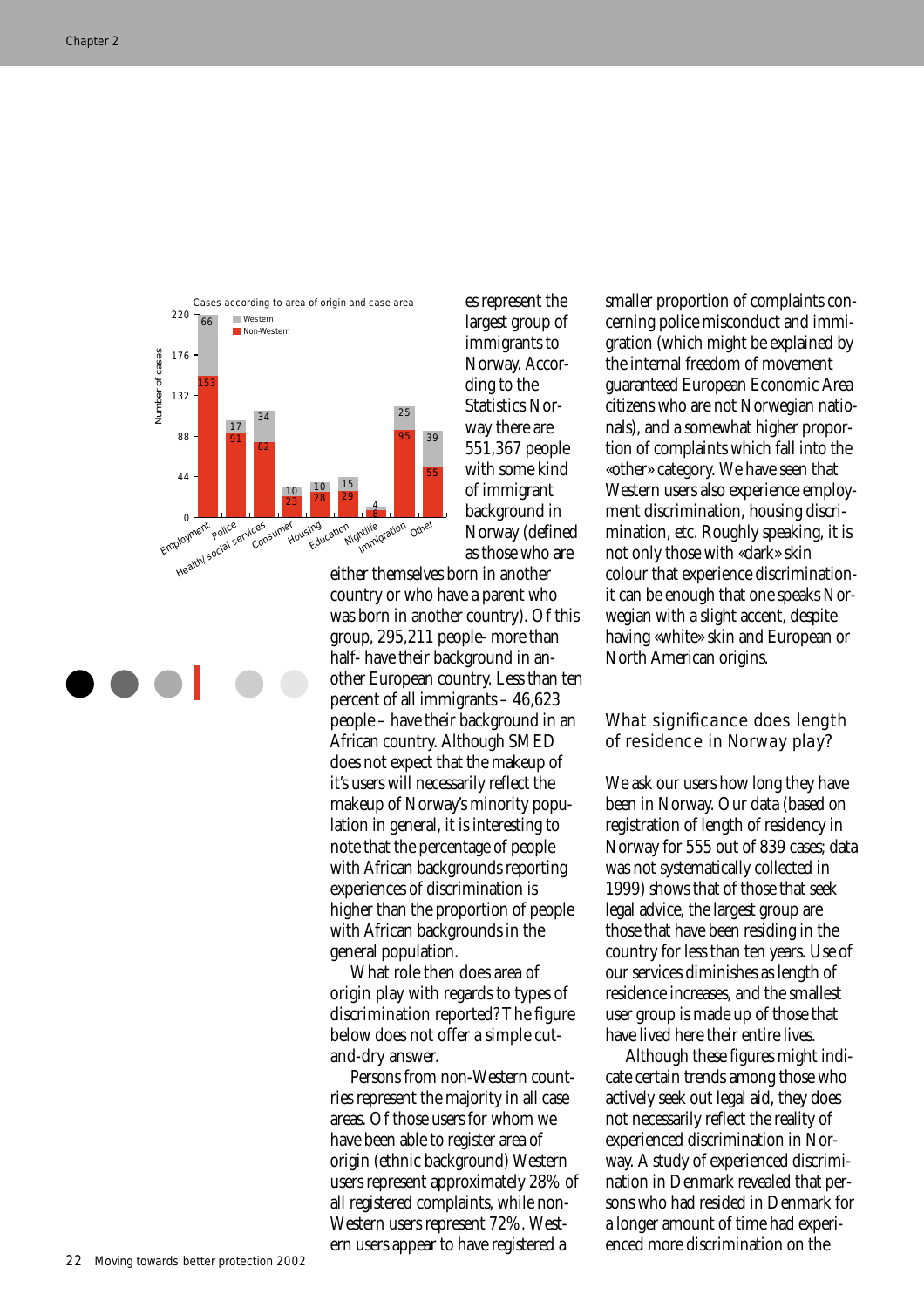

basis of ethnicity than those with a shorter period of residency in the country. The study also revealed that only 4% of those participating had sought out the services of a legal aid agency as a result of their experiences.

Does length of residency in Norway play a role in the kinds of complaints users report? The following diagram shows residency as it relates to five case areas: employment, police misconduct, immigration law, health and social services, and «other».

Persons with both shorter and longer periods of residency are represented among our employment cases. SMED is often asked whether those that suffer employment discrimination are primarily those with poor language skills. Our data shows that all groups experience discrimination

in employmentincluding those that have lived here for a long time or who have lived here their entire lives. While we have not tested each of these individuals' language abilities, it is safe to assume that employment discrimination is not

limited to new-comers with underdeveloped language skills.

Cases involving police misconduct and discrimination in health and social services appear to follow the same trends as employment cases. While those that have been in Norway for less than ten years have filed over 40% of the complaints in these areas, there are also a significant number of complaints registered by individuals who have resided in the country for longer periods of time.

Unsurprisingly, persons with less than ten years residency in Norway file the vast majority of complaints concerning immigration policy.

Persons who have always lived in Norway have contacted SMED with complaints in every case area. A significant portion of this group is made up of individuals belonging to one of Norway's several national minorities.

#### Results and user profile

In this chapter we have sought to provide an overview of the kinds of people who contact SMED for help. Consistent with this perspective, we can now ask what can be said about SMEDs results from our users' point of view?

Our statistical data regarding our users, based on gender, age, ethnic origin, and length of residency in Norway, reflects tendencies among those who have actively sought out legal aid after having experienced ethnic discrimination. SMED receives complaints from those who believe that they have experienced discrimination. As a legal aid provider our responsibility is to help individuals to protect their personal interests. SMED is committed to following up cases dealing with discrimination and assisting in resolving them.

Many assume that our primary



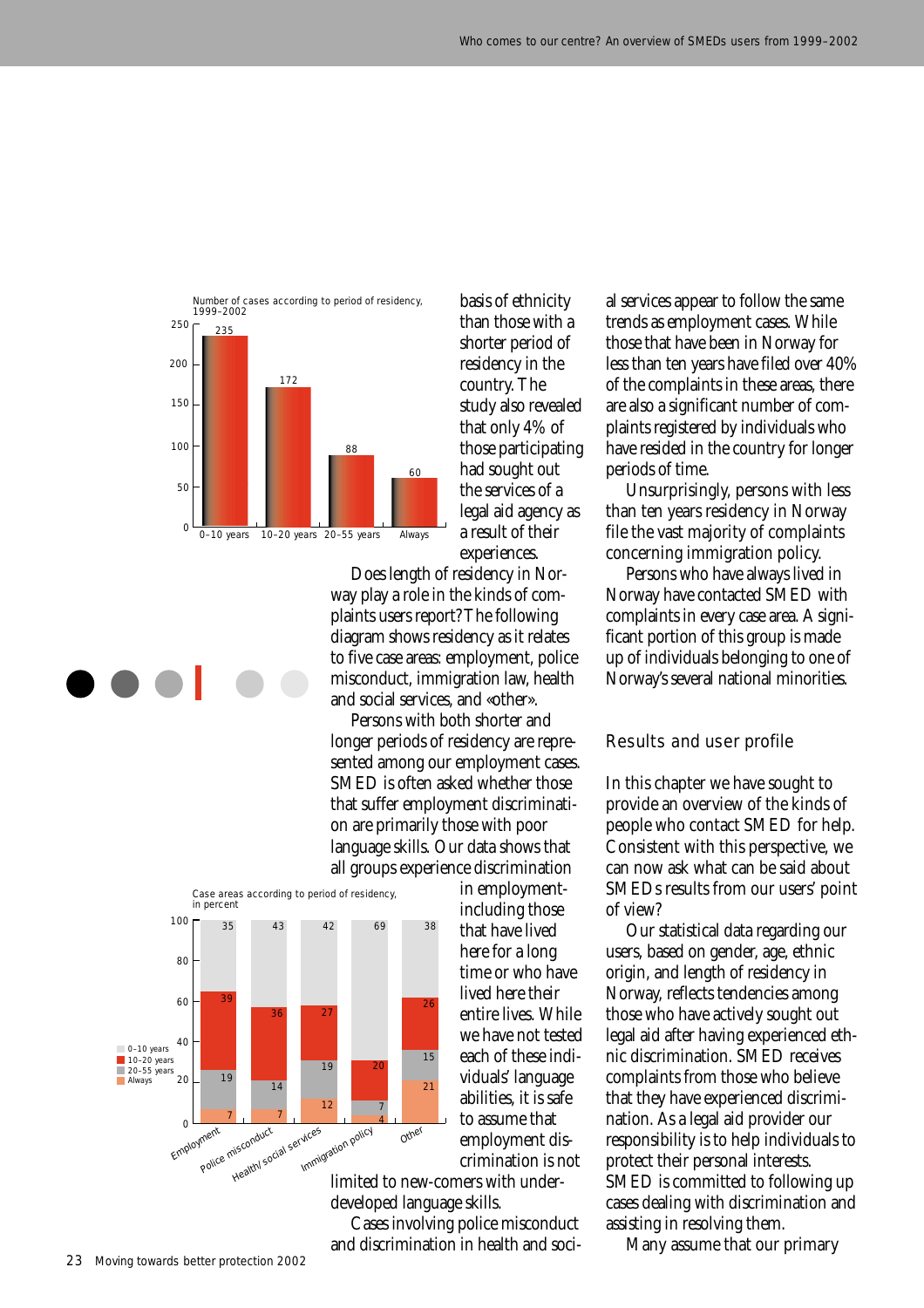|     |  |  | <b>Results for the past four years:</b> |
|-----|--|--|-----------------------------------------|
| - ^ |  |  |                                         |

| Information given to user | 552                          |
|---------------------------|------------------------------|
| Settlement                | 36                           |
| Apology                   | 27                           |
| Reversal of finding 48    |                              |
| Legal representation      | 116                          |
| of user (w/o result)      |                              |
| Policy change             | 14                           |
| Court victory             | $\left\lceil 3 \right\rceil$ |
| Court loss                | $\overline{2}$               |
| Positive finding          | 14                           |
| Ex-gratia payment         | $\mathbf{1}$                 |
| Other                     | 104                          |
|                           |                              |

function is to aid individuals in bringing discrimination cases before the courts. A quick look at our results, however, reveals that going to trial- being awarded a settlement, reparations, etc.- is an outcome reserved for only a fraction of our cases. For the individual experiencing discrimination, the most important consideration is just finding a solution to the problem. In very few cases will a legal settlement be a necessary part of the solution.

Today's laws offer very few explicit remedies against ethnic discrimination. For this reason we make use of all areas of applicable law when helping our users, not just those areas which explicitly deal with ethnic discrimination.

The legal aid provided by SMED has resulted in a number of different outcomes. One common result is that the user receives information relevant to their case. Minorities have as much need for legal information as the general population, and SMED fulfills this need. Sometimes we are only able to inform the user that there do not exist any legal protections for individuals in their position, despite the fact that they have experienced discrimination. In other instances we might be able to give the user information which will put them in the position to help themselves. Although providing legal information might not seem like a significant result, the outcome of many of our cases is limited to giving the user a better understanding of their rights. Within the context of today's laws this is often the best we can do. Hopefully cases which cannot be resolved through existing legislation might nevertheless be used

existing procedural and systemic shortcomings.

Here is an overview of the kinds of outcomes we see most often:

- Cases where the user has been provided with legal information: 552 cases.
- Positive legal outcome: Settlement, apology, reversal of finding, policy change, court victory, positive finding, and award of damages.
- Negative legal outcome: Case lost in court, legal representation of user without direct results.
- Other: Examples might be improvement for the user gained through transfer to another office, academic leave of absence, or increased period of notice before termination of employment.

#### Cases which have been rejected

Only a small proportion of complaints have been rejected for not falling under SMED jurisdiction. These complaints represented for the most part legitimate grounds for legal aid, although SMED was not in the position to follow them up. When possible we have attempted to give information about other public or private legal aid agencies.

to document and ultimately remedy mation – 127 out of 893 cases rejec- <sup>24</sup> Moving towards better protection 2002 Although SMEDs jurisdiction encompasses all episodes in which individuals subjectively feel they have been discriminated on the basis of their ethnicity, we have still found it necessary to reject some cases. Over the past four years 37 cases have been rejected without providing legal information and 90 cases have been rejected after having provided legal infor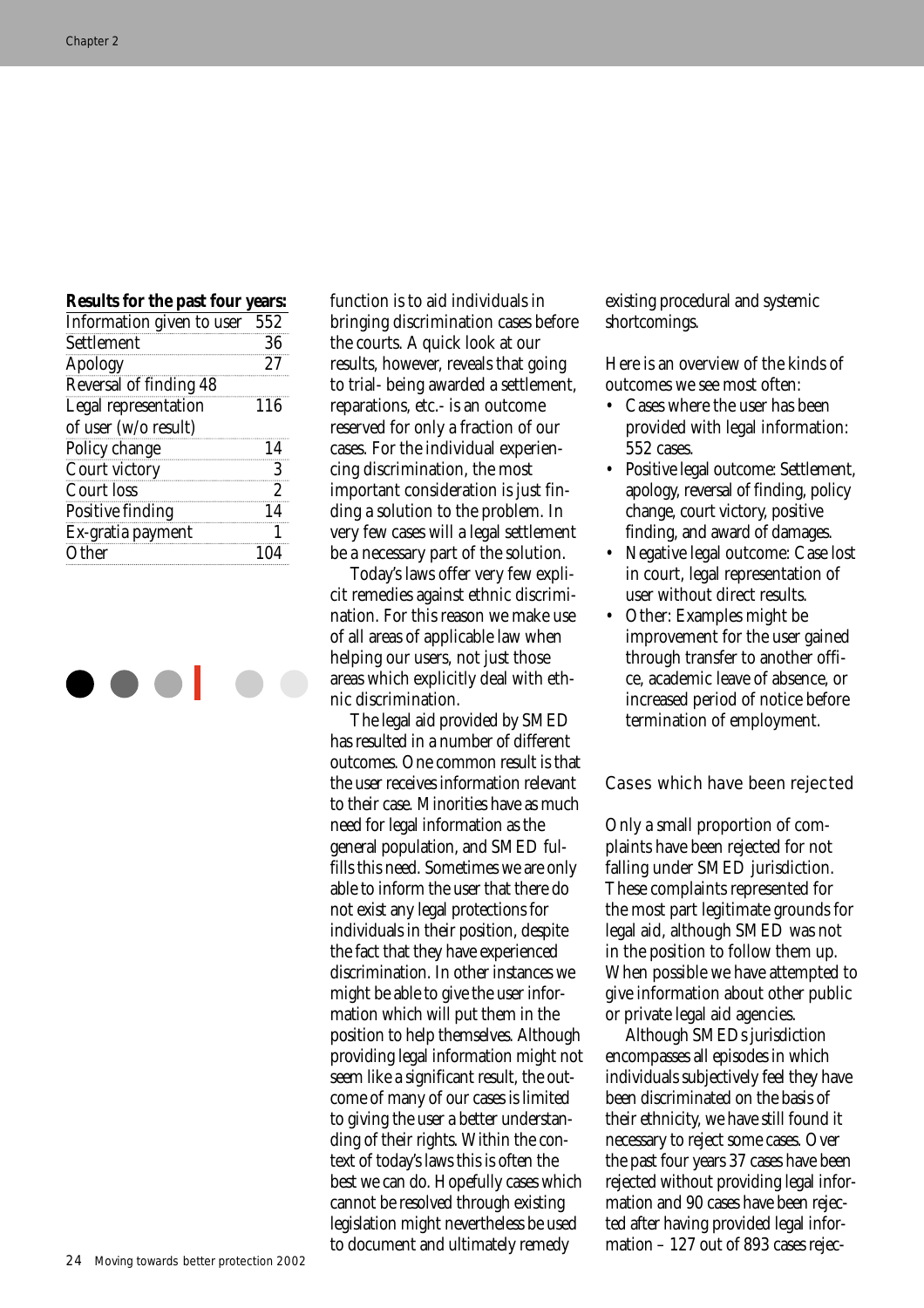ted in all, representing 14.2% of our total caseload. Of these 127 cases the largest number of complaints (36 complaints or 28% of those cases falling outside of our jurisdiction) dealt with immigration policy. The other cases concerned complaints in the areas og health and social services, employment and «other», with a small number of complaints concerning allegations of police misconduct and housing.

In the 90 cases which were rejected after legal information had been provided the complainant was in most cases referred to another, more relevant agency.

#### CONCLUSION AND SUMMARY

*What are the main trends of the past four years?*

- There has been a consistently high number of complaints.
- There have been few dramatic variations from one year to the next.
- Employment, police misconduct, health and social services, and immigration policy have been the areas which consistently received the most complaints.

*Who comes to us for help?* Predominantly male, non-Western residents of Oslo between the ages of thirty and fifty years of age. (The overrepresentation of users from the Oslo area is not problematised in this report, although it has been discussed in our year-end report and previous Moving Towards Better Protection reports.) Persons from all parts of the world are among our users, as are those with both longer and shorter periods of residence.

*Is the relative absence of certain kinds of users problematic?* SMED does not feel that much that can be done with regard to which age groups choose to contact with the Centre. Nor do we see it as problematic that many of our users are newly arrived immigrant minorities. This being said, we are pleased that we do have users from all parts of the world.

We do see it as problematic that we have a relatively low proportion of female users. In previous reports we have also pointed out that we have relatively few users living outside of the Eastern part of the country (Østlandet) and among the indigenous Sami people. We plan to actively follow up on these areas later in 2003.

Bringing discrimination cases to trial before the courts is an important, although minor, part of the work undertaken by the Centre.

SMEDs legal aid services can be divided into three main categories: cases which require an evaluation of the legal protections against a particular instance of discrimination, cases which entail legal representation (also with respect to dealings with government institutions), and cases which fall outside of our jurisdiction but can be referred to another agency.

SMEDs users file complaints based on their own subjective experiences of discrimination, and only a small portion of cases are rejected for being outside our jurisdiction. The high percentage of cases which have the sharing of legal information as their most significant outcome indicates that our users have a need for better information regarding their rights in Norwegian society.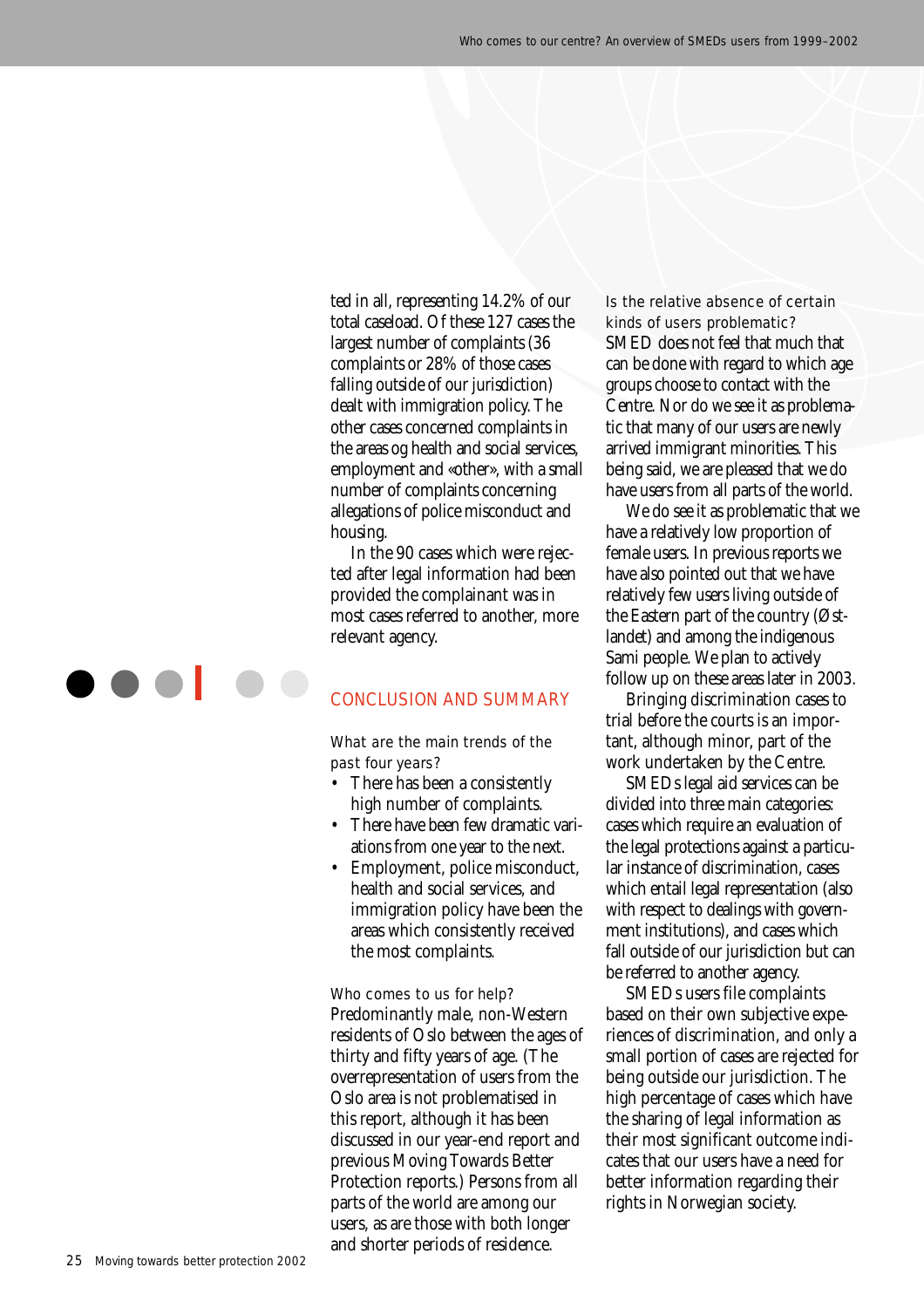

Chapter 3

Challenges posed by a legalistic approach to discrimination: SMED's experience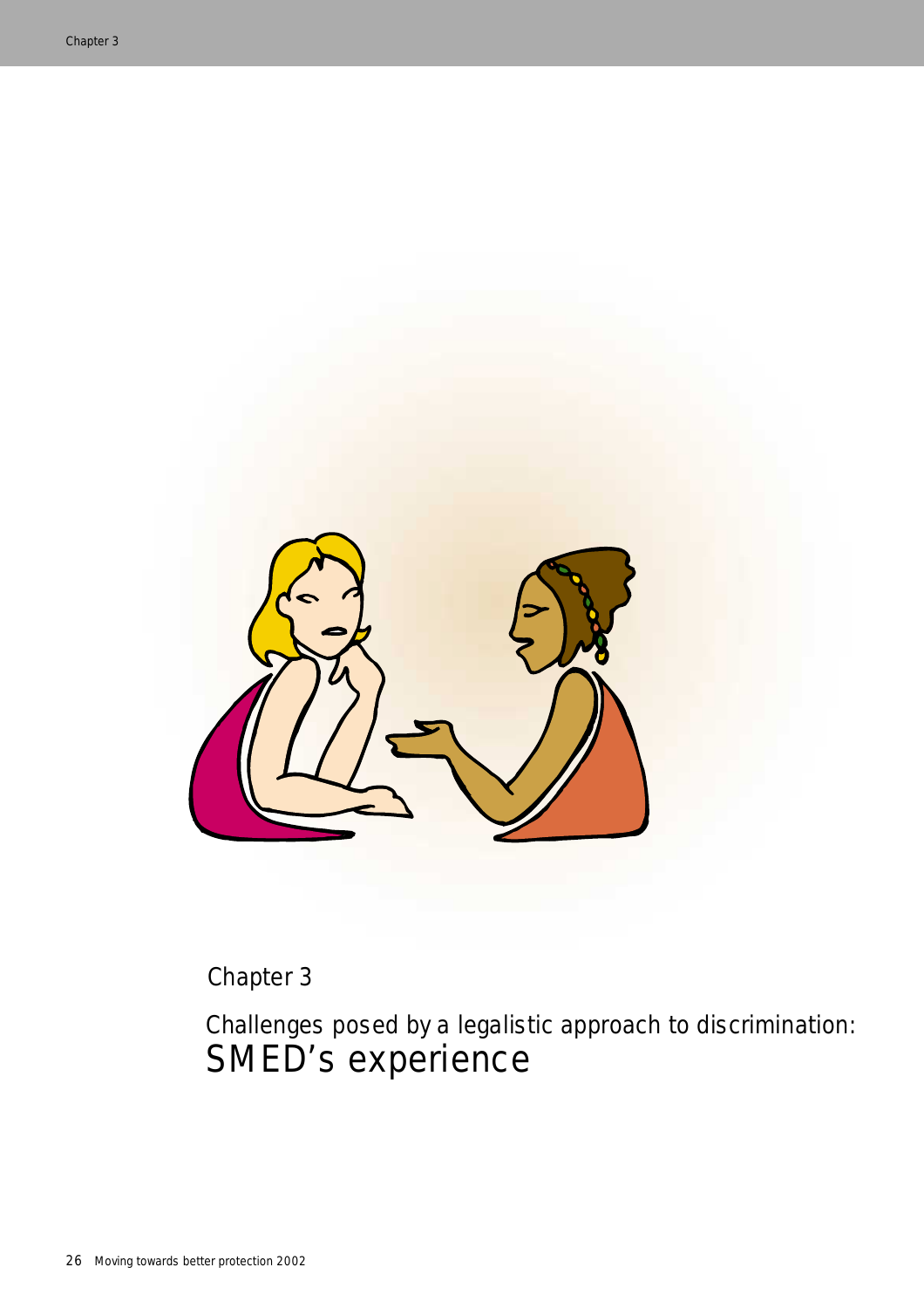SMED'S PRIMARY FOCUS ON legislation and the legal aspects of discrimination have also had a clear influence on SMED's general approach to discrimination. Over the course of the past four years SMED has been both commended and criticised for its work, and it can be worthwhile to look back on SMED's work with an eye to the limitations entailed by a legalistic approach.

#### The goal: Ethnic equality

The Centre for Combating Ethnic Discrimination (SMED) is responsible for providing free advice and legal aid to those who experience ethnic discrimination in Norwegian society. The recent proposition of a new Law against ethnic discrimination represents a significant development for discrimination law in Norway; as there has not previously existed any comprehensive legislation against discrimination, SMED's primary role as legal aid provider has been of extreme importance- both in order to chart and navigate the relevant passages of existing legislation, as well as to provide individuals the best possible legal protection within the existing legal framework. SMED has specialised itself in a field which has otherwise received little attention within the Norwegian context. As a result, SMED has achieved unique competence in the area of discrimination law, putting the Centre in the position to both critique and influence the further development of the field in Norway.

Sandra Fredman, Professor of Law at the University of Oxford, and Jon Rogstad, researcher at the Norwegain Institute for Social Research, both point out the limitations of an exclusively legalistic approach to discrimination (Fredman 2003, Rogstad 2003). Guidelines ensuring that likes be treated alike and that different entities be treated differently can help to provide protection against the treatment legally defined as direct and indirect discrimination (Fredman 2003:5–6). There remain, however, a number of political and social aspects of discrimination which fall outside a formal, legalistic approach. These will continue to represent barriers to the realisation of true ethnic equality, no matter how thorough the legal framework might appear.

In her quest for ethnic equality, Fredman calls for a more sophisticated understanding of what equality might entail. She calls for moving beyond a simply «neutral» approach which is content with ignoring all considerations based on ethnic difference. Fredman points to the need for developing strategies which account for the real differences which come to bear in an ethnicly diverse society. In this vein she calls for an increased focus on «disadvantage,» as well as an acceptance and appreciation of those differences relating to ethnic identity. Fredman also argues for the need for true democratic participation, pointing out that participation should not be limited to the polling place, but extended to include the workplace, healthcare services and educational system (2003:7–8).

Fredman's analysis highlights the tension between individual and group interests, and seeks to reconcile the conflicts which arise between these in different contexts.

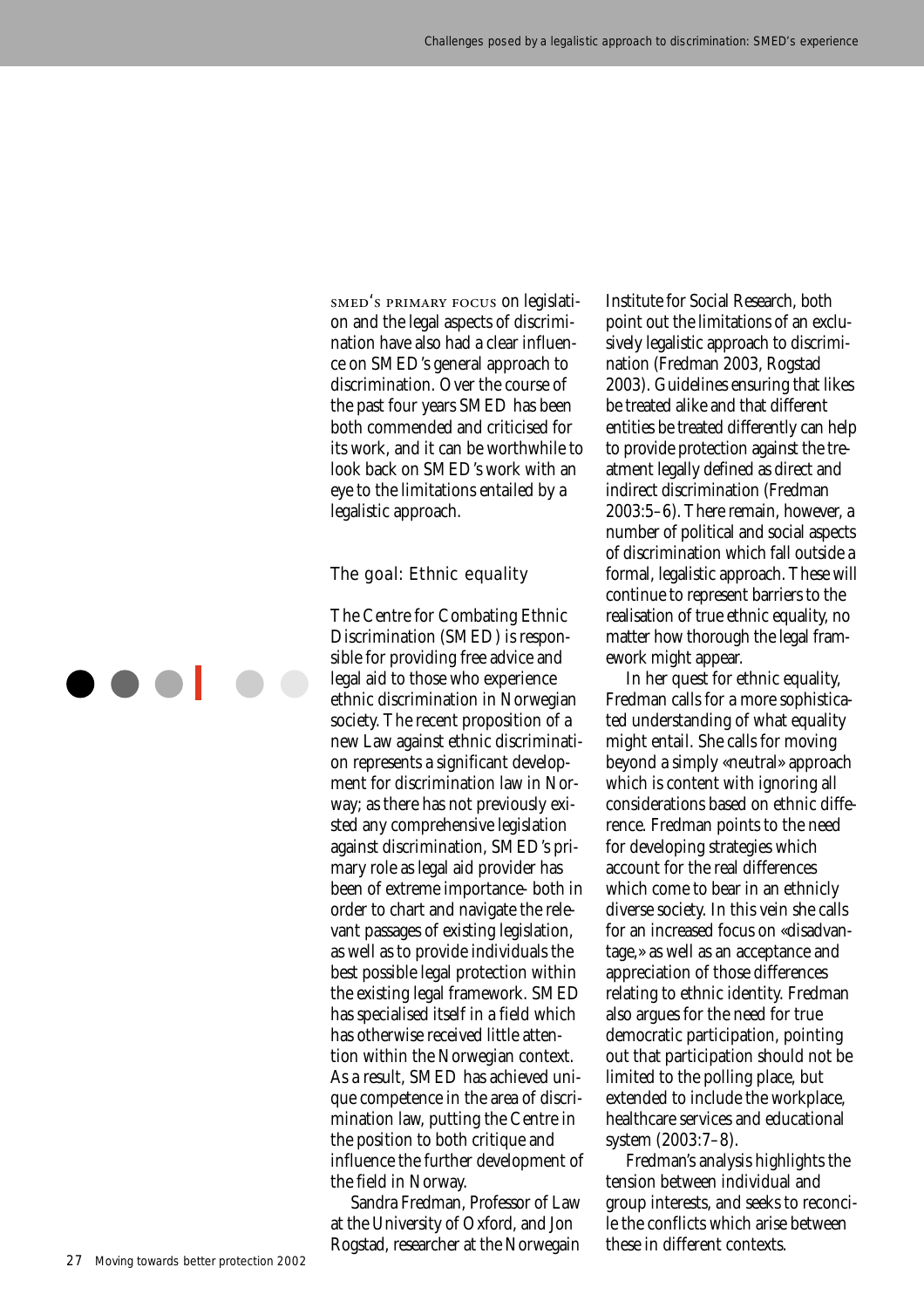#### The need for a variety of approaches

Jon Rogstad (2003) points out that the struggle against discrimination is in fact a struggle against a complex and interrelated matrix made up of various phenomena. As a result, different actors in different contexts will in their approach to discrimination identify diverging goals and various means to reach these goals. Rogstad sketches three different perspectives, or spheres of interest: the political, the social, and the legal, each with its own unique approach and set of ambitions.

A social perspective places the experience of discrimination at the centre of its analysis. From this point of view it would be interesting to establish how often or how many episodes of discrimination an individual has been subjected to, and in which settings. An example of this approach can be seen in a report produced by external researchers evaluating SMED's work (Gotaas 2003). The report presents a survey of interviews with some of SMED's users. This survey forms the basis of a qualitative study focusing on subject experiences of discrimination, and linking individual complaints to SMED with the individuals' broader life experiences and their experience of discrimination in their daily lives.

From a political point of view it is important to isolate the causes of discrimination and highlight the means to counteract or eradicate them (it should be noted that these means also include influence outside the formal corridors of power). This perspective sees the discriminator as its main focus. Finding suitable tools against discrimination requires

knowldege of why people discriminate, what their motives are, and what they ultimately wish to accomplish. In his own research Rogstad has looked at employers' motivations to discriminate in the context of market competition (Rogstad 2001).

From a legal perspective the objective chain of events is key; and the goal is to determine whether or not a particular episode represents a departure from the law. Actions are analysed within the immediate context within which they took place (the nature of the charge determines which facts are «relevant» and which are «irrelevant»).

#### Limits of the legal sphere

In order to provide effective legal aid it is important to establish a concrete episode (or episodes) involving an identifiable second party. *Rettshjelp 2001*, published by Juss Buss, elaborates:

*Legally irrelevant aspects will be set aside by the legal advisor; legal aid will usually only address a small portion of a larger, complicated situation. The legal system is not concerned with painting a broad picture, but concentrates instead on problems defined within the narrow confines of the law (Graver, et. al. 2002: 213, unofficial translation).*

Legal aid focuses on the individual, and has as its ultimate goal the defence of the individual in its meeting with society. Although the individual's subjective experience forms the basis of our casework, however, whether or not discrimination has actually taken place according to the law is ultimately up to the Centre, and not our users, to determine.

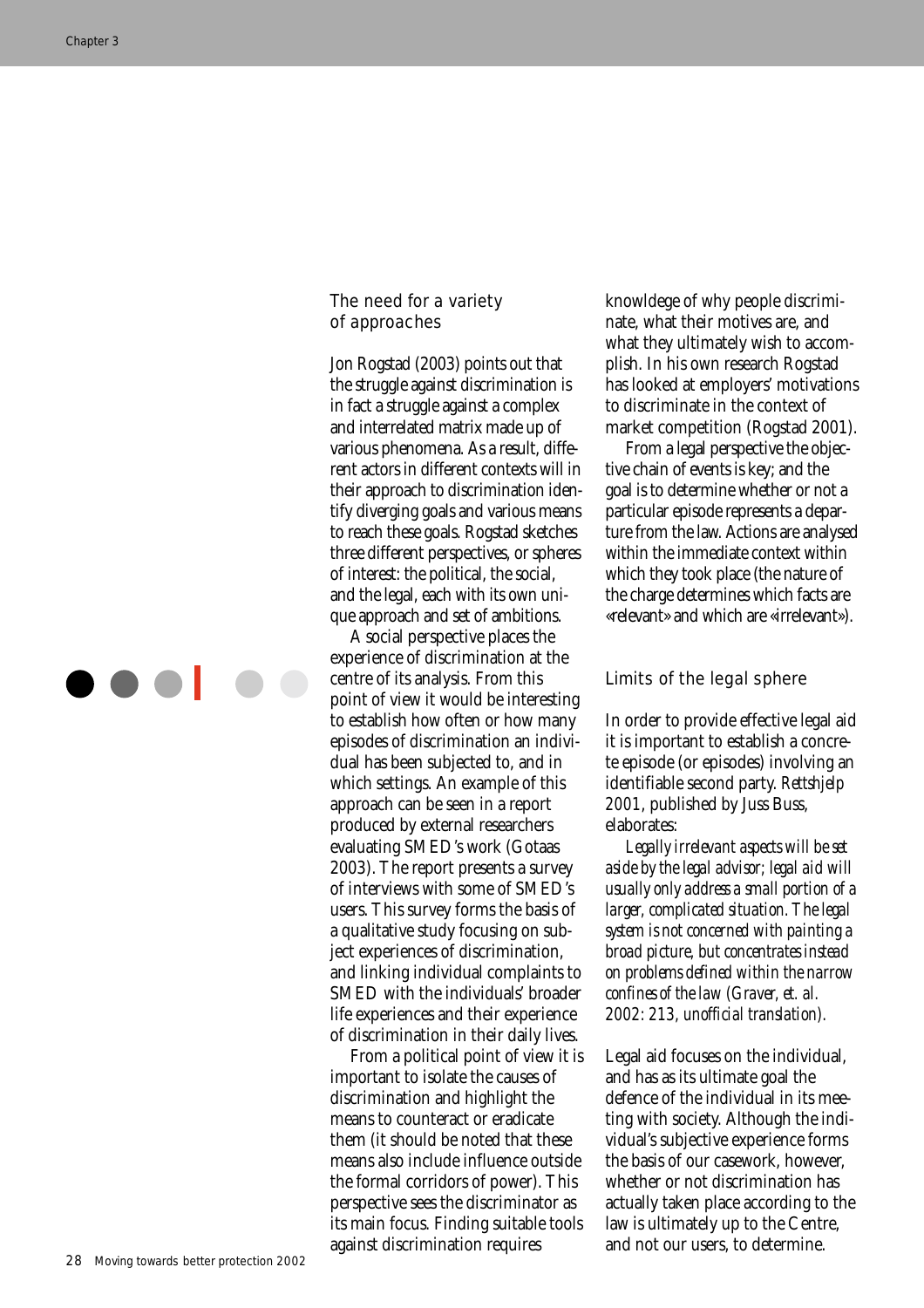Although SMED often encounters individuals in need of legal assistance due to discriminatory hiring practices, instances of this kind of discrimination are usually experienced by most individuals as one in a long series of injustices.

A man contacted the Centre after starting to experience personal problems as a result of not being able to get a job in Norway. Over the past two years he had applied to 600 different positions, although he was only asked to interview for five of these- without result. The man in question is a Norwegain citizen with a degree from a Norwegian university, speaks fluent Norwegian and has 10 years previous work experience in Norway. Among other things potential employers have confronted him about his assumed ties to the political regime in his country of origin, in addition to insinuating that he was a spy.»

This particular case illustrates that the largest problem might not be individual lack of cultural integration, but rather the attitudes that minorities meet when seeking employment. A legal approach attempts to build on subjective experiences of specific, isolated episodes and is unable to address experiences of systemic discrimination in their entirety. For this reason SMED is committed to active documentation as well as lobbying- in the social and political spheres it is possible to use other tools than in the purely legal arena, including the use of examples gleaned through legal work.

### Finding individual solutions vs. Establishing broad principles

Some cases expose the tension between individual interests and broader societal- or minority- interests. As a legal aid provider, SMED has a responsibility to help our users acheive the best possible solutions to their own personal problems. This can present a dilemma for SMED, especially when principly important cases must be discontinued in order to fulfill our user's wishes.

A man applied for a position and was told during the interview that «we have thought long and hard, discussed it amongst ourselves, and come to the conclusion that there would be too many difficulties as a result of the differences between our religions». The man was not offered the position in question and subsequently contacted SMED. The case was brought to court where the judge suggested a settlement. The man decided to accept, rather than subject his family to long, drawn out legal proceedings.

As advisor and legal representative, SMED naturally advises its users to choose those solutions which best serve their individual interests. Paradoxically, this can at times lead to solutions which are good for the individual, yet stand in the way of establishing legal precedence or achieving a principle finding by a regulatory agency. What is best for the individual is not necessarily best for the minority population in the long run.

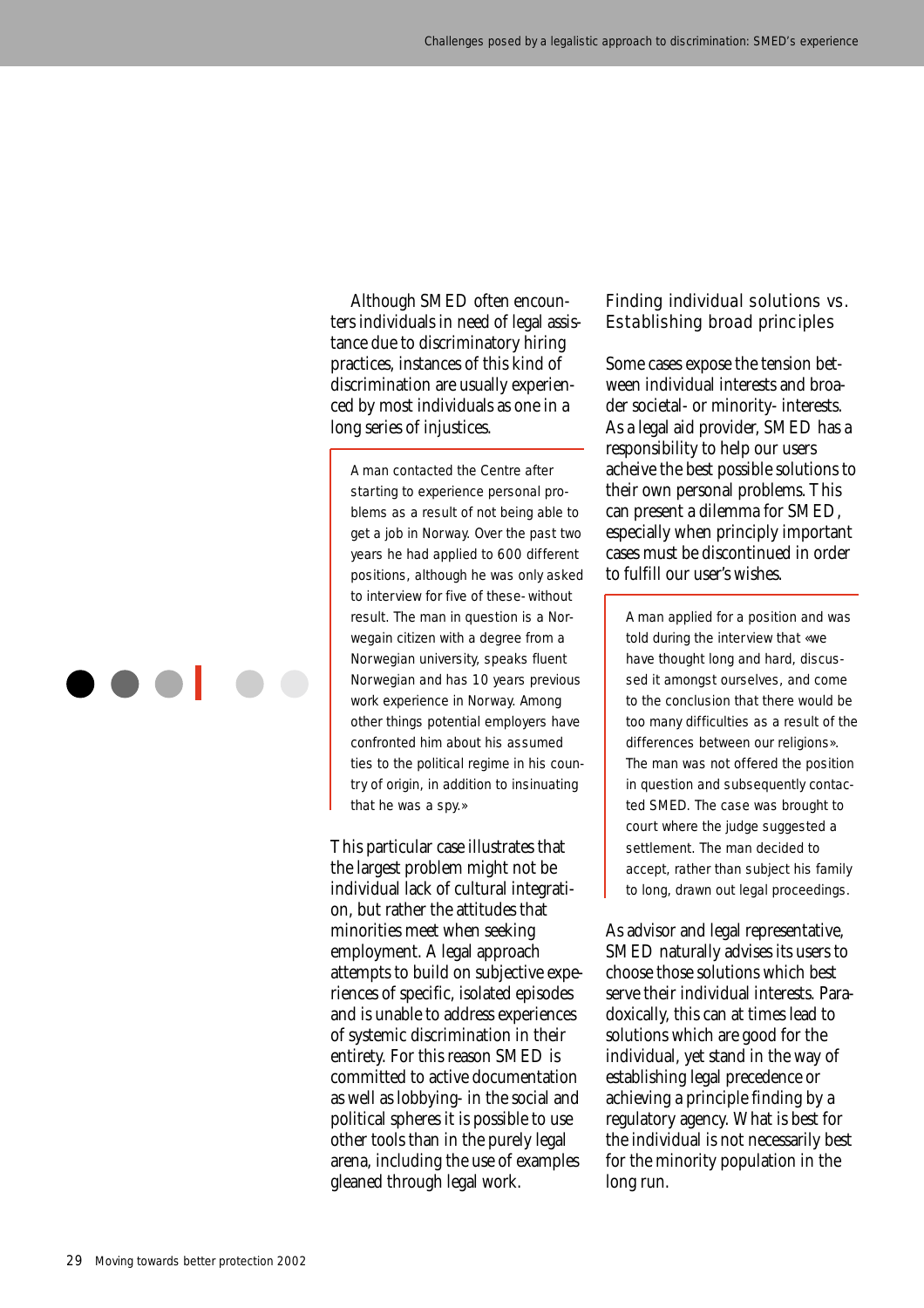#### Other challenges posed by a legal approach

SMED has had several cases dealing with challenges to the legal right of religious minorities to take leave from work in order to observe religious holidays, provided they have informed their employers in advance. Respect for difference and individuals' special needs also includes acceptance of, and respect for, differences stemming from religion and language. In line with this, Fredman points to the negation of culture, religion and language as one of three primary axes along which structural racism operates (the others being polarisation leading to denigratory stereotyping, hatred, and violence; and the institutionalised cycle of disadvantage)(2003:4).

The limitations of a purely legalistic approach is clearly seen in the fact that it is not always desireable, or relevant, for SMED to explore the underlying mechanisms which tend to lead to the assimilation (onesided, often forced compliance) rather than integration (a reciprocal, participatory process taking place between minorities and the majority population). This is particularly the case in relation to language and observance of religion.

The legal right to observe religious holidays is, as far as jurisprudence and popular opinion is concerned, relatively uncontroversial, although other areas might trigger stronger reactions. SMED frequently receives questions concerning the right to prayer in the workplace during breaks in the workday- for many, this is seen as much more problematic. While there is often acceptance for religious and enough to promise the individual<br>30 Moving towards better protection 2002

variation which occurs «in private,» religious observance in the public sphere is often seen as a departure from accepted social and behavioral norms- even when it takes place on one's own time during official lunch breaks. These attitudes ultimately result in individuals being forced to conform to the majority's social, cultural, and religious norms at any given time in order to be able to make a claim on equal treatment.

SMED was contacted to assist in a dispute in which buss drivers had received written notice from their employer informing them that it was forbidden to speak any language other than Norwegian at the workplace, including in recreation areas during lunch breaks. The employer explained to SMED that this policy was meant as an aid to integration. The drivers' union eventually became involved and the conflict was ultimately resolved through the application of the Working Environment Act [Arbeidsmiljøloven], which denies employers the right to influence employees use of leisure time.

SMED was in this case forced to make use of labour law in order to establish that the employer could not make demands on the employees during their free time (un-paid lunch breaks). The demands of legal relevance required that SMED establish which rights the employees enjoyed under existing laws, and not address the broader questions raised by the employer's claim concerning forced language as a means to integration as opposed to the employee's right to decide for themselves which language to speak. As Fredman points out, it is

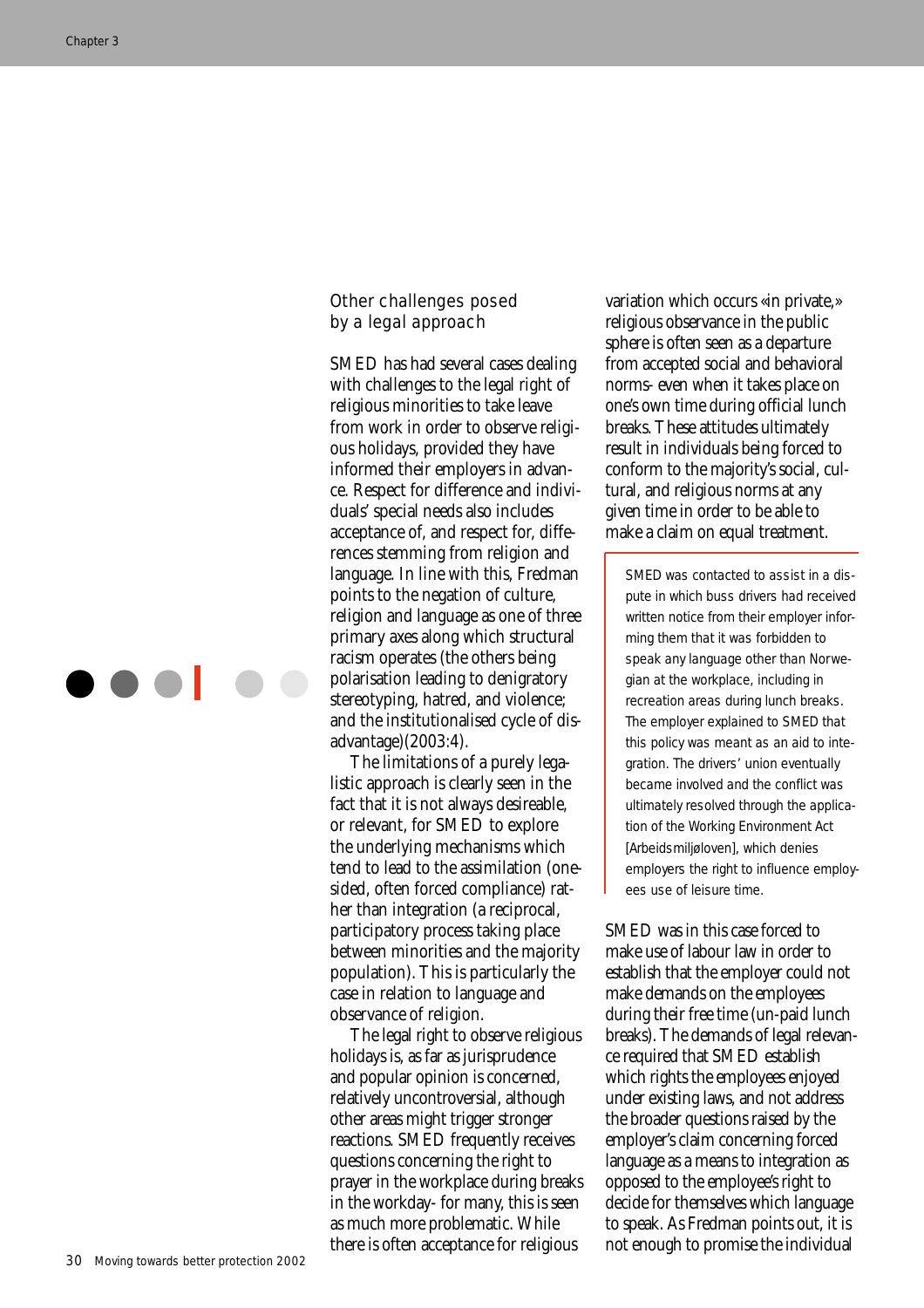formal equality with the ability to participate in the daily life of a society. The ability to influence the content of daily life, and how it is to be carried out, should be the measure of democratic participation.

### Immigration Law: Legally sanctioned negative differential treatment

The next chapter details some of the difficulties surrounding complaints concerning immigration law. As an undersigner of the International Convention on the Elimination of all forms of Racial Discrimination (ICERD) Norway is committed to ensuring anyone within its jurisdiction effective protection through the courts and other State institutions. Differential treatment between citizens and non-citizens, however, is not covered by this convention, and is therefore exempt from existing national and international law. In other words, Norway has an immigration policy, operationalised through the rules of citizenship, which can be used to limit the scope of the State's jurisdiction and subsequent legal obligations (for a more thorough discussion see the next chapter).

Administration of this differential treatment need not necessarily account for the actual human reality which forms the basis of the cases in question:

A man wished to see his family before a major, potentially life-threatening surgical procedure. He had already asked once before that the surgery be postponed, in the hopes that his family's application for family reunification

would be processed in time for the new date set for the operation. After several months the date began to draw near and the man's family had yet to receive a response from the authorities. SMED was contacted and petitioned the UDI (Directorate of Immigration) on several occasions, arguing that the special circumstances of the case warranted a speedy resolution. In response SMED eventually received a form-letter stating that the matter had been sent on to the police for further processing. SMED received this form-letter the day after the man underwent his surgery.

The psychological burden experienced by the man resulting from the uncertainty of whether or not he would see his family again before he died was significant. The authorities' handling of the matter, however, did not seem to account for the individual, human elements in the case.

Sometimes situations arise in which human lives are placed in direct danger by the administration of immigration policy itself:

An HIV infected woman entered the country on a Schengen visa, only to discover that her condition was far more serious than her family had originally hoped. She was admitted to the hospital and after treatment in Norway she is healthier than she has been in years. If she continues treatment she will be able to lead a relatively normal life. If she discontinues treatment, however, her chief physician has made clear that she will not survive more than a year. Because it is not possible for the woman to receive proper treatment in her country of origin, she has applied for a residency permit on humanitarian grounds. The application was rejected

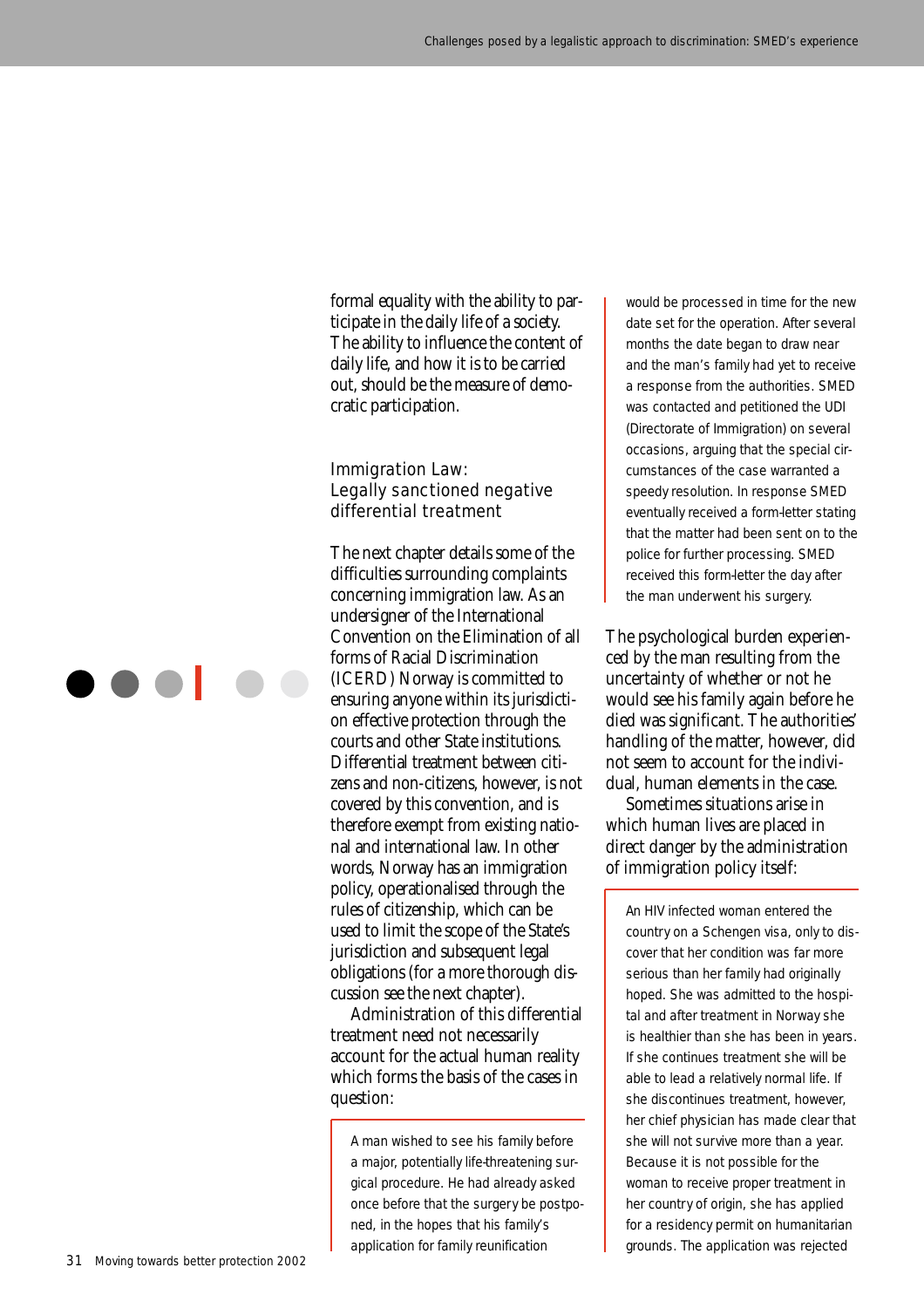on the grounds that according to policy it should have been submitted in the woman's country of origin. The UDI has stated explicitly that it has not assessed the circumstances or virtues of the case. The Centre has submitted a complaint on the woman's behalf. The case is unresolved.

Cases such as this draw into question the State's right to disavow itself from a broader, human responsibility.

#### When one neutral practice leads to another discriminatory practice

#### *Administration*

The administration of immigration policy can unintentionally lead to hostility towards minorities and foster prime conditions for discriminatory treatment.

A man with a foreign nationality contacted SMED. His residency permit was based on a work permit issued for a position he had applied for over the internet. Upon starting work at the new job the man experienced poor working conditions in addition to being given unreasonable work assignments. The man was deeply effected by conditions at work and eventually lost his job. The police informed him that he would have to leave the country if he was unable to find another job which could serve as the basis for new work and residency permits.

The rules which require immigrants to leave the country upon the termination of a specific employment contract gives employers the ability to force foreign workers to accept to force foreign workers to accept where citizenship and resident status<br>32 Moving towards better protection 2002

adverse differential treatment, in the form of lower wages or substandard working conditions, or both.

In another case, a foreign national contacted SMED for assistance in a work related conflict. Her employer had threatened her that if she were to contact the Centre for help he would make sure she would never be able to work in Norway again.

The State's differential treatment of citizens contra non-citizens highlights these groups' different status in society, opening for further discrimination along these lines. A legal perspective will focus exclusively on the employer's individual actions, ignoring the broader structural context which makes this kind of discrimination possible. The goal of legal aid is to ensure that the legal system serves the interests of the individualnot to criticise the merits of immigration legislation.

#### *Media*

Institutional and cognitive structures exert mutual influence on one another. Through the media, administrative language becomes imbued with a new and originally unintended moral significance, re-applied in service of a new set of priorities. Filtered through the media's lens, the administration of immigration policy seems to offer the general population official confirmation as to which groups are to be considered «unwelcome,» «ungrounded,» or «illegal».

SMED has previously discussed the power of the headlines (2001:46), and it is undeniable that the media shapes the understanding of its audience. We can see the contours of a general reporting trend

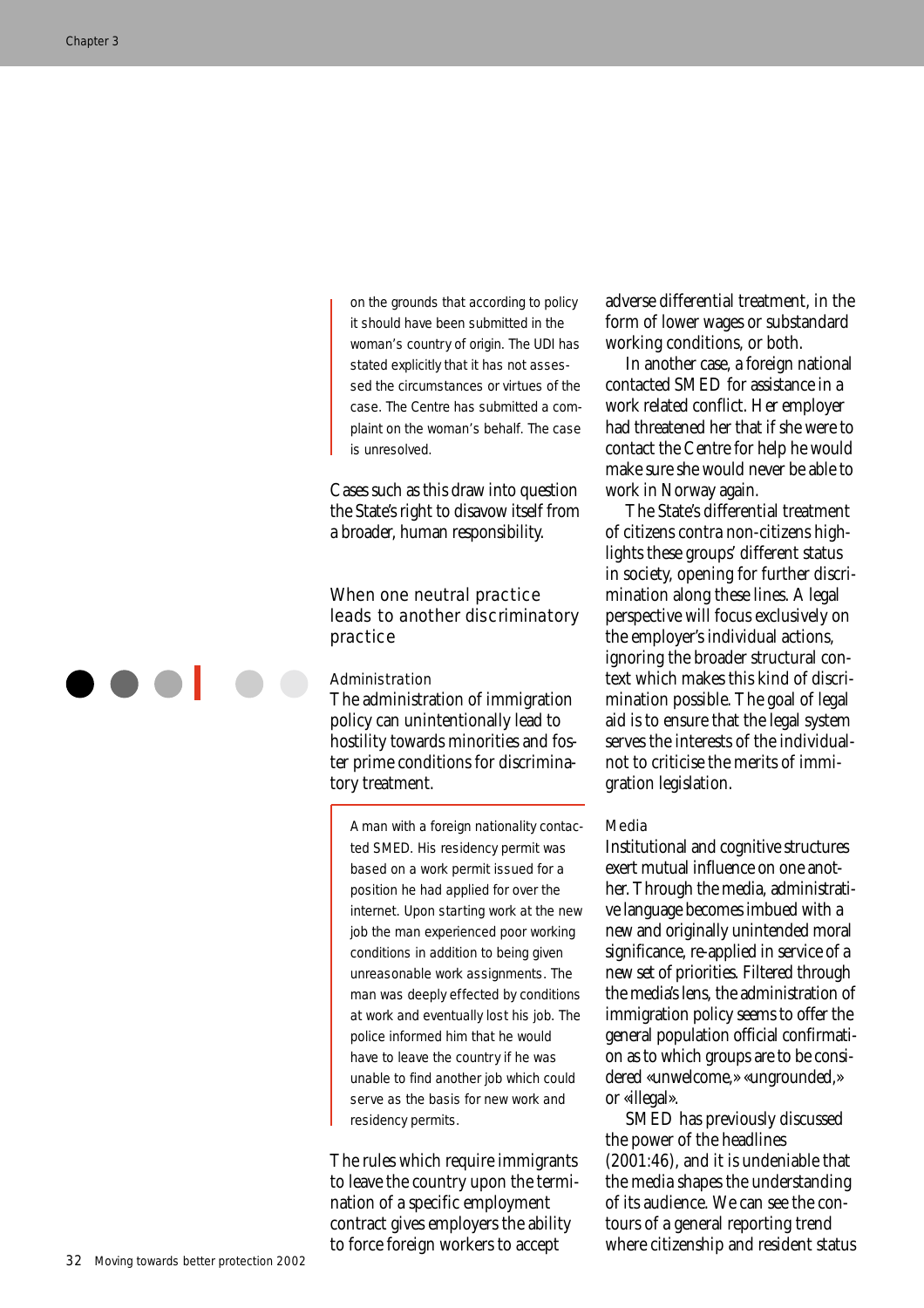#### are lent a disproportionate level of significance in criminal cases involving minorities.

«Two Poles charged in brutal rape case»(Aftenposten 10.6.03:3) «Because he killed two people, the 26 year-old Ethiopian can be granted residency in Norway» (VG 3.6.03:6) «Threatening asylum-seeker must move» (Nettavisen 14.5.03) «The Somali that killed his wife and two small children […] might get off» (Dagbladet 7.5.03:11)

These headlines are constructed in order to acheive a sense of shock and indignation, while irrelevant or less relevant facts (the alleged perpetrator's citizenship or residency status) is paid unnecessary attention. Reference to the perpetrator's citizenship implies that this detail somehow has broader significant for the events in question, bringing into question the intentions of other individuals from the same country or with the same ethnic background, no matter how law-abiding these might be.

Undue focus on citizenship status has led to increased polarisation between minorities and the general population. In an article listing murders so far this year, Aftenposten lists Norwegian victims according to age and gender («[…]29 year-old killed in Roa, […] woman, 43, killed with a blunt object […]»), while paying extra attention to citizenship and resident status when referring to minority victims:

«[…] 32 year-old Somalian found killed, […] 38 year-old Russian woman killed, […] asylum seeker killed, […]» (Aftenposten 28.5.03: 2)

The focus on citizenship or resident status in this context strips the victims of their basic humanity, underscoring that they are foreigners, even in death.

Media linkage of crime and minority status has had some unsurprising consequences in the wake of the news that Norway could also be targetted for terrorism. A turban wearing taxi driver reported that customers refused to ride in his cab, and at least one business has refused to provide services to Muslims or people assumed to be Muslims. Although there might be a clear correlation between media coverage, increased polarisation and xenophobia, there is little that can be done from a legal point of view. Concrete, discriminatory actions can be handled according to the law, while the general public must be encouraged to develop a critical eye towards the media.

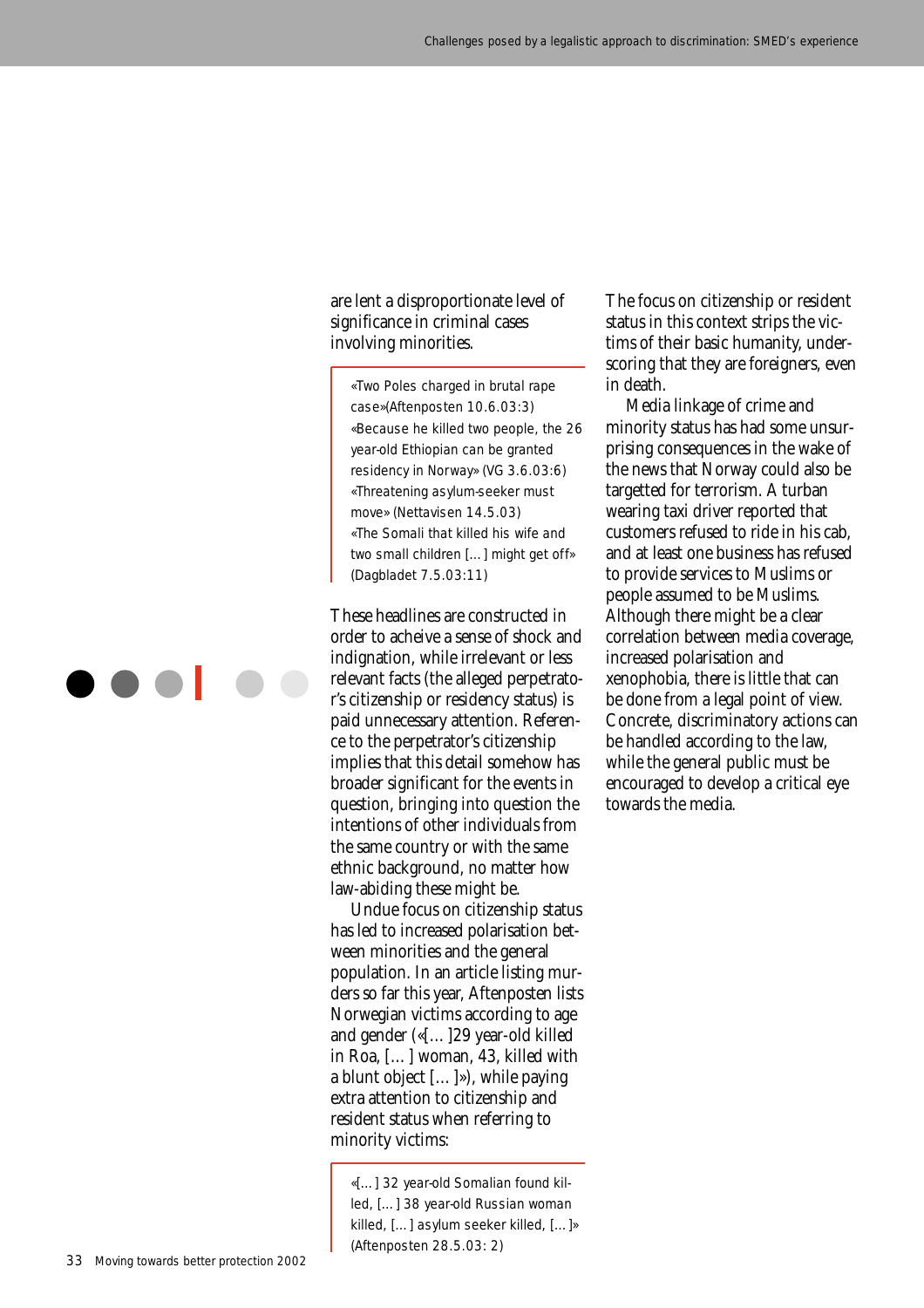### **Summary**

**In this chapter we have discussed some of the limits placed by a legalistic approach on the ability to handle discrimination as a multifaceted phenomenen. In addition to providing legal aid, SMED also works in relation to the social and political spheres.** 

We have:

- developed internet-based learning materials
- created interactive web pages with information for the media
- undertaken a study of political representation (see chapter 6)
- arranged seminars and conferences for a broad audience
- reviewed legislation drawn up by the Storting, as well as county and municipal government
- developed materials suited for a diverse public

NOU 2002:12 calls for the increased ability to handle structural discrimination. In the passage below, the Holgersen committee, responsible for the proposal of the new Law against ethnic discrimination, comments on the fact that it is not enough to simply focus on individual episodes.

*Structural discrimination can result in both direct and indirect, concretely discriminating actions against individuals or groups. Although it might be difficult to provide evidence of such concrete actions, there might nevertheless exist institutionalised forms of discrimination, whereby groups of people in some settings do not enjoy the same rights and opportunities as others, and where there has not necessarily existed an explicit intention to discriminate. Persons belonging to such groups will not necessarily demand reparations or be in the position to benefit from policy changes or other forms of concrete action. Structural discrimination is nevertheless a factor and plays a role in these groups' position and range of opportunities in society (NOU 2002: 12:35, unofficial translation).*

The Holgersen committee considers structural discrimination to be a main focus of their report and argues that the proposed legislation will contribute to counteracting structural discrimination. Professor Fredman warns against systemic exclusion and suggests increased recognition of minority difference and human worth. Jon Rogstad suggests that we recognise and develop different perspectives and methods within the legal, social, and political spheres. All three argue for an expansion of our awareness beyond isolated episodes and individual experience of discrimination. In doing so, it is hoped that we can prevent discrimination and promote ethnic equality, while we continue to protect the rights of individuals facing discrimination in their everyday lives.

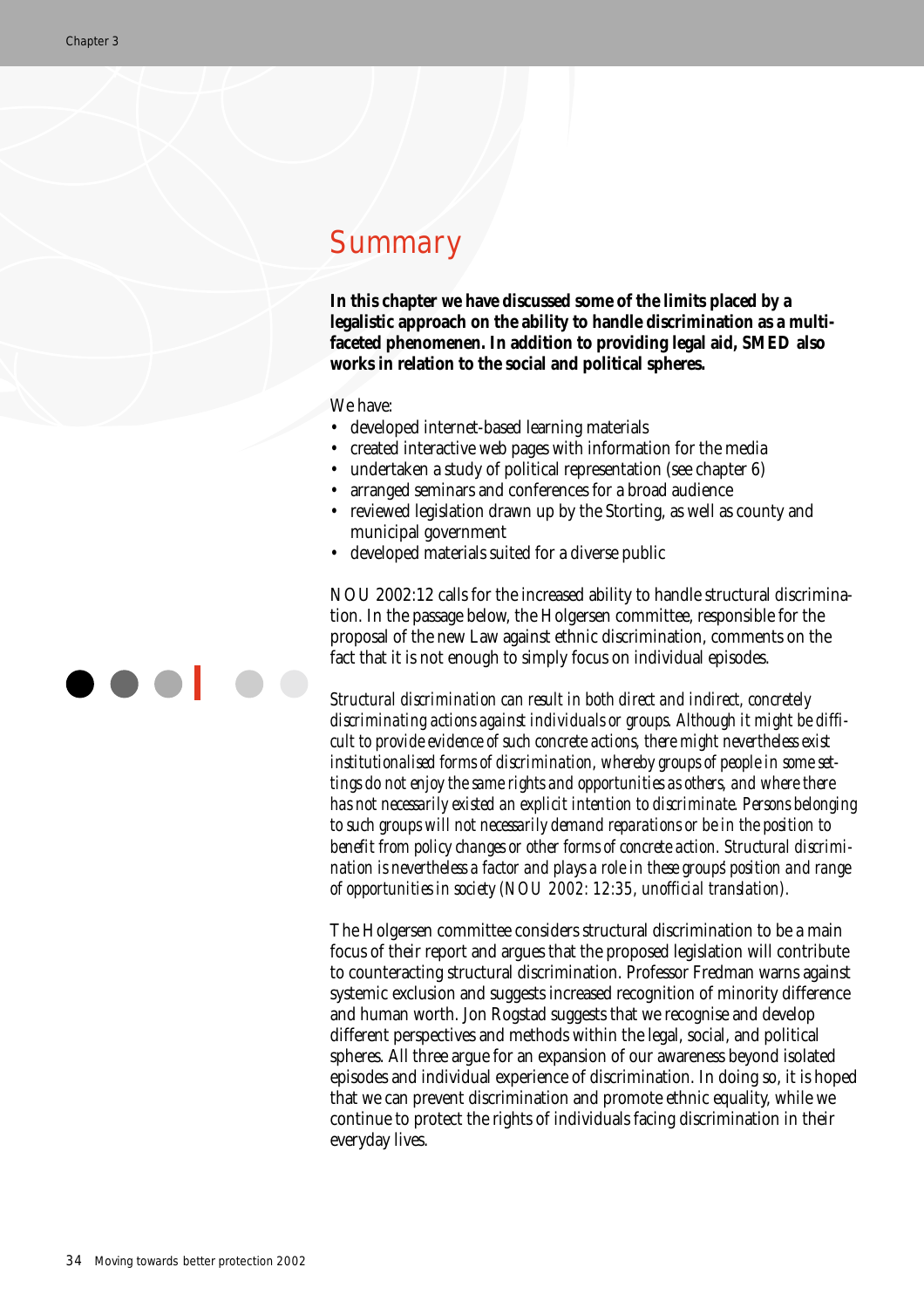### References

Examples of discrimination have been taken from SMEDs archives.

Fredmann, Sandra (2003) «Combatting Discrimination and Promoting Equality: The Problem in a Broader Context», in Gambert, C. (ed.) *Når målet er mangfold: Strategier for et styrket vern.* SMED: Oslo.

Graver, Ane Broch, et.al. (2002) *Rettshjelp 2001: Behovet for rettshjelp i Oslos befolkning- deriblant et utvalg innvandrerkvinner.* Unipub: Oslo.

Gotaas, Nora, Grøvdal, Pappendorf and Andenæs (2003) SMED *Underveis – En prosessanalyse av Senter mot etnisk diskriminering.* Publiseres høsten 2003.

Norges offentlige utredninger 2002:12. *Rettslig vern mot etnisk diskriminering.* Statens forvaltningstjeneste: Oslo.



Rogstad, Jon (2001) *Sist blant likemenn? Synlige minoriteter på arbiedsmarkedet.*  Institutt for samfunnsforskning: Valdres.

Rogstad, Jon (2003) «Diskriminering – mot en ny forståelse», in Gambert, C. (ed.) *Når målet er mangfold: Strategier for et styrket vern*. SMED: Oslo.

SMED (2001) *Underveis mot et bedre vern 2000*. SMED: Oslo.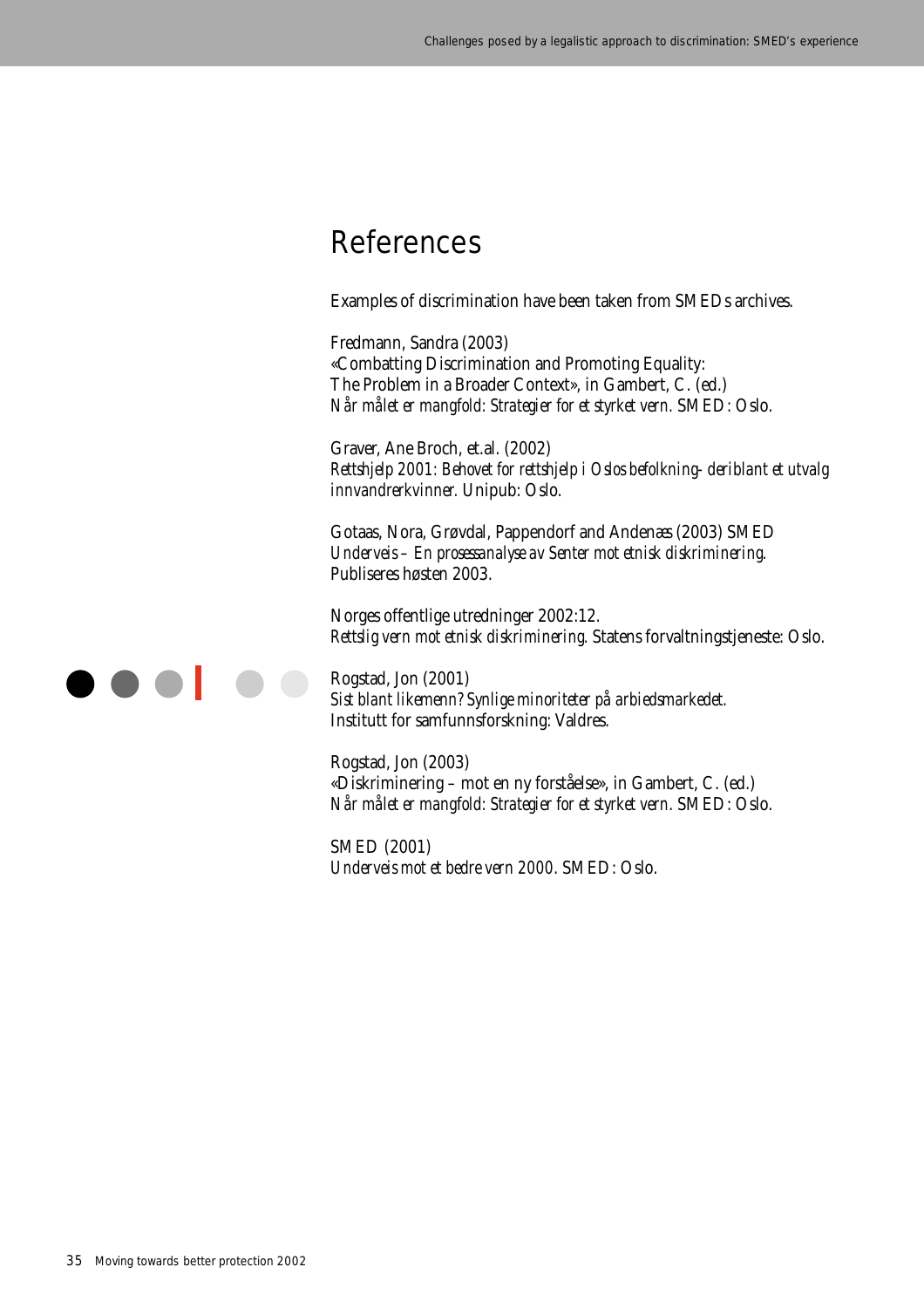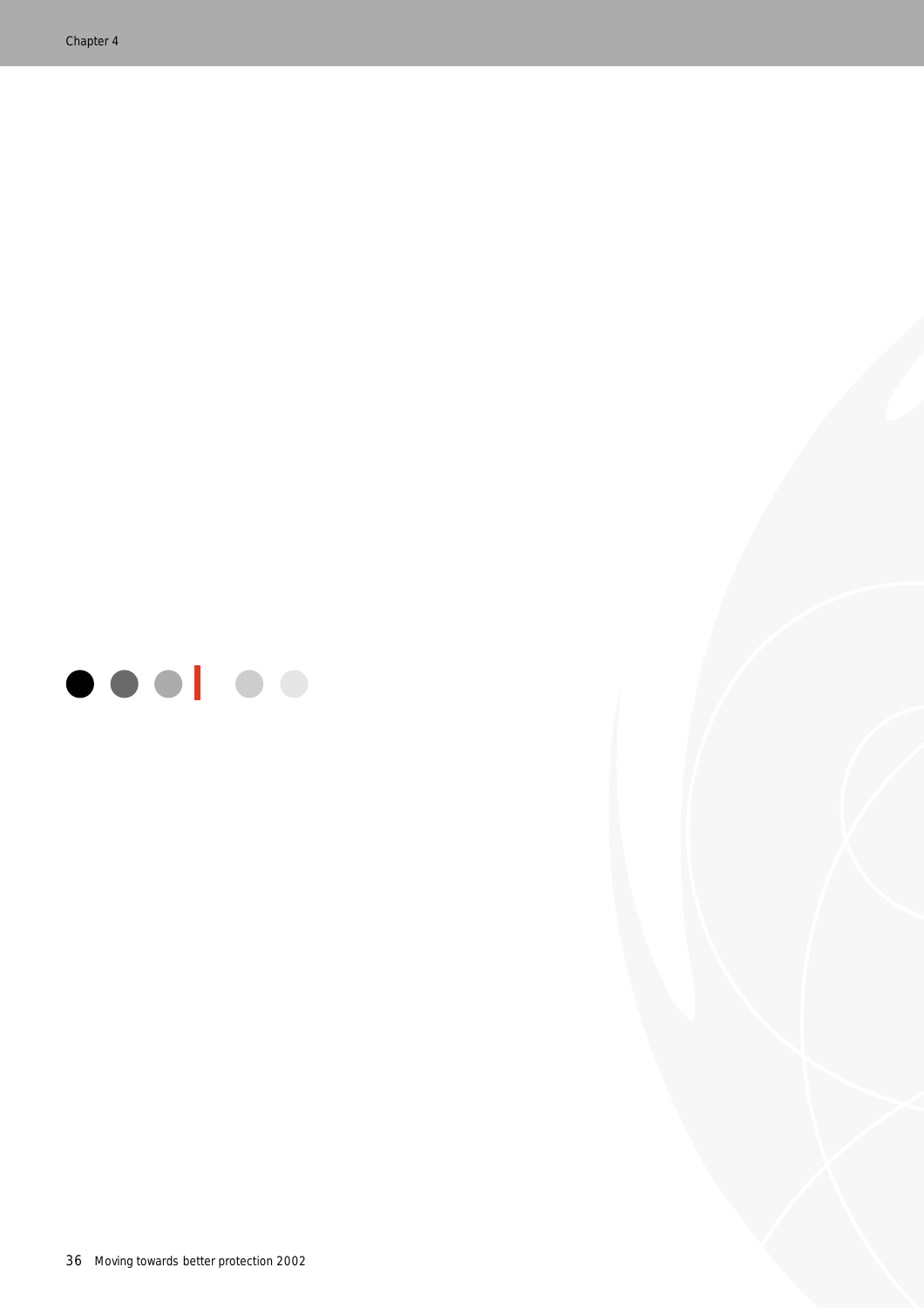Part II A closer look at two case areas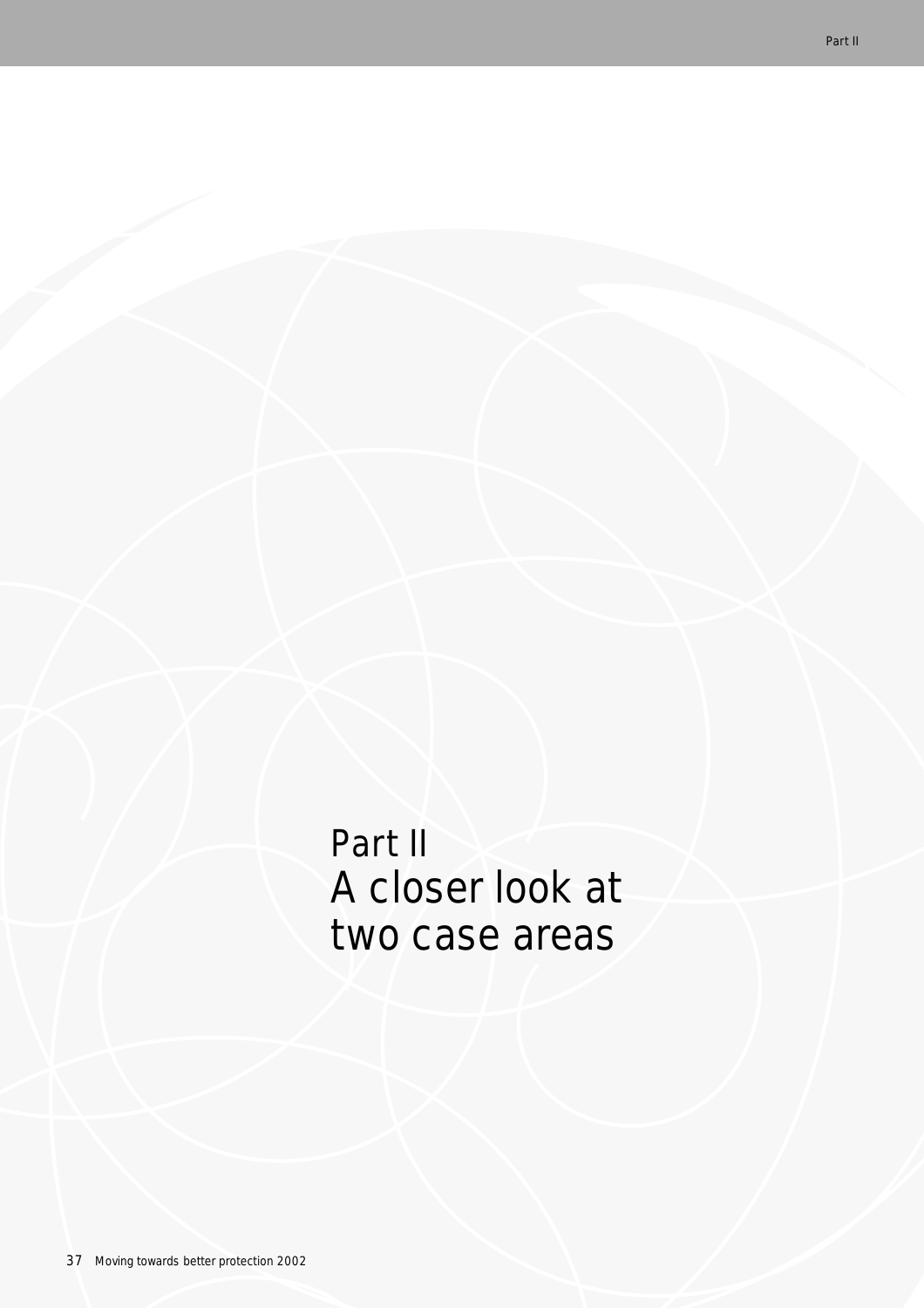

# Chapter 4 Discrimination by Immigration Authorities: A marked increase in complaints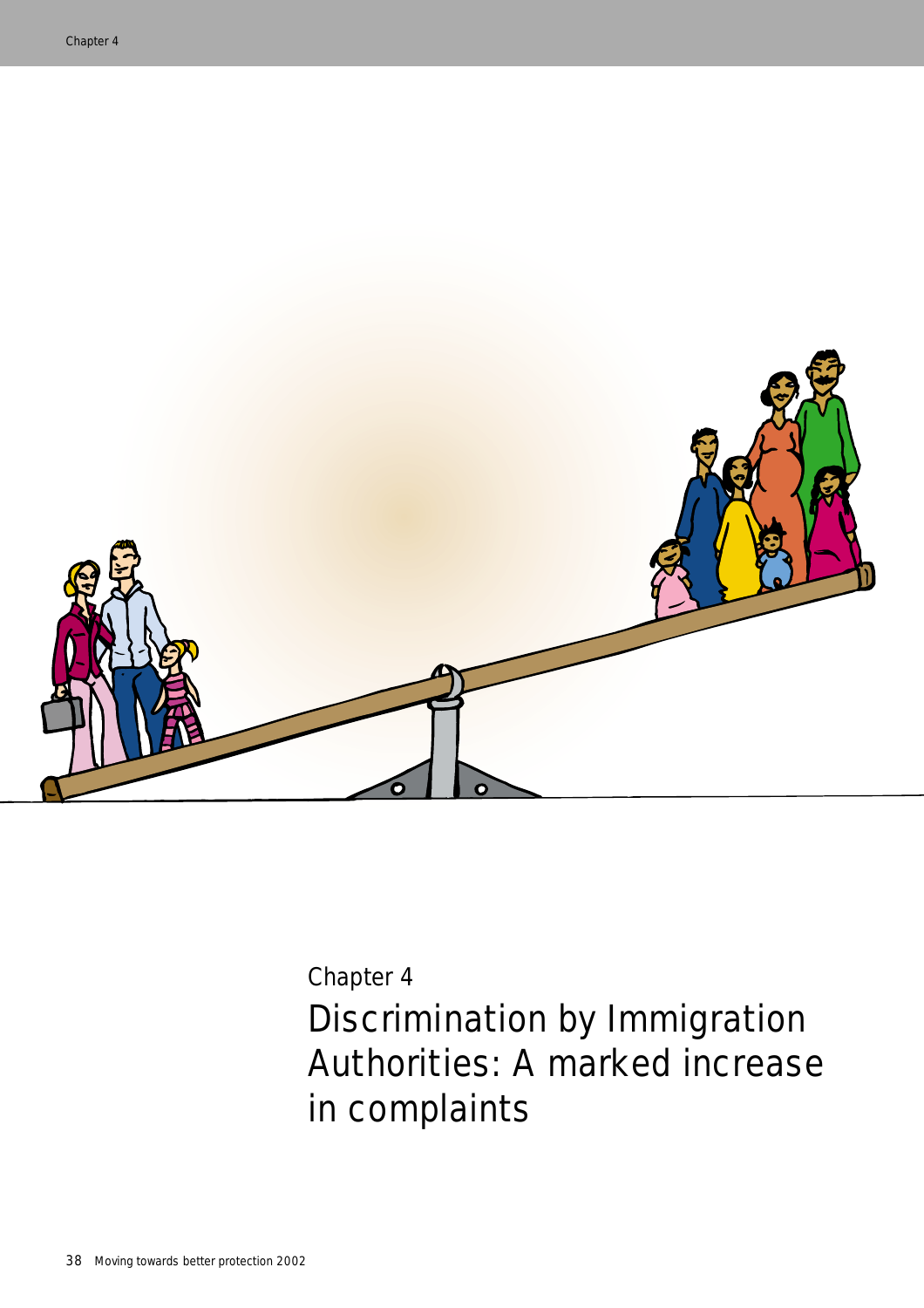#### A marked increase in complaints about discrimination perpetrated by Norwegian Immigration Authorities

There has been a marked increase in the number of complaints by persons who feel that they have been discriminated by Immigration Authorities. Measured by the number of complaints, immigration and asylum cases made up SMED's second largest case area in 2002. SMED wishes to state, however, that this does not necessarily mean that the amount of discrimination by Immigration Authorities has actually increased. In order to ensure that we treat any discrimination by Immigration Authorities as much in accordance to principle as possible, SMED wishes to outline the relevant discrimination issues pertaining to immigration law.



- 1) Comment to the category «Asylum, citizenship, other»: we wish to emphasise that the category «Asylum, citizenship, other» is too encompassing to provide particularly useful information. Thus, in the following, «asylum» and «citizenship» will be registered as separate categories.
- 2) Thirty-six immigration cases have been registered as terminated, as they were not within our jurisdiction.

The diagramme provides an overview of the immigration cases that SMED has examined in the period from 1999 to  $2002^{\text{T}}$ . SMED wishes to reiterate that these figures reflect the kinds of complaints that we have received. The important questions that arise during our assessment as to whether or not a case in fact deals with

ethnic discrimination are discussed below. In those cases we have assessed as not dealing with ethnic discrimination, assistance has consisted of providing legal information and/or referring persons to other relevant instances that provide free legal aid $^{\rm 2}.$ 

#### The Immigration Act allows for systematic differential treatment between foreigners and Norwegian citizens

The entire purpose of the Immigration Act is to regulate the residency of foreigners in Norway. Hence the Immigration Act allows for and prescribes systematic differential treatment between foreigners and Norwegian citizens. That foreigners are specifically singled out by resolutions in the Immigration Act, denying them, for example, residence permits because they do not fulfill the strict demands of the Act, may seem unreasonable. This kind of case, however, is typically outside our jurisdiction, as it represents a legally sanctioned form of differential treatment between foreigners and Norwegian citizens.

The challenge facing the Center is to distinguish these cases from those cases in which discrimination has taken place on the basis of creed, race, skin colour and national or ethnic origin.

In addition to the Immigration Act, the International Convention on the Elimination of All Forms of Racial Discrimination (ICERD) also plays a vital role in delineating the distinction that must be drawn. ICERD also sanctions differential treatment between citizens and noncitizens. As stated in ICERD Article

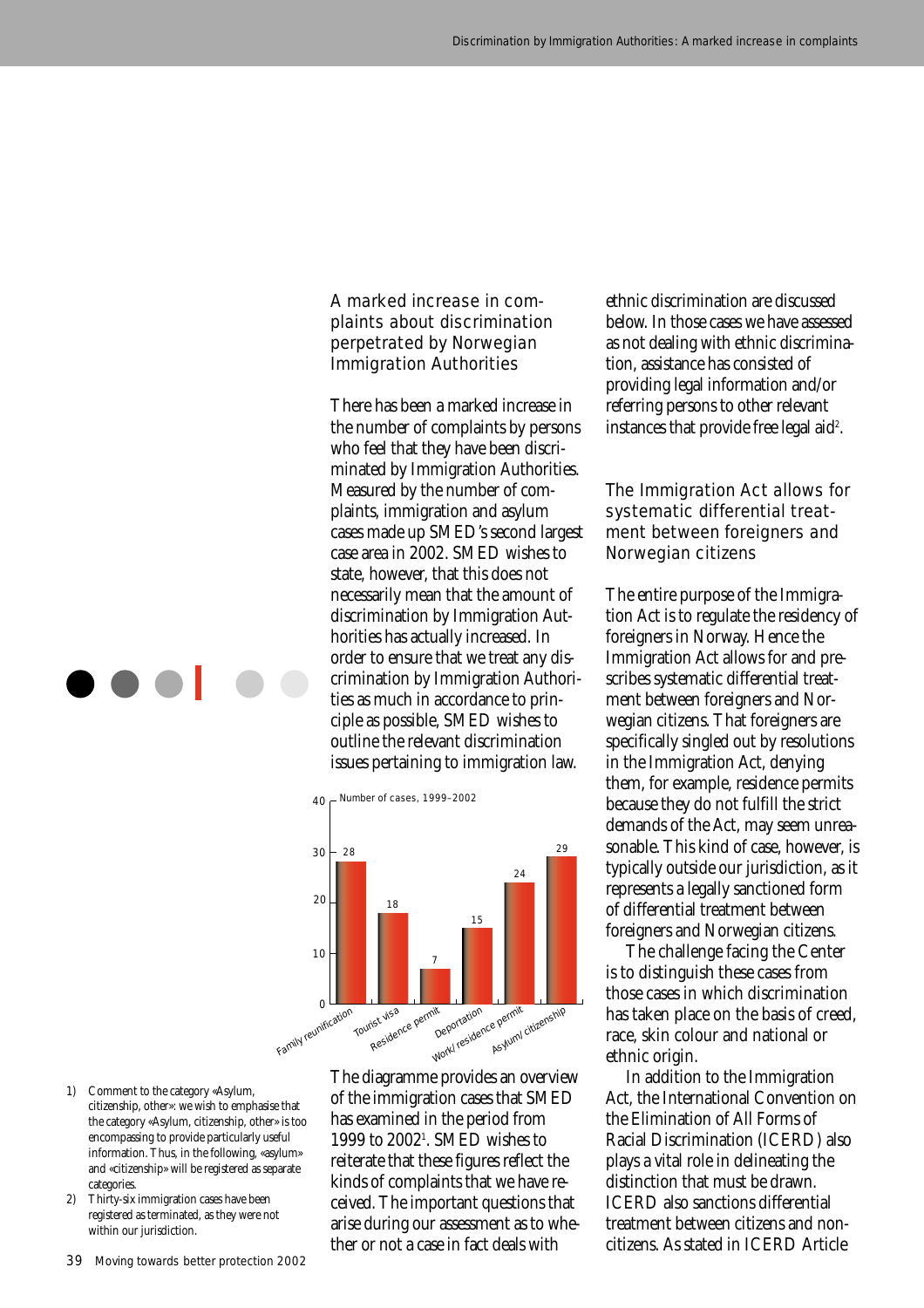

1, paragraph 2: *«This Convention shall not apply to distinctions, exclusi-*

*on non-citizens (forty second session 1993)*, the U.N. Committee on Racial Discrimination emphasises that ICERD Article 1, paragraph 2 should not be interpreted as absolving States Parties from their obligation to report on immigration policy, noting that States Parties are obligated to file full reports in accordance with ICERD. In addition, it is noted that Article 1, section 2 is not to be interpreted in such a way that it limits the scope of the rights guaranteed under other human rights conventions. The conditions of the Norwegian Human Rights Act section 2 and the Immigration Act section 4 are also such that the latter cannot be applied contrary to Norway's general human rights obligations. The general prohibition against discrimination contained in the International Covenant on Civil and Political Rights (ICCPR) Article 26 is of particular relevance. The provision states:

*«All persons are equal before the law and are entitled without any discrimination to the equal protection of the law. In this respect the law shall prohibit any discrimination and guarantee to all persons equal and effective protection against discrimination on any ground such as race, colour, sex, language, political or other opinion, national or social origin, property, birth or other status.*<sup>3</sup> *»*

Furthermore, ICERD also explicitly prohibits the discrimination of any particular nationality with regard to acquisition of citizenship. Article

1, paragraph 3 emphasises: *«Nothing in this Convention may be interpreted as affecting in any way the legal provisions of States Parties concerning nationality, citizenship or naturalisation, provided that such provisions do not discriminate against any particular nationality (our emphasis).»*

The Immigration Act and ICERD outline basic principles. Already in SMED's first report, *Underveis mot et bedre vern 1999 (Moving Towards a Better Protection 1999)*, a number of questions were raised with regard to the distinction that SMED has to make in its assessment of whether or not decisions by the immigration authorities constitute ethnic discrimination. In 1999 SMED emphasised that the specific features of each individual case determine whether or not cases fall within our jurisdiction. SMED also outlined the factors which typically play a role in confirming whether ethnic discrimination has taken place:

- Statements or actions which indicate or confirm discrimination based on ethnic origin.
- Indications that the handling of the case deviates from normal administrative or legal practice.
- Indications of faulty casework.
- Background information that casts the case in a new light.

Over the course of the past four years, the Centre has acquired a level of experience that has increased our ability to identify criteria relevant in determining whether findings by the Immigration Authorities entail discrimination. We wish to emphasise that the assessment as to whether or not a finding entails aspects of discrimination must always be made on a case



3) A consequence of the practice of the UN Human Rights Committee is that even though citizenship is not mentioned explicitly as a banned basis for discrimination, differential treatment carried out between citizens and non-citizens must also fulfill demands to impartiality and proportionality in order to be legal. See for instance *Gueye and others V France UN doc A/44/40,* 1989.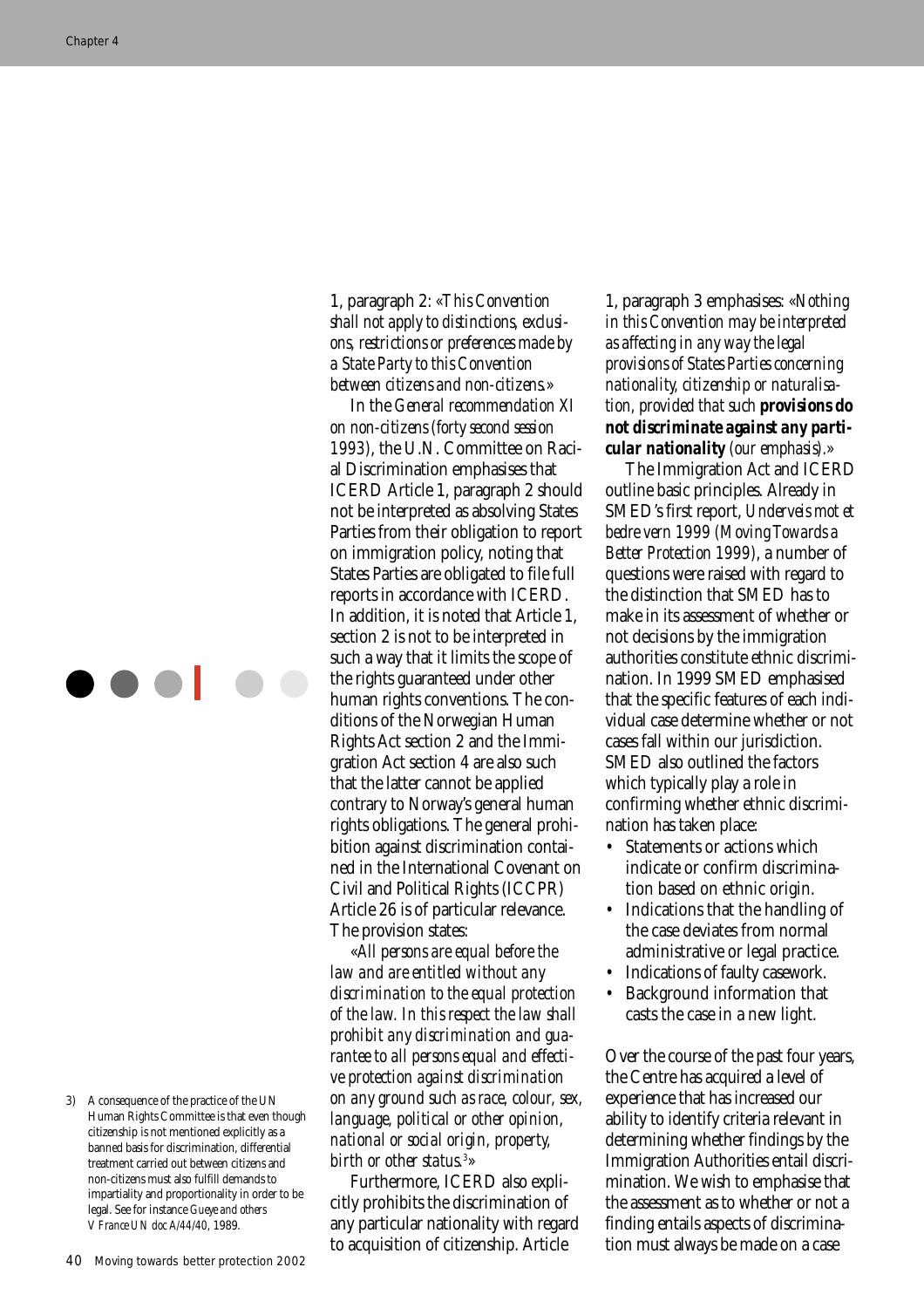by case basis; it is impossible to provide an exhaustive list of the specific kinds of immigration cases in which SMED might offer assistance. This being said, SMED is currently in a much better position to identify and pinpoint cases where the applicant's ethnicity, national origin, or nationality have played a central role in the Norwegian Directorate of Immigration (UDI) findings. Clients that come to us for advice regarding other kinds of complaints are referred to the Norwegian Organisation for Asylum Seekers (NOAS), Juss Buss, or lawyers who offer free legal aid or who specialise in immigration law (cf. point 4 below).

#### Complicated and important questions regarding the scope of SMED's jurisdiction

At the same time as we are able to recognise with greater certainty which immigration cases entail relevant aspects of discrimination, the complex questions regarding the scope of our mandate have also come into sharper relief. Some of these are explored below.

### Is SMED able to assist those who feel that the Immigration Authorities' handling of visa cases is discriminatory?

The fact that foreigners wishing to enter Norway must have a visa is in accordance with Section 25 of the Immigration Act. The specific criteria regarding when a visa is to be issued are outlined in the Immigration regulations. The fifth subsection of

Section 106 is in SMED's experience often applied in such a way that it conflicts with the prohibition against discrimination outlined in the International Covenant on Civil and Political Rights Article 26, as well as with the normal checks and balances meant to safeguard against the abuse of authority.

The fifth subsection of Section 106 of the Immigration regulations states that: *«A visa shall not be issued where there are grounds for rejection or expulsion, cf. § 27 and § 29 of the Act. Otherwise a visa shall be issued unless considerations regarding national security, foreign policy or immigration policy speak against it, or where there is reason to doubt the stated purpose of the journey or the correctness of the information given. The applicant shall be made aware that exceeding the time limit for exiting the country may result in expulsion, pursuant to §29 of the act, and that expulsion stands as an obstacle to subsequent entry (unofficial translation, our emphasis).»*

Those who contact us regarding visa cases experience that generalisations based on the behaviour of other applicants of the same *nationality* are given such emphasis that their individual circumstances are not taken into consideration.

The issue at hand is discrimination on the basis of nationality, while SMED's jurisdiction specifically applies to discrimination on the basis of ethnicity, creed, race, and national or ethnic origin. SMED is of course aware that nationality is not the same as either race, skin colour, ethnicity, or national origin. Nevertheless, SMED believes that although our mandate does not<br>41 Moving towards better protection 2002

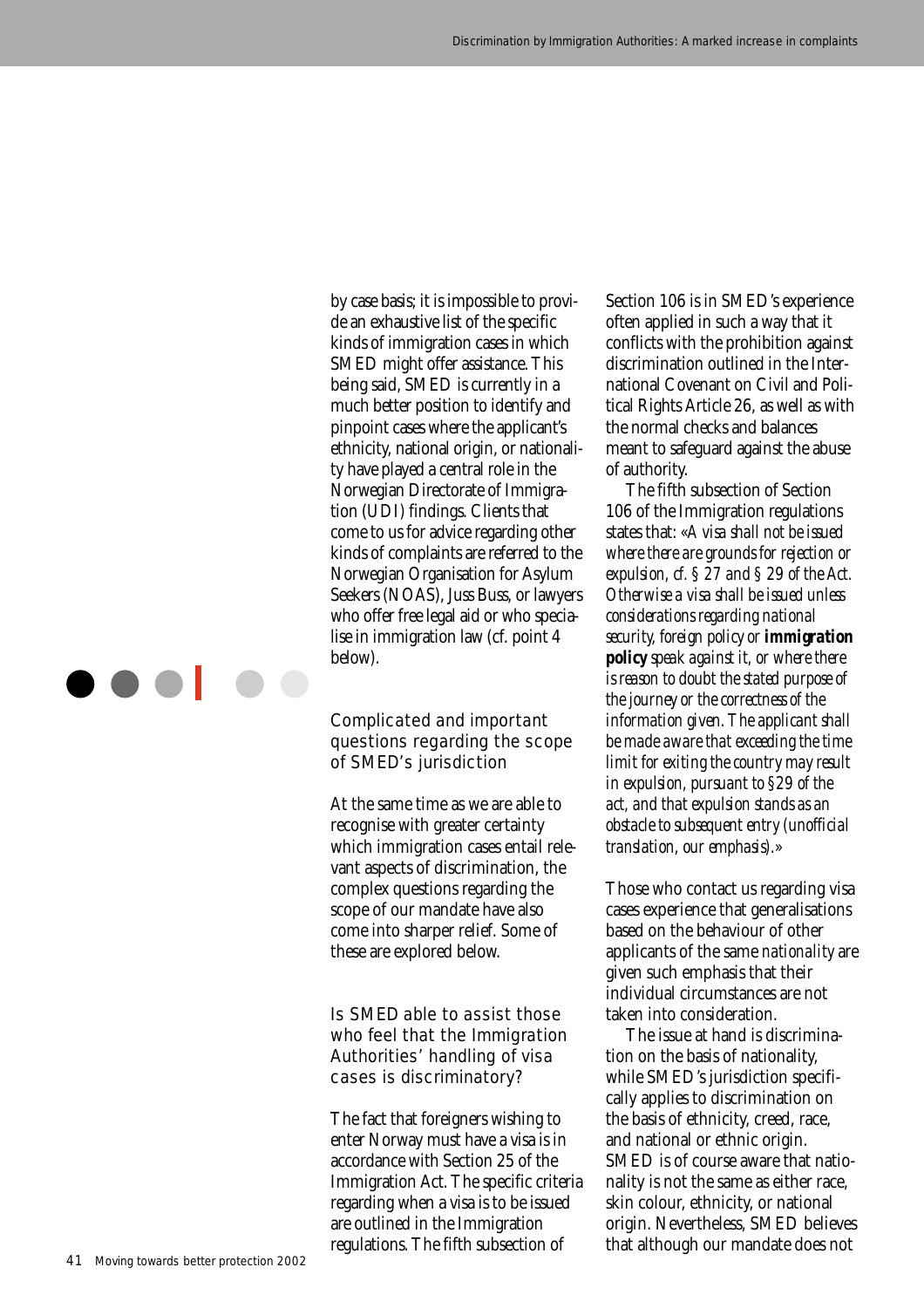mention discrimination on the basis of nationality, this form of discrimination, is so closely connected to discrimination based on ethnicity and national origin in the the area of immigration law that SMED ought to be able to provide assistance.

A larger challenge faced by SMED in this particular case area has to do with the conditions outlined in SMED's mandate: *«The cases must be brought by individuals staying in Norway.»* Those unable to obtain a visa to enter Norway due to generalisations based on the behaviour of other applicants of the same nationality will, necessarily, be barred from «staying in Norway.»

Taken literally, our legal mandate can be interpreted as limiting SMED's ability to provide assistance to those who experience discrimination in visa cases. During the hearing concerning the scope of the Centre's jurisdiction, however, the question was raised as to whether persons with «derived rights» are entitled to seek assistance from the Centre. This question is especially relevant in cases where the refusal of a visa not only affects the applicant, who is a direct party in the case, but also family members residing in Norway, friends, etc.

The Ministry responded *«[…]that nothing prevents the Centre from dealing with cases relating to the Immigration Act provided they have to do with discrimination. With regard to questions pertaining to derived rights the Centre will have to assess these in each individual instance. Otherwise, we refer to the rules of the Public Administration Act as to who is entitled to be party in a case (unofficial translation, our emphasis).»* 

In light of the central questions

related to discrimination that emerge in cases of refusal of visa, SMED has settled on the following approach: we assist, because refusal also affects the applicant's family residing in this country, and we make sure to obtain the necessary authorisations, both from residents and from the party refused entry into Norway.

In this way we may – without exceeding our mandate – assist in resolving questions regarding discrimination in the practice of Norwegian immigration law, regardless of the location of the applicant. In our opinion, the legal rights of those petitioning the Norwegian Immigration Authorities should not depend on their location.

#### A closer look at how emphasis on general experiences might result in discrimination

That each case is evaluated on the basis of its own individual merits, and not on the basis of which group the Immigration Authorities believe the applicant to belong to, is a prerequisite for ensuring equality of opportunity. Thus, the prevention of decisions based on generalisations, safeguarding that each application is assessed individually, is central to ensuring protection against discrimination. If individual circumstances are downplayed and general experiences are overemphasised, decisions can appear to be arbitrary, rendering them invalid according to general administrative law. This point is touched upon in the Parliamentary Ombudsman's *Annual Report of 1992*, Case 29, pp 88 : *«It must be established that the*

*mere assertion of the fact that the*

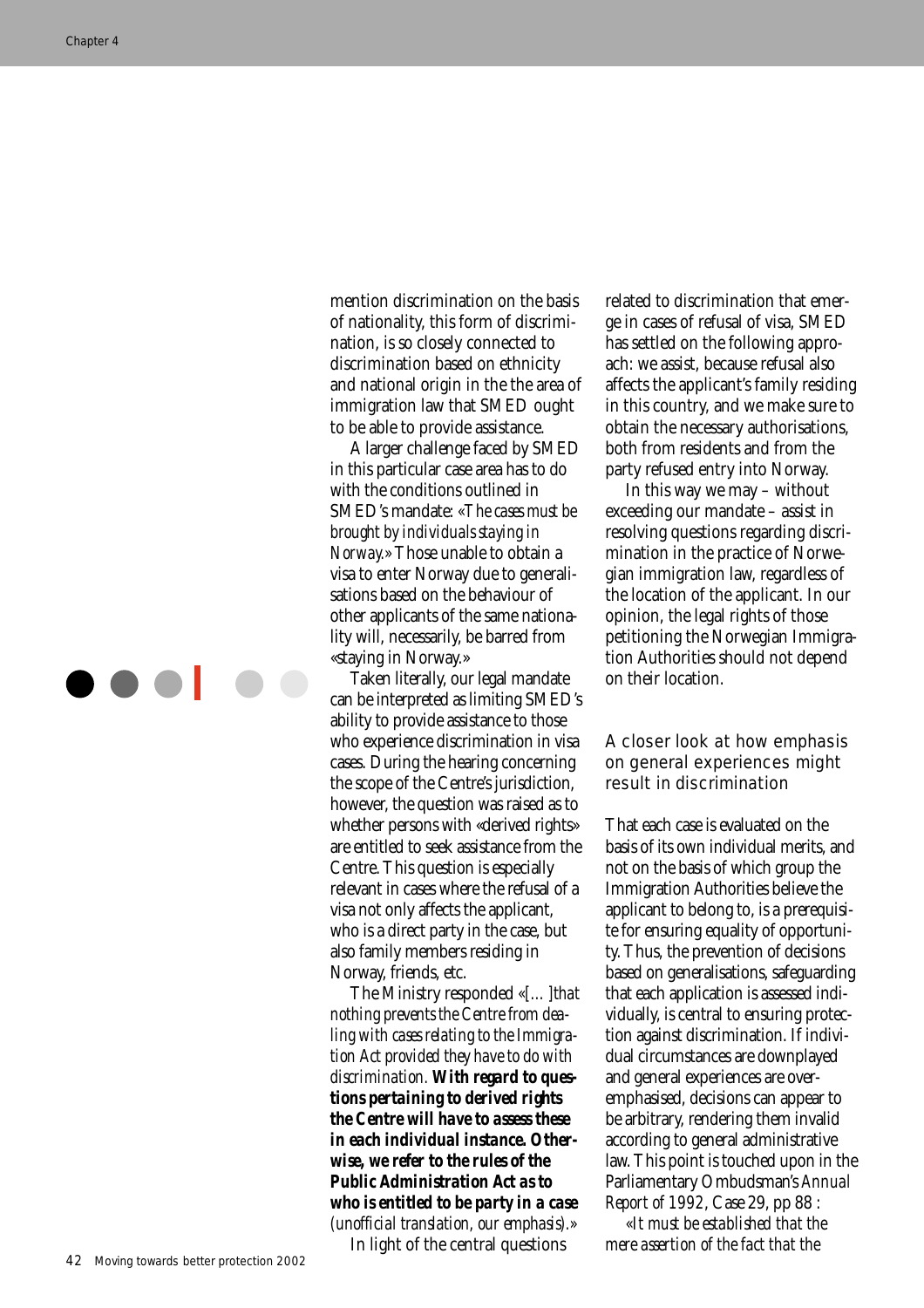*applicant belongs to a nationality or a group with whom the authorities have bad experiences cannot give grounds for a refusal of an application for a visa (unofficial translation)».* 

In her doctoral thesis from 2001 entitled *Immigration Control, Law and Morality: Visa Policies towards Visitors and Asylum Seekers – An Evaluation of the Norwegian Visa policies within a Legal and Moral Frame of Reference,* Bente Puntervold Bø has undertaken an extensive analysis of Norwegian visa practices. She discusses specifically whether Norwegian visa practices discriminate on the basis of nationality, noting on page 344 that: *«...the nationality of the visa applicant is decisive for the outcome of the case. In other words, visa applicants from some countries are treated more favourably than applicants from other countries (our emphasis).»* 

From a discrimination perspective, SMED's view is that the considerable emphasis placed on the nationality of the applicant is in itself problematic. In addition, the insufficient information provided by some Norwegian embassies further weakens applicants' legal rights. In order to be able to even get a chance of being granted a visa, visa applicants from countries that UDI has defined as having great emigration potential must present considerable documentation in order to confirm their ties to their country of origin. It is our experience, however, that the advice provided by the Norwegian embassies concerning the kinds of information relevant to the processing of visa applications is often quite arbitrary. Nevertheless, applicants

ing placed on their nationality will not get a second chance to document their ties to their country of origin.

For this reason, SMED assists visa applicants in individual cases by informing them about the individual circumstances which should be emphasised in their applications. We also assist in filing complaints concerning rejections when general experience appears to have been emphasised at the expense of individual circumstances. Central to our argumentation in these cases is that decisions which emphasise an applicant's nationality, without also taking into account the individual circumstances of the case, constitute discrimination on the basis of nationality. This discrimination is incompatible with standard principles of public law as well as with the prohibitions against discrimination contained in the International Covenant on Civil and Political Rights, Article 26, and cf. the Human Rights Act sections 2 and 3.

#### Deportation – Discrimination of foreigners who have served jail time?

Foreigners who commit criminal acts must first serve their sentence before facing potential expulsion and deportation from the country. Norwegians committing similar crimes are able to start afresh once their debt to society has been paid. Does this constitute a form of discrimination that falls within SMED's mandate?

who are unaware of the emphasis be-<br>43 Moving towards better protection 2002 The former Department of Immigration under the Ministry of Justice argued against this in its response to a complaint filed by

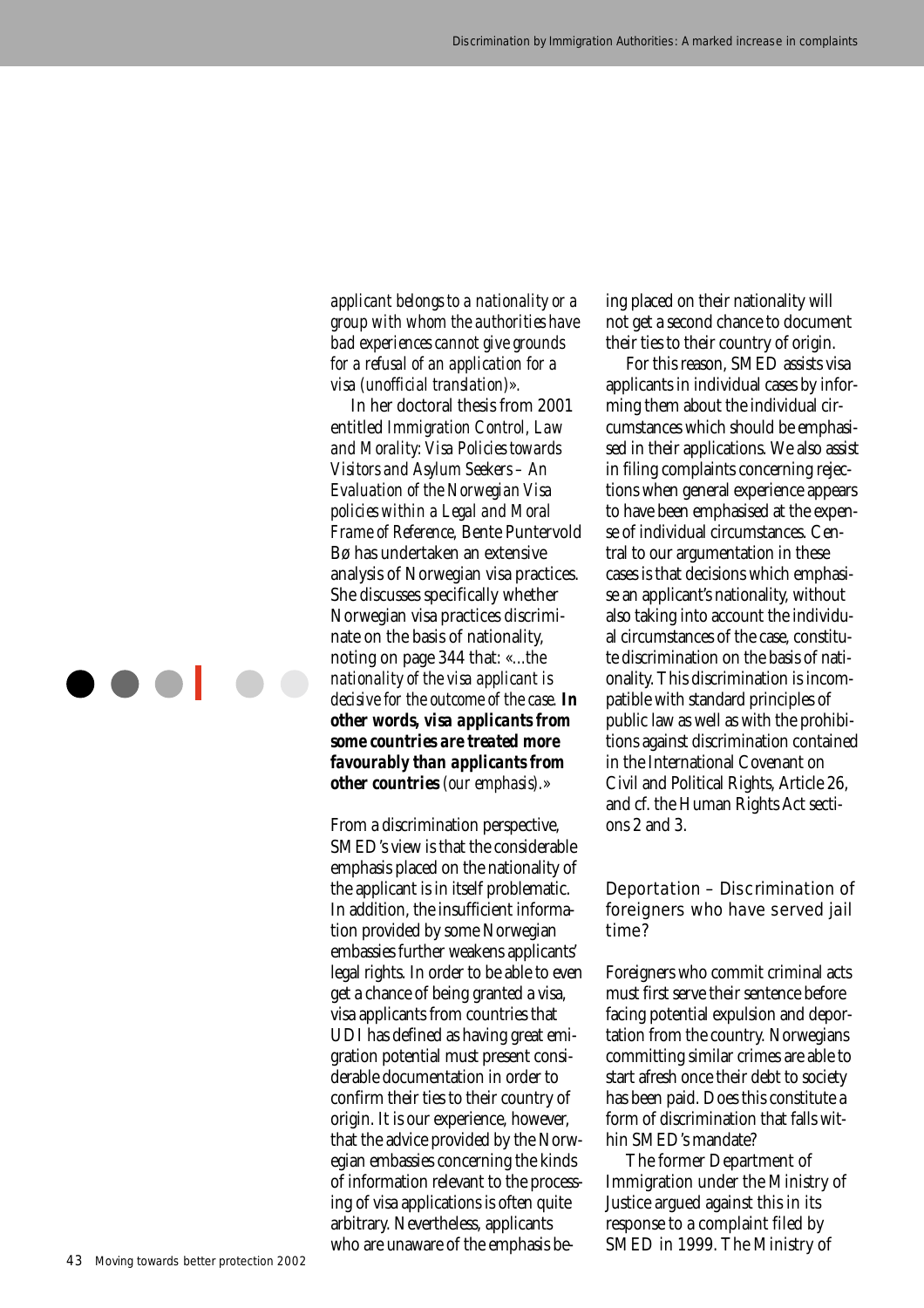Justice pointed out that no Norwegian *citizen* may be deported, regardless of his or her *ethnic origin*.

In cases of expulsion, the Ministry of Justice has stressed the importance of being able to distinguish between citizens and non-citizens without this constituting an act of ethnic discrimination. SMED does not disagree: the European Convention for the Protection of Human Rights and Fundamental Freedoms (ECPHR), Protocol 4 Article 3, also only provides protection for citizens. Furthermore, expulsion and deportation is not considered a penalty under national law nor according to international treaties on human rights. The prohibition against double punishment contained in ECPHR Protocol 7 Article 4 does not prevent foreign citizens from being expelled and deported upon having served their sentence.

Nevertheless, SMED is of the opinion that it would be desireable if our jurisdiction were framed in such a way that enabled us to provide legal aid in these situations. For a person that has spent most of his or her life in Norway, and who has a family here, deportation can represent an extreme burden. Because deportation is not considered punishment in a legal sense, however, foreigners, unlike Norwegians, may still be expelled from the country after having served a prison sentence.

In our view, this differential treatment is especially unreasonable in cases where the expelled person has children living in Norway. As a result of immigration laws these children are made to suffer differential treatment due to the fact that their father or mother is not a Norwegian citizen.

Pursuant to section 29, second subsection, it follows that deportation shall not be ordered *«[…] if in consideration of the seriousness of the offence and the foreign national's connection with the realm, this would be a disproportionally severe reaction against the foreign national himself or the closest members of his family (unofficial translation).»* In cases where deportation represents a disproportionately severe reaction, The European Court of Human Rights (ECHR) has ruled expulsion to be at variance with Article 8 of ECHR on the right to respect for family life4 . The ECHR has not been concerned with the question of discrimination. Insofar as it constitutes a disruption of family life that primarily affects children with parents who are not Norwegian citizens, SMED is of the opinion that expulsion and deportation is indeed relevant from a discrimination perspective.

In our view, cases involving deportation reveal the shortcomings of our mandate, framed in such a way that makes it necessary to draw a decisive line between discrimination based on ethnicity and national origin – where we are able to provide aid – and discrimination on the basis of lacking Norwegian citizenship – where we are not able to provide aid.

SMED wishes to reiterate that differential treatment between citizens and non-citizens can in many instances be fair and proportional, and hence does not in itself constitute discrimination. SMED feels, however, that we ought to be able to provide aid in those cases where the demands for fairness and proportionality *do not* appear to have been met.

For this reason SMED has expressed the opinion in our official



4) An unpublished graduate thesis (22 of November 2002) has compared the practice of the Supreme Court of Norway with the practice of the European Court of Human Rights. The paper concludes that the Supreme Court needs to place more emphasis on family considerations if Norwegian practice is not to be stricter than the precedent set by the ECHR practice . The thesis further emphasises that the ruling in Rt. 1996 pp. 1510 gives reason to doubt whether family considerations have been stressed at all, in cases featuring deportees sentenced for serious crimes.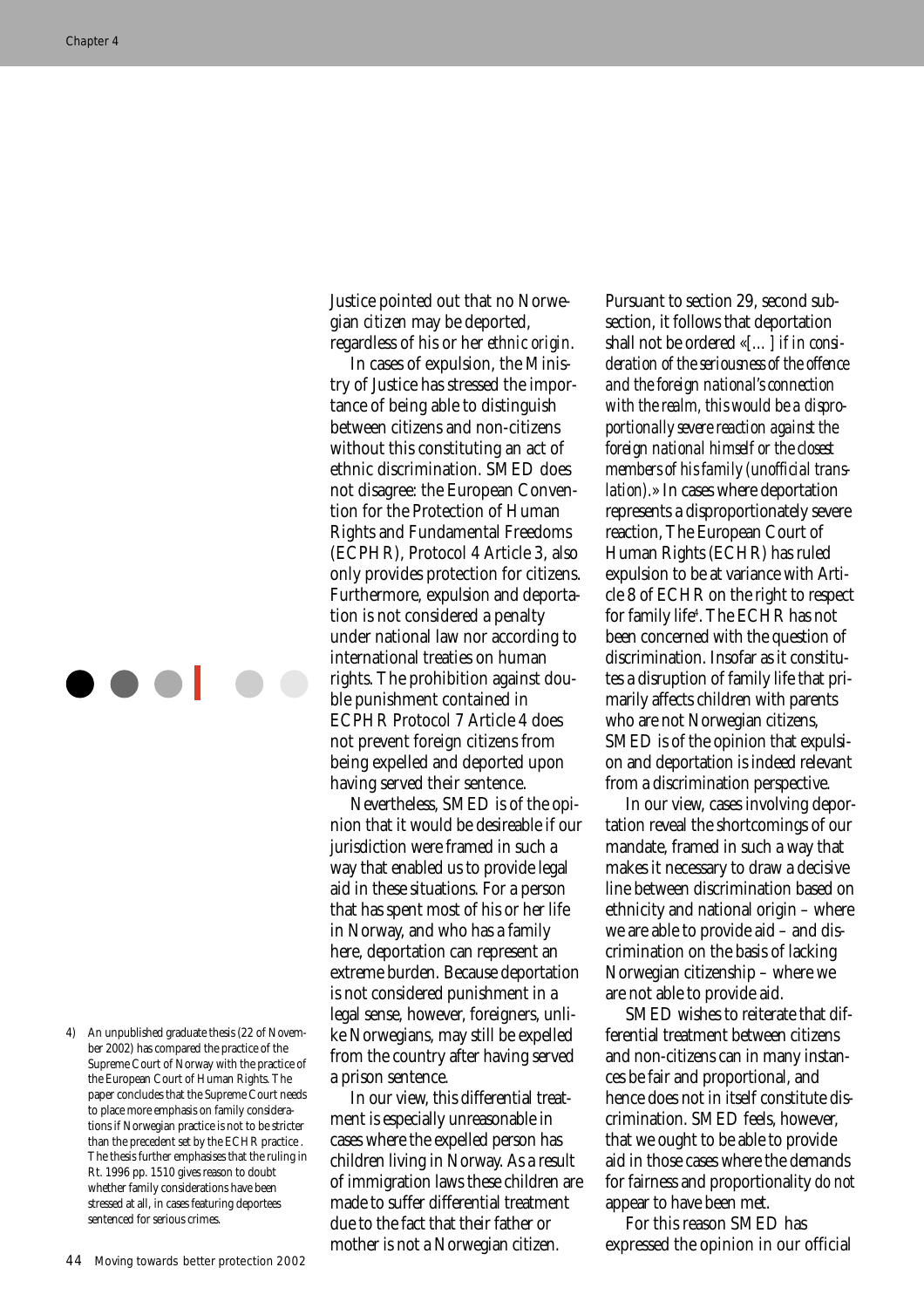response to the proposal for a new law on legal protection against ethnic discrimination (in NOU 2002:12), that the agency assigned to enforce the new law on discrimination should also be given the authority to assess, in concrete cases, whether differential treatment between citizens and non-citizens is fair and proportional.

In light of the limitations of our present mandate, cases concerning deportation typically fall outside our reach. As with all other case areas, SMED shall continue to undertake concrete assessment as to whether these cases raise relevant questions relating to discrimination. Along these lines, SMED might provide assisstance in cases where the foreigner who is to be deported has a spouse who is not ethnically Norwegianraising the question as to whether the deportee's familial ties to Norway have been given less consideration than the familial ties of those who are married to an ethnic Norwegian.

People who have been expelled do not currently have the right to receive free legal assisstance from the State. The importance of processual guarantees in cases of expulsion of foreigners is recognised in the European Convention for the Protection of Human Rights Protocol 7 Article 1 (P7). Although P7 does not guarantee free legal aid, it does indicate State recognition that expulsion constitutes a sanction so serious as to warrant special gurantees for safeguarding the rule of law. SMED finds it unsatisfactory that individuals are not granted the right to free legal aid in cases which constitute the level of disruption that expulsion and deportation represent.

#### Does the processing of asylum applications raise questions of ethnic discrimination?

SMED receives a number of complaints from persons who have had their asylum applications rejected and who feel this to be discriminatory. That Immigration Authorities generally have strict guidlines for determining a person's need for protection cannot in itself be considered ethnic discrimination. As a result, SMED usually refers asylum seekers to NOAS, which may assist them with complaints in line with the UN Convention relating to the Status of Refugees. There is no doubt, however, that if the threshold for being granted the right to asylum varies depending on one's ethnicity or nationality, this does constitute discrimination and thus does fall within SMED's mandate. In light of the complexity of each asylum application, it is, however, very difficult to document that the admission of fewer applicants from some countries as opposed to others is connected to nationality or ethnicity. SMED does however have an agreement with NOAS, which evaluates more than a 1000 asylum cases each year; in cases where they see indications of ethnic discrimination or discrimination on the basis of national origin, these cases are referred to SMED. In addition, SMED registers all complaints concerning discrimination on the basis of ethnicity, nationality and national origin in asylum cases. The purpose of this is to see if a pattern emerges that may indicate discrimination in this area.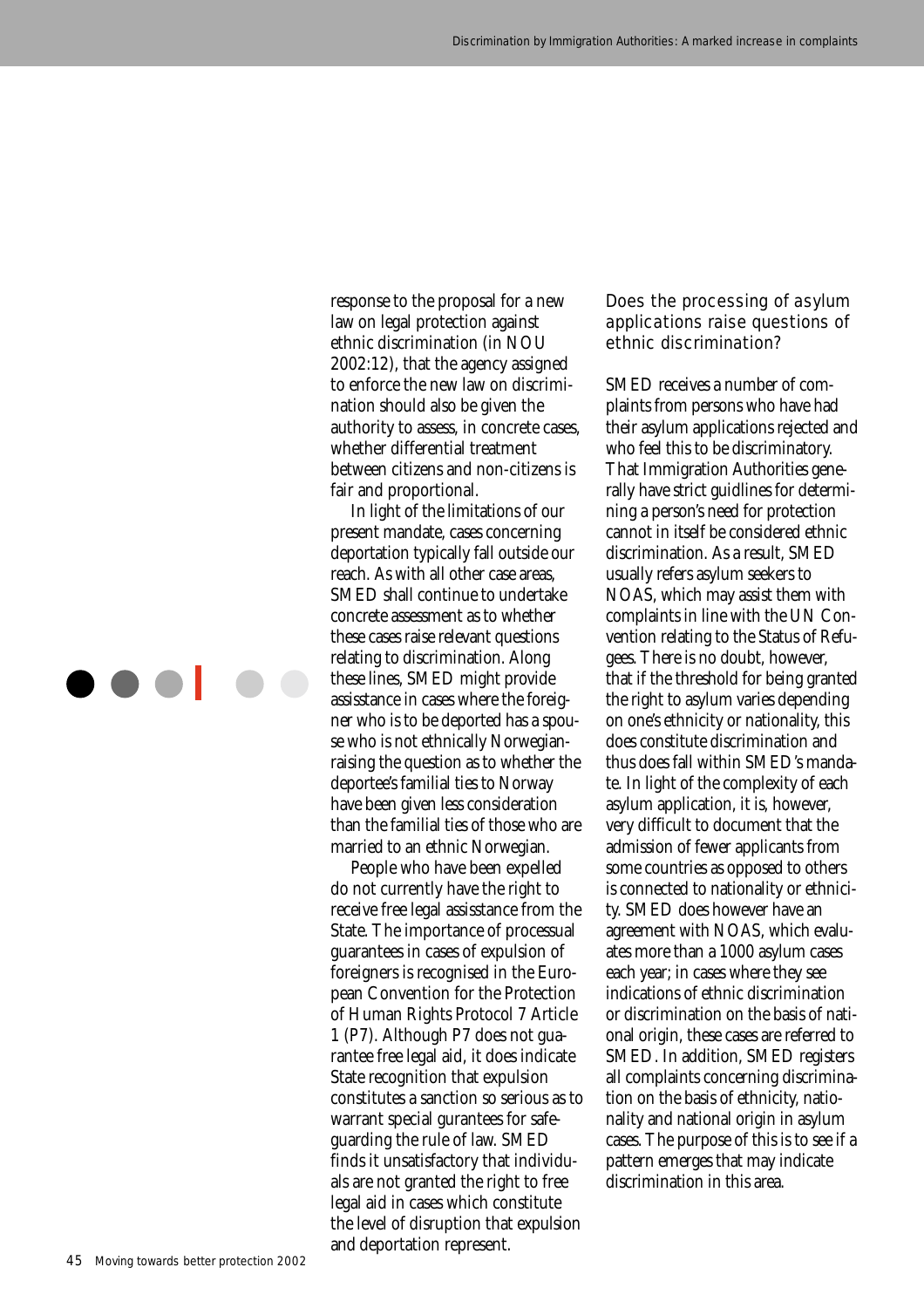#### A word on so-called groundless applications

Morten Tjessem, the General Secretary of NOAS, emphasised the following at UDI's annual conference on the 13th of May 2003: *«Within Norwegian practice one does not have criteria for deciding when a case may be considered groundless. On the contrary one does have lists of countries that are considered as generally safe. This means that the applications from persons who have genuine claims for asylum are classified as manifestly groundless merely on the background of the country they come from. Cases that UDI considered to be groundless have concernedformer concentration camp inmates and victims of sexual abuse from Bosnia, Serbs from Croatia who have been subjected to abuse, and Albanian women who claim to be victims of trafficking (our translation).»*

SMED realises that it may be difficult to find general criteria that will enable Immigration Authorities to clarify which applications are «groundless». Nevertheless, SMED remains skeptical to the fact that Immigration Authorities base their judgment of whether or not an application is «groundless» exclusively on the applicant's country of origin. This entails a real danger that individual circumstances are not being given sufficient consideration, and that individual asylum seekers from countries that have been deemed to be «safe» are being subjected to discrimination.

For this reason SMED shall continue to monitor whether the criteria used by Immigration Authorities in family reunification.<br>46 Moving towards better protection 2002

deciding which applications are «groundless» place too much significance on applicants' nationality.

#### Discrimination in connection with application for family reunification?

The Centre has received many complaints over the past four years from persons requesting assistance in cases where their applications for residency permits for the purposes of family reunification have been rejected.

Under certain circumstances, close relatives to persons with residency in Norway have the right to residency or work permits cf. the Immigration Act section 9 cf. Immigration regulations section 22. In these cases the law does not authorise the use of subjective appraisal. As a result, the possibilities for direct discrimination are reduced significantly. Nevertheless, in certain instances we have seen that the demands pertaining to the *documentation* deemed necessary in order for a marriage to be recognised as valid have proved to be impossible for applicants from certain countries to fulfil. The prohibition against discrimination entails that different cases be treated differently. If the Immigration Authorities demand documentation which in some countries is impossible to obtain, SMED is of the opinion that this may represent indirect discrimination. We can illustrate this with the following case where SMED assisted: A woman residing in Norway on a permanent residency permit was married in Pakistan. Her husband was refused a residence permit in Norway for the purposes of

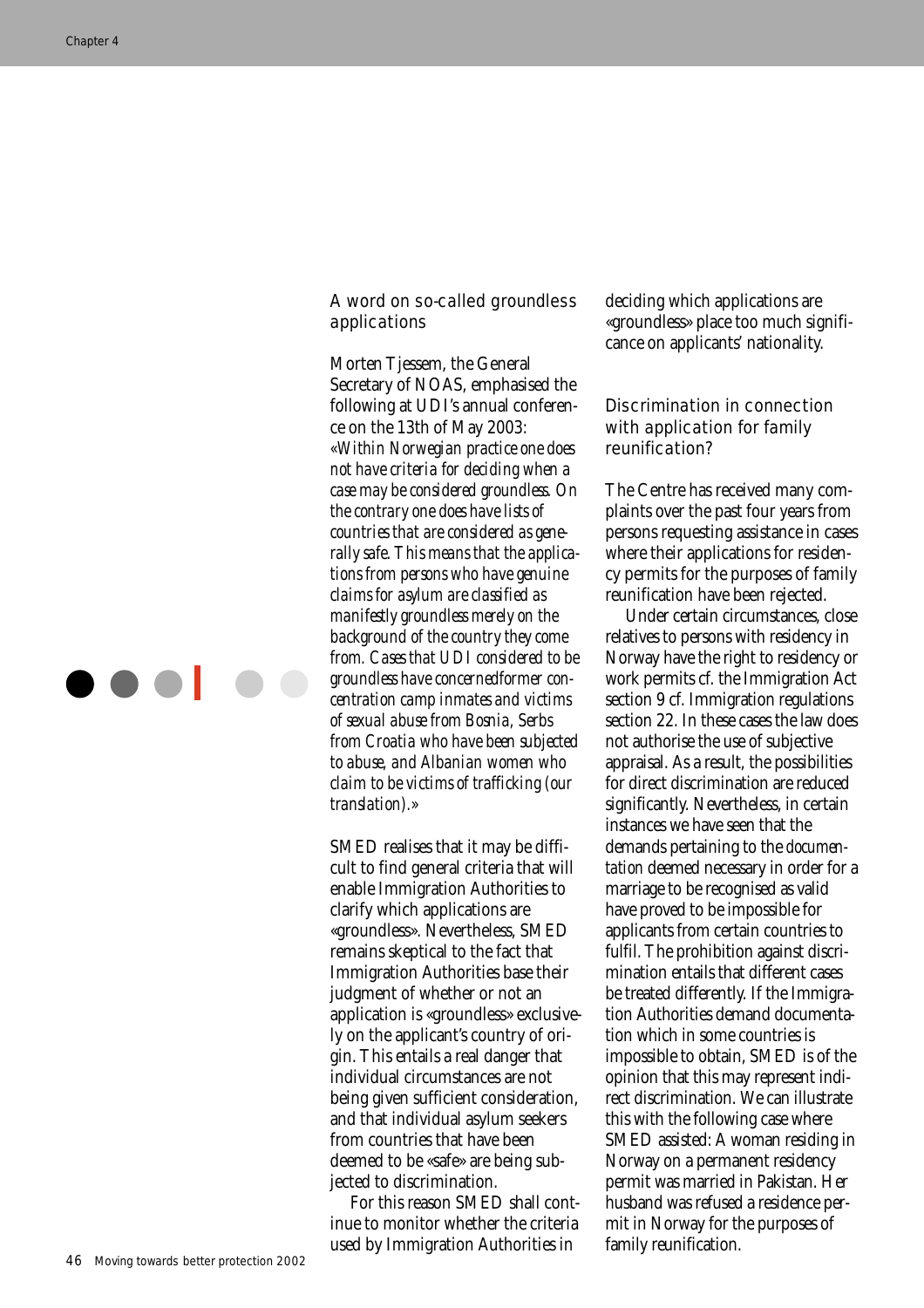The Immigration Authorities defended their decision by claiming that the Norwegian Authorities did not consider it sufficient that the marriage license was recognised by Pakistani Authorities. Norwegian Authorities, however, refused to assess the validity of the license themselves. UDI ruled that the marriage would have to be verified by British Authorities as the woman residing in Norway is a British citizen. However, British Authorities do not have any such official verification procedures. In our opinion it is indirect discrimination if the demand for verification is upheld, despite the fact that this kind of verification is impossible to acquire.

In those cases concerning residency or work permits for the purposes of family reunification for those other than close kin, and when the ability to provide support has not been documented, the Immigration Act does allow for the use of subjective appraisal; cf. the Immigration Act section 8 second subsection cf. the wording of the Immigration Regulation section 24 first subsection *«may be granted»*, and the Immigration Regulation sections 24 second subsection and 25 *«when strong humanitarian considerations so indicate»*. In these cases, discrimination might result from the Immigration Authorities' strict appraisal of applicants from certain countries. If SMED receives indications that the threshold for applicants from certain countries is higher than that for applicants from other countries, SMED will be able to provide assistance.

#### Rushed policy changes as the result of fluctuations in the political climate

It is important to ensure that any individual subjected to discrimination receive assistance in handling his or her particular case. It is of equal importance to ensure that the legal framework which is to determine the outcome of the applications of a larger number of persons does not leave room for unprofessional or disproportionate differential treatment.

The area regulated by the Immigration Act , however, is a hot topic of political debate. Changes in the political climate with regard to immigration policy often result in a number of suggestions regarding changes to the law, which in our opinion, often raise questions about disproportionate differential treatment. A current example is the reintroduction of the subsistence requirement for the right to family reunification for people who have been granted residency on humanitarian grounds. The subsistence requirement was reintroduced into Norwegian Law on the 1st of May 2003, after having been removed in 1997. The requirement stipulates that residents in this country must earn a minimum amount, established by the State, in order for his or her close relatives to be granted the right to residence in Norway for the purposes of family reunification. The reason the requirement was originally removed was that the group it targeted had great difficulty entering the labour market before they were joined by their family.

The reintroduction of the subsistence requirement will limit the right to enter into marriage for those <sup>47</sup> Moving towards better protection 2002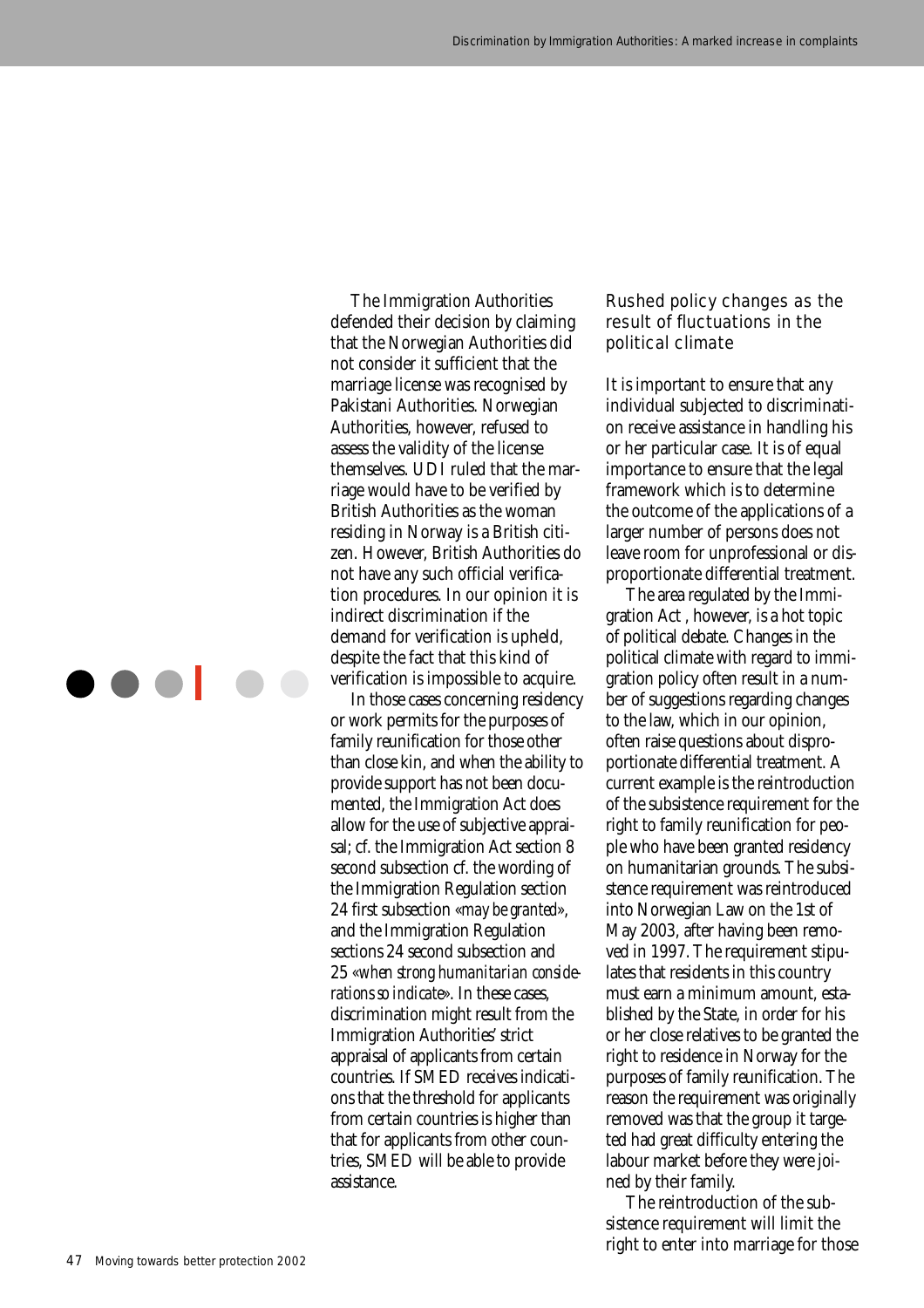who have been granted residency on a humanitarian basis and who have a weak economy. This is particularly unreasonable considering that increasing unemployment affects immigrants especially hard. Here are some figures from the Ministry of Local Government and Regional Development and the Norwegian Directorate of Immigration's last Newsletter No. 19, published on the 28th of May 2003, 10th volume:

*«In total, registered unemployment among immigrants rose from 7.9% in February 2002 to 9.8% in February 2003. For the entire Norwegian population it rose from 3.0% to 3.9%. Immigrants from Africa rank highest concerning registered unemployment with 17.8%. This is more than four times higher than for the entire population as such. Otherwise unemployment is on 12.8% and 11.1% for immigrants from Asia and Eastern Europe respectively (unofficial translation).»*

In the letter introducing the public hearing on the introduction of the subsistence requirement the Ministry of Local Government states without further discussion that the suggestion does not conflict with the right to family life pursuant to Article 8 of the European Convention for the Protection of Human Rights or Article 17 of the UN International Covenant on Civil and Political Rights. We do not find it sufficient to point to the fact that other European countries also have similar requirements. In order for the Human Rights Conventions to function as a minimum standard for new legislation, it must be demonstrated that the conditions in the relevant conventions have been evaluated and not violated.

However, it appears as if the need for the reintroduction of this requirement was deemed to be so acute that it was given priority over concerns for thorough evaluation and the normal deadlines for a complete hearing. Unfortunately, the following reference to the need for urgent changes in policy also refurs to changes in the immigration regulations:

*«[…] it is important that the changes in the regulations may be implemented as soon as possible. Therefore Minister of Local Government Erna Solberg has decided to deviate from the ordinary length of the deadline for a hearing[...](unofficial translation)»*

In its official response to these changes SMED was very critical, both because we disagreed with the evaluations that the suggestions were based on, and because we find it unreasonable to propose limits on the freedom of a specific segment of the population suffering from a weak economy.

Because of the clear tendency that can now be seen with regard to very short deadlines concerning changes in immigration policy, the possibility for thorough evaluations and open debate has become severely reduced. This is extremely unfortunate. Therefore SMED gives priority to being prepared to comment on such changes at short notice in order to ensure that we will at least be able to present objections to those suggestions that may represent unfair or disproportionate differential treatment to certain segments of the Norwegian population.

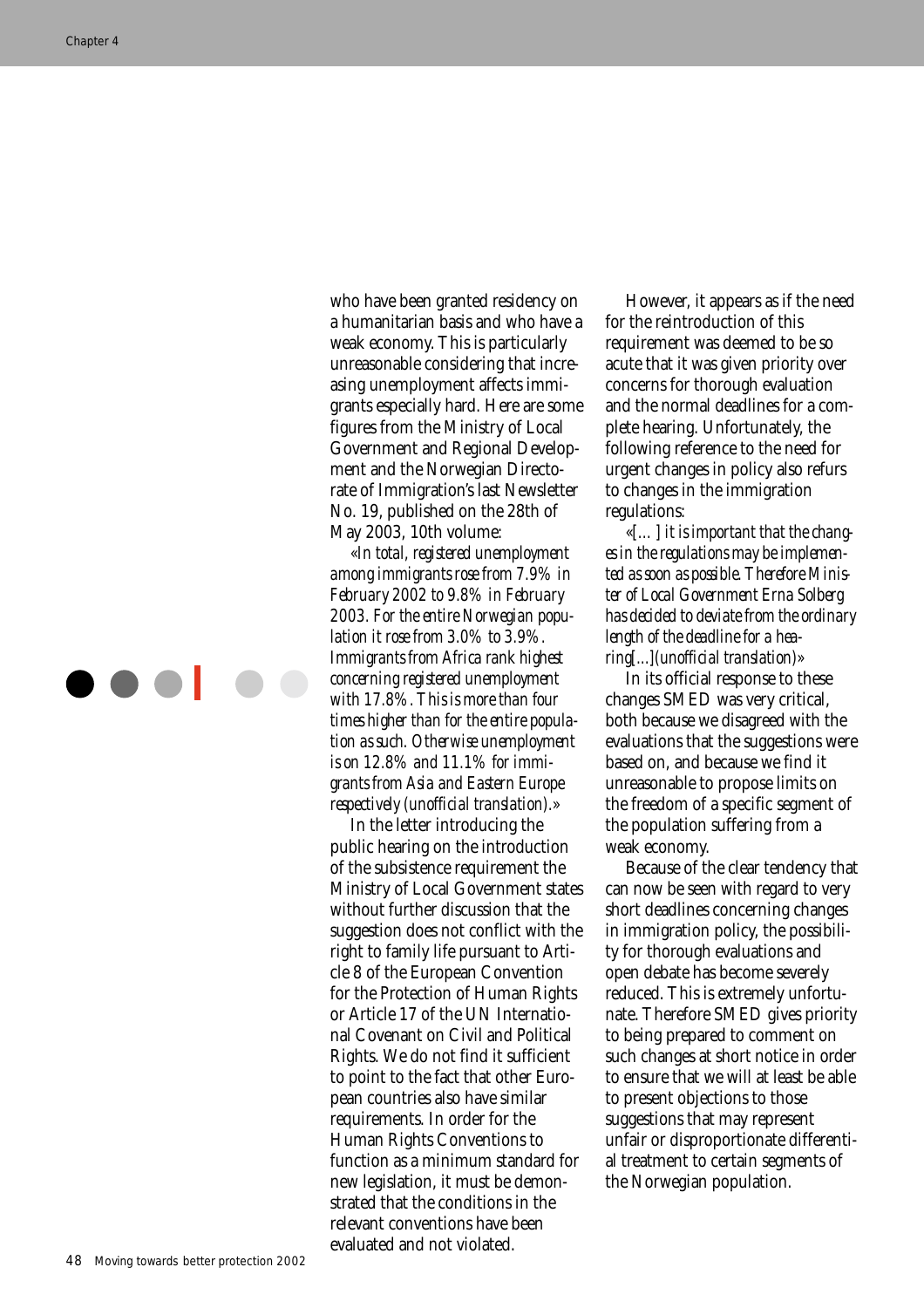#### A new law and a new enforcement agency

It is SMED's experience that the administration of immigration law raises central and complex questions about discrimination. In practice it is not easy to distinguish the legitimate regulation of immigrants' access to Norway from discrimination of applicants on the basis of ethnicity, national origin or nationality.

In addition to cases concerning discrimination of applicants from certain countries, SMED also receives a good many complaints from persons who wish to appeal decisions due to inadequate procedures, wrongful application of the law, overly long processing time, and mistaken or inadequate evaluation of facts. The lack of professionalism among Norwegian Immigration Authorities constitutes an unintended consequence of the administration of immigration policy which typically affects persons who do not have Norwegian citizenship to a larger extent than those who do. Nevertheless, SMED is only capable of assisting in individual cases when the oversight concerns ethnic discrimination of applicants from particular countries. This kind of principle distinction is necessary in order for SMED to maintain credibility when assisting in other complaints. The Immigration Authorities must be assured that the complaints we bring to them raise relevant questions about discrimination. Complaints regarding other oversights committed by the Immigration

Administration are referred Juss Buss, NOAS in cases concerning asylum, or other providers free legal aid .

In her doctoral thesis, mentioned above, Bente Puntervold Bøe states that the Parliamentary Ombudsman ought to use the possibilities his mandate gives him to undertake a more thorough testing of the Immigrant Authorities' practice concerning visa cases. SMED would emphasise the following: in order to obtain effective protection against discrimination in the field of immigration law, it is very important that the agency which is given the authority to enforce the new Law against ethnic discrimination, is also given the authority to evaluate complaints concerning discrimination perpetrated by the Immigration Authorities. This agency will develop the specialised competence necessary in order to separate legal differential treatment from illegal discrimination. Competence of this kind is needed, not least in the area of immigration.

#### THE ROAD AHEAD: Increased protection against discrimination in the administration of Norwegian immigration policy from the Year 2005

Even though the administration of immigration policy is based on the fact that differential treatment between foreigners and Norwegian citizens is considered legitimate, exaggerated emphasis on the applicant's nationality, ethnicity, or national origin constitutes discrimination at variance with the prohibition

against discrimination pursuant to UN's International Covenant on Civil and Political rights Article 26 cf The Human Rights Actsection 2, as well as standard principles of public law.

The agency which, from the year 2005, will have specialised competence in distinguishing legal differential treatment from illegal discrimination, must also obtain competence in the evaluation of questions relating to discrimination by immigration authorities. In order to obtain effective protection against the discrimination which might occur during the administration of immigration policy, the agency will have to have the authority to evaluate discrimination based on ethnicity, national origin and nationality. It must also be able to make statements on the disproportional consequences of differential treatment between citizens and non-citizens authorised in the Immigration Act.

Until the new legal framework and the institutional apparatus is in place, SMED will continue to provide legal advice in cases which raise relevant questions on discrimination, regardless of whether the applicant resides in Norway or not, and regardless of whether discrimination has occurred at Norwegian embassies, at the Norwegian Directorate of Immigration or at the Appeals Board. The decisive factor for whether SMED will assist is that there are indications of discrimination by Norwegian Immigration Authorities.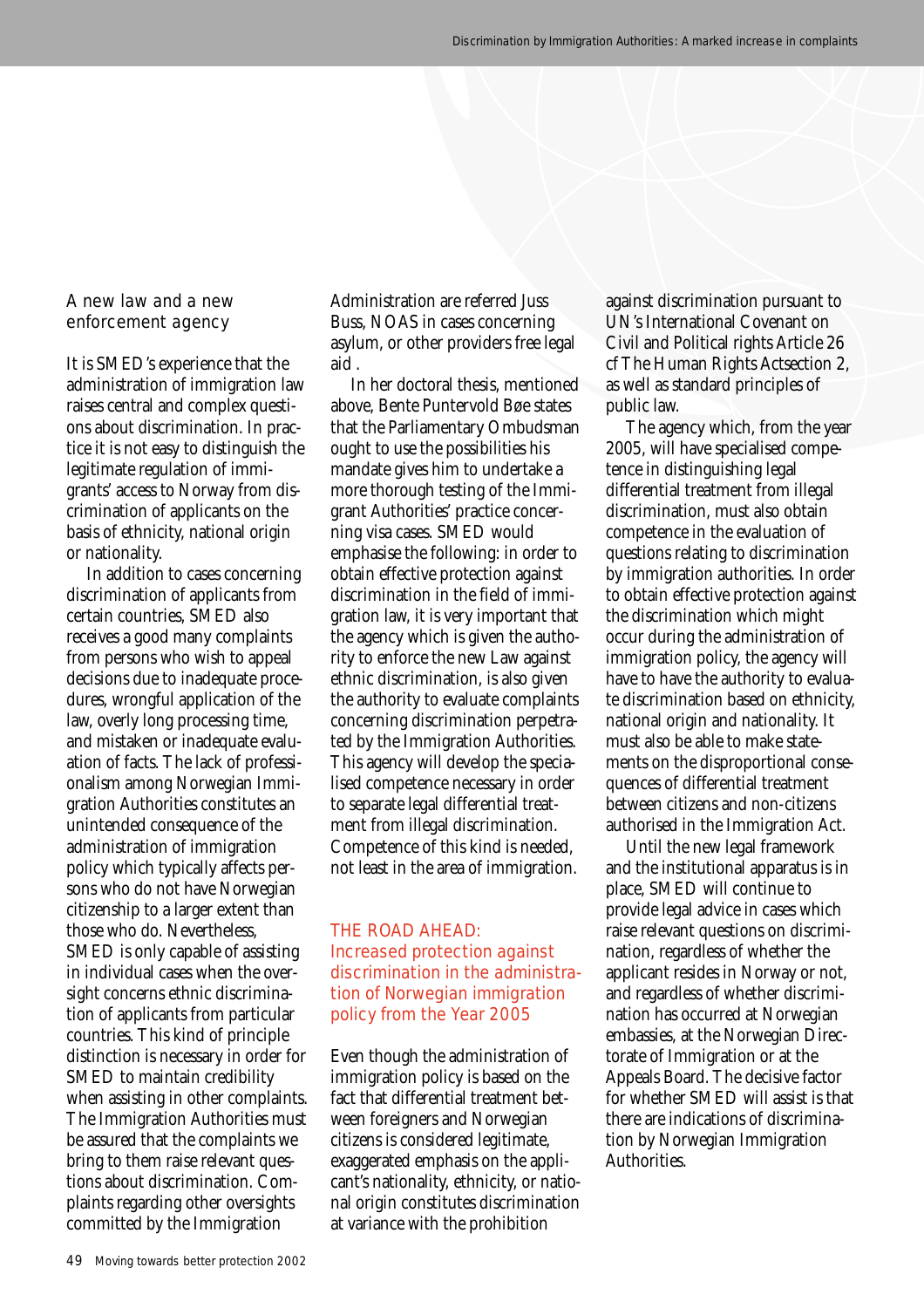

# Chapter 5 SMED's cases within the field of health and social welfare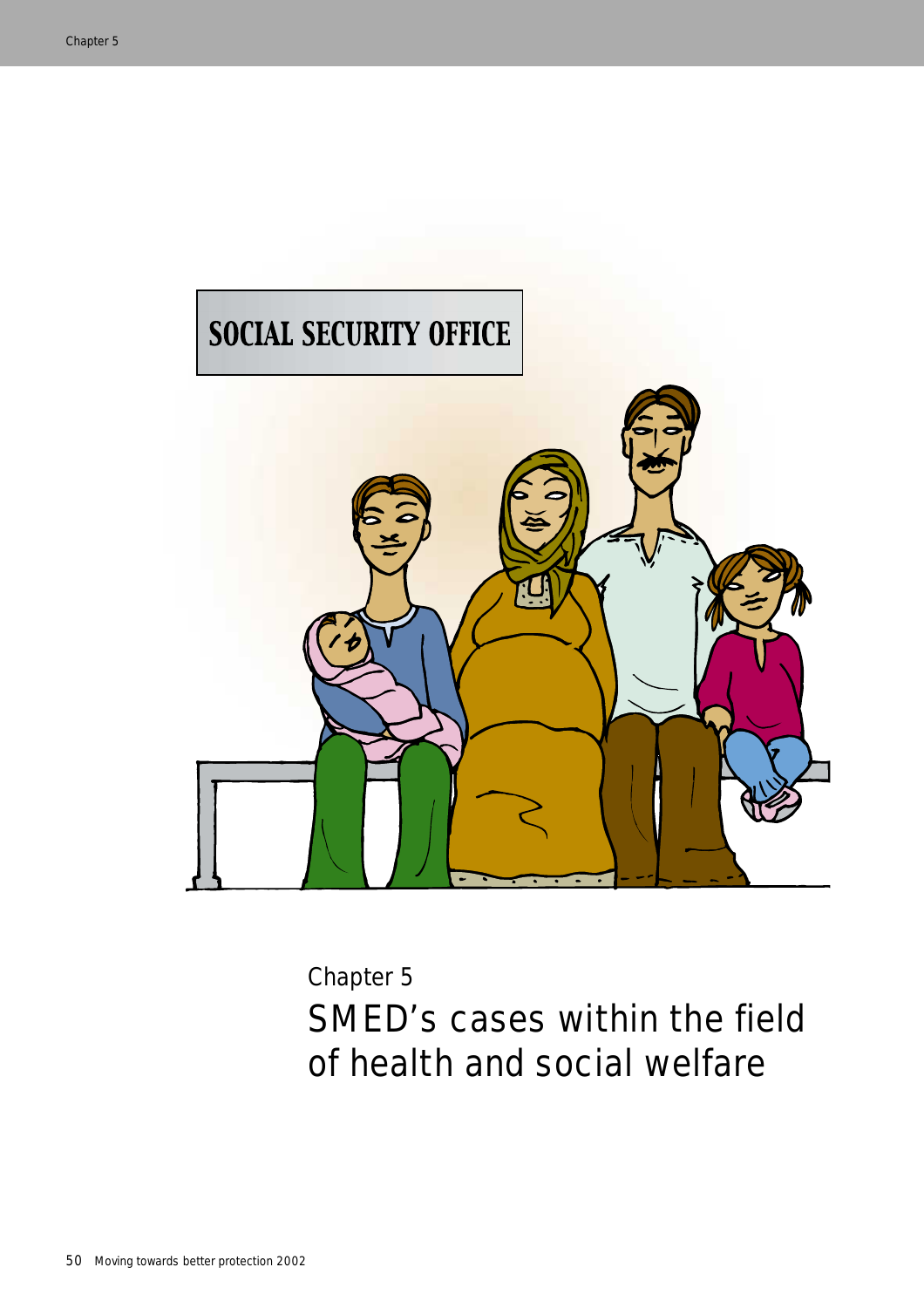#### Introduction

Many minorities have contacted the Centre with complaints of experiences of ethnic discrimination in their encounters with the public agencies responsible for health care, social welfare, child welfare and insurance. During the course of the past four years we have received  $130<sup>1</sup>$  such cases, distributed over the following areas:

- health institutions (19 cases)
- health insurance offices (30 cases)
- welfare office (48 cases)
- child welfare (16 cases)
- reduced mobility for refugees dependent on social services (1 case)

The figures in parentheses indicate the way in which the cases have been registered by SMED's case workers. Occasionally registration entails a degree of simplification, as a case may include elements which fall under several different areas (for instance complaints regarding both the health insurance agency and welfare office). Many cases involve the denial of social services by one municipality to refugees registered in another municipality, leading to a de facto reduction of mobility for these persons. This aspect has not been registered, however, in those instances where we have chosen to deal with the welfare agencies directly. These cases have been registered under the «welfare office» category.

Complaints concerning the areas of health and social welfare constitute a relatively large proportion of SMED's cases, 14.6% in total. At the same time, it is rare that SMED is able to uncover sufficient documentation to prove that a person has been subjected to negative differential treatment due to their ethnicity.

Nevertheless, the question remains as to whether or not public services are organised in such a way that they account for ethnic diversity and that ensure comparable treatment for ethnic minorities As far as SMED is concerned, any qualitatively negative differential treatment of this kind should be considered discrimination.

SMED believes that structured, systematic training would greatly assist public sector employees in organising services to meet the needs of a diverse group of users. As long as this kind of competence is nonexistent or underdeveloped, it will be difficult to pick up on the noncommunicated conditions that are necessary for successful results.

When it comes to providing services to non-Norwegian speakers, SMED feels that interpreters should be used to a much larger degree than they are today, and that the quality of interpretation should be raised and standardised.

#### Health Services

Persons with minority backgrounds contact SMED about lack of information, quality of treatment, long waiting periods, and poor service, among other complaints.

It is the duty of health services providers to organise services in such a way that ensures that patients are treated with understanding and respect. Many of those who contact SMED express that they have not been pleased with their meetings with health services. They complain that they



1) Sixteen of the 130 classified under the heading of health and social welfare are not listed here. Fifteen of these cases were either too difficult to categorise or contained elements which fall under more than one heading. One case lacks significant details as the client has not followed up after the first meeting.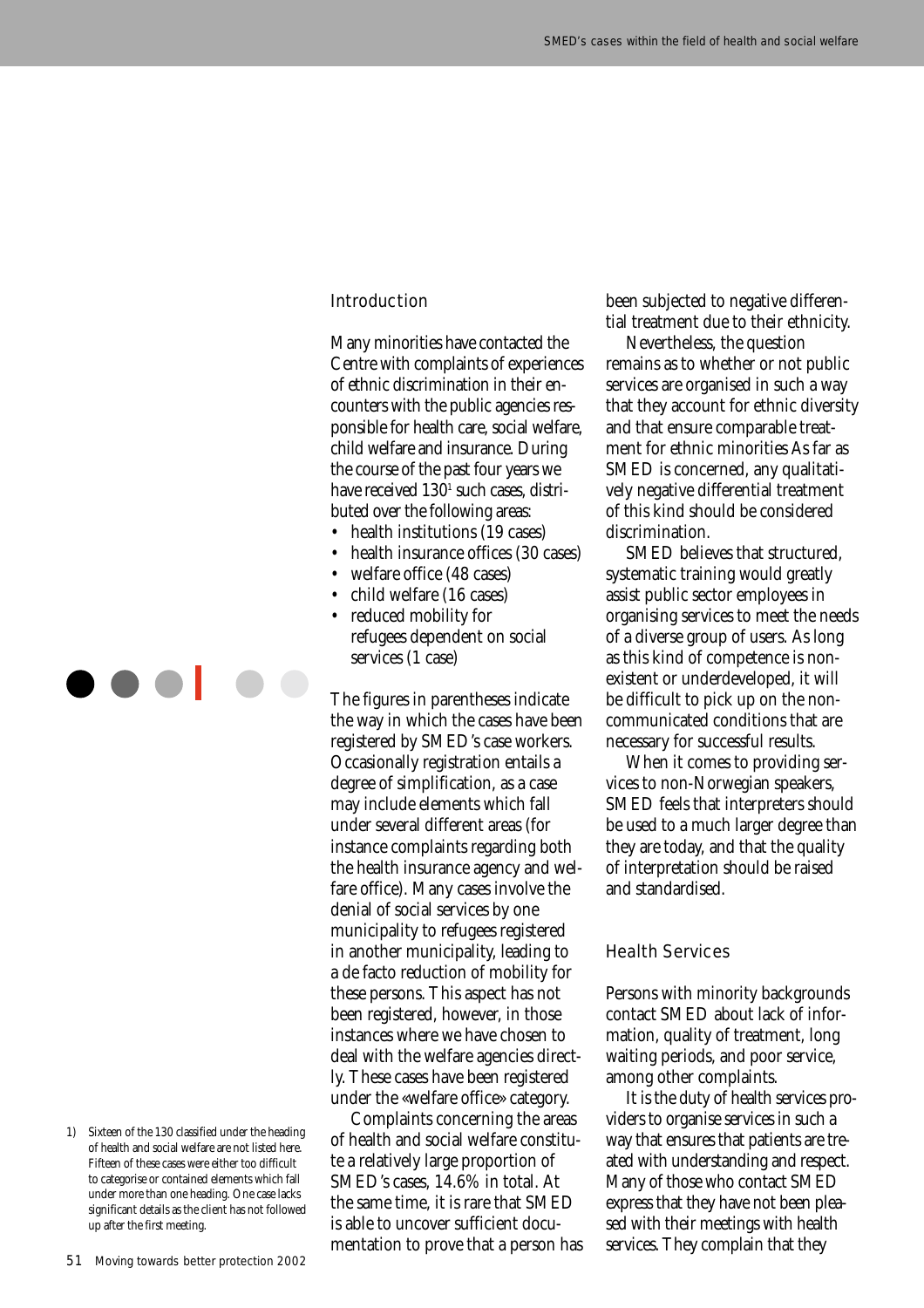have not been given enough time, that they have not been provided adequate explanations, that they often do not understand the explanations that are given, that the doctors answer in a harsh and discouraging way, and that they have been met with general prejudice and bias. In response to letters from SMED, health personnel have also expressed frustration over their encounters with the patients in question, claiming to have made repeated attempts to make themselves understood, without success.

Trust is the basis of any patient/ doctor relationship. When patients, for whatever reason, do not have confidence in health personnel, the quality of the service they receive is also affected. This may also have consequences for the patient's ability to participate in decisions concerning their treatment. Patient participation is a precondition for being able to guarantee high quality health care.

Complaints concerning the behaviour of health personnel may reflect the fact that health personnel have not succeeded in establishing the dialogue that is necessary in order for a patient to get the most out of their treatment. It can be demanding for health personnel to establish good rapport with different groups of patients. Health personnel must be given the opportunity to acquire the knowledge that is necessary in order to meet the needs of patients with ethnic minority backgrounds. In her report<sup>2</sup> «The Monologue of Interaction», Elin Berg demonstrates how the lack of knowledge among therapists concerning their patients' traditional/culturally tinted understandings of their situations, contributes to making successful treatment impossible. It should be noted that none of the therapists themselves perceived themselves as lacking knowledge about their patients, nor did they explain unsuccessful treatment as the result of cultural/ethnic factors.

A significant problem facing the patient/doctor relationship seems to be the question of information. Many patients who contact the Centre complain that they do not understand what is going on during encounters with health service personnel. According to the Law on Patients' Rights [Pasientrettighetsloven] sections 3 to 5, information must be:

*«Adapted to suit the receiver's individual capacity for understanding, determined by age, maturity, experience, and cultural and linguistic background [unofficial translation].»*

SMED believes that there needs to be a conscious effort to present information in order to ensure that it is in accordance with these standards. At most hospitals today, for example, it is up to health personnel to assess on their own whether an interpreter is needed and to what extent interpreters should be used. This is unsatisfactory. SMED wishes to make the following suggestions, as a starting-point for improved quality of information:

- 1) Patients ought to be informed of their general right to request an interpreter when in contact with public health services. This information might be conveyed through informational brochures.
- 2) Interpretation should always be conducted by professional interpreters.
- 3) Quality of interpretation can be ensured by requiring that interpreters are well versed in health care terminology.

2) Elin Berg «The Monologue of Interaction» («Samhandlingens monolog»), a study of interaction between clients of immigrant background and staff in remedial action for drug abusers. SIRUS-rapport nr. 1, 2003.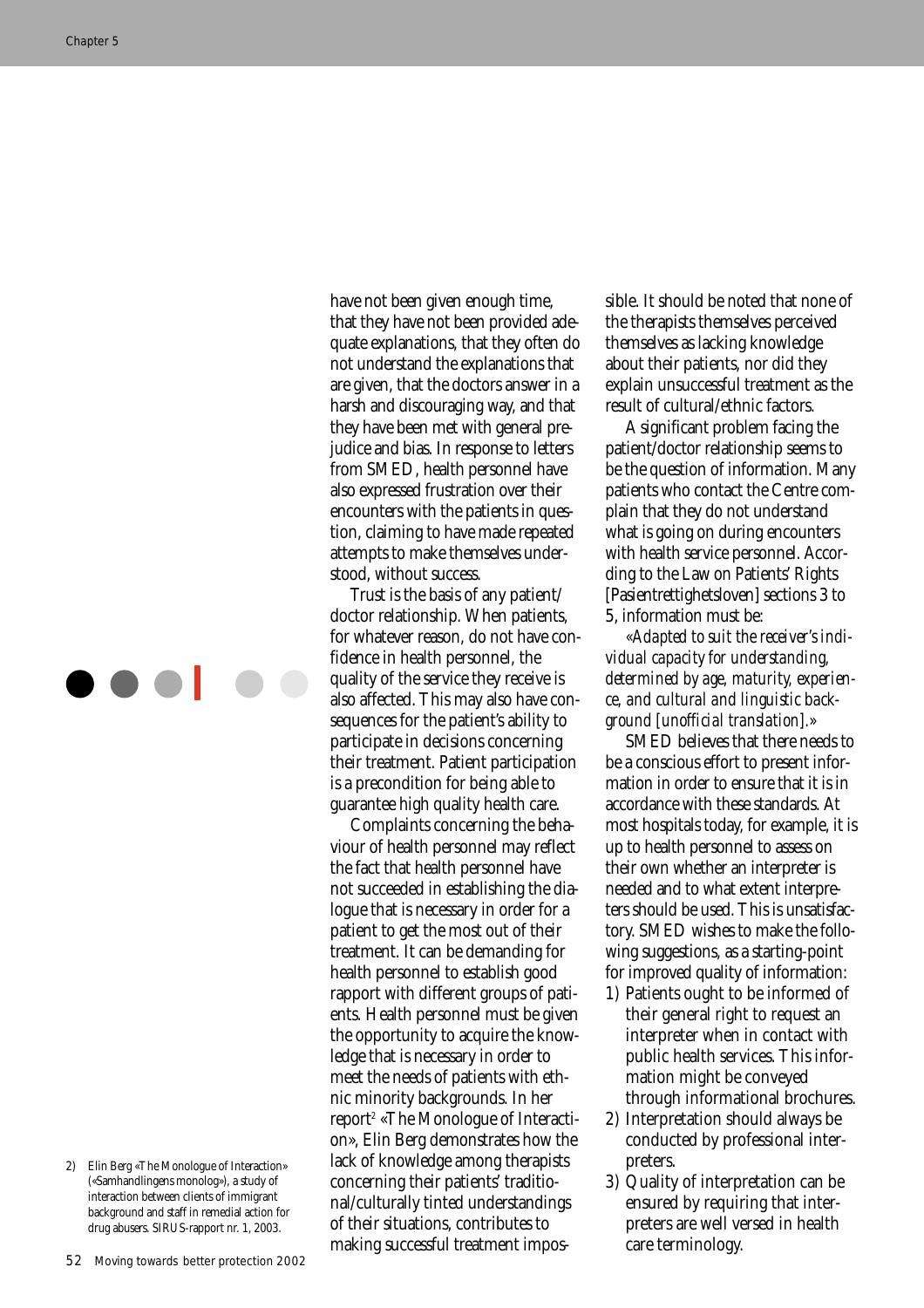- 4) Use of interpretation services ought to be logged in a journal.
- 5) The extent to which interpreter services are utilised ought to be made visible both in budgets and administrative planning.

#### The Social Welfare Service

Persons of minority background make up an increasing proportion of those persons whose only source of income is Social Security. The reasons for this are complex. SMED finds this development worrisome, and it is important to identify conditions which might play a role in this negative development.

The Law on Social Services [lov om sosiale tjenester] section 1–1 states:

*«The purpose of this law is: a) to further economic and social security, to improve living conditions for persons in difficulty, to contribute to an evening out of social status and increased equality, and to prevent social problems; b) to contribute to ensuring each individual an opportunity to live independently and to have an active and meaningful existence in community with others [unofficial translation].»* 

An important prerequisite for effective social work is that the social worker is able to acquaint themselves with all of the circumstances which have contributed to the user ending up in a difficult situation. This also requires an awareness of relevant cultural and ethnic factors.

SMED's users complain about many of the same things that other tute negative differential treatment.<br>53 Moving towards better protection 2002

people who are dependent on social welfare benefits complain about, such as lengthy casework, the way in which entitlements are determined, documentation requirements, conditions placed on benefits, and accessability, to name a few. The Social Welfare Service should be given credit, however, for using interpreters to a much larger extent than the public health agencies in their dealings with users.

Nevertheless, many complain that they do not receive the guidance they feel they are entitled to from the Social Welfare Service. In Oslo, many have additionally complained that they have not received application forms, that they experienced difficulties in submitting their applications, and in some cases, that they did not receive any written response to their applications. Although SMED is unaware of the reasons behind the relatively high threshold maintained by some social welfare offices in Oslo in regard to certain users, we are still worried by this kind of faulty casework. It seems as if refugees are particularly affected by these problems.

Many refugees move to Oslo from the municipalities that they were originally placed in, and there are many reasons why they might prefer to live in Oslo. Many of those who apply for Social Security benefits in Oslo are refused. The most common reason for rejection is that they have already been offered benefits in another municipality, and the Social Welfare Service in Oslo therefore feels no obligation to help them. SMED has previously been of the opinion that refusal of social services on these grounds does not conflict with this group's basic human rights, nor does it consti-

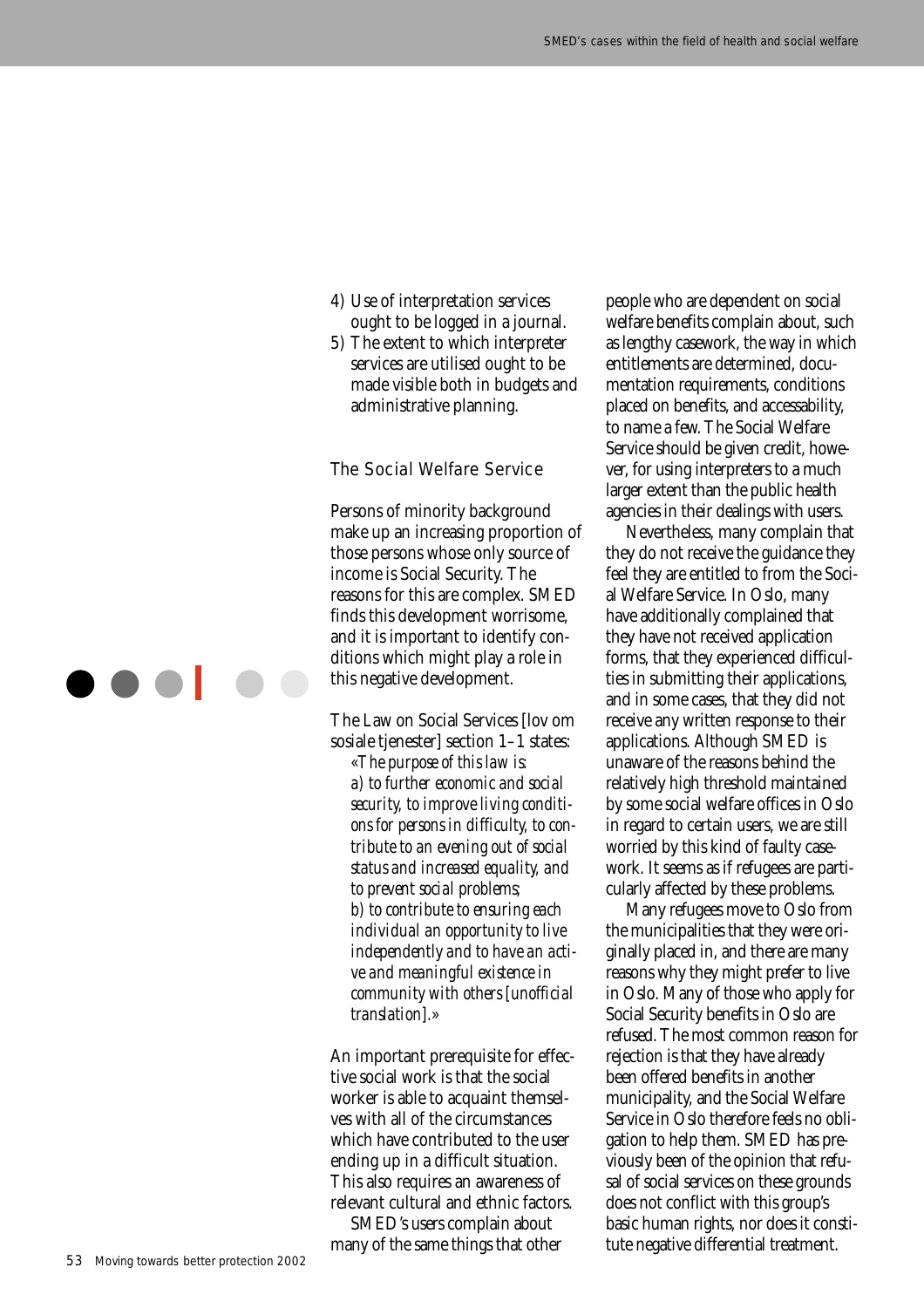At the same time, most of those who choose to move to Oslo do so for very good reasons, and usually end up staying despite suffering great hardship. SMED is doubtful that grown-up people will accept for any length of time that public authorities have the ultimate say in where they are going to live; this in itself indicates the unfortunate nature of the current policy. SMED has asked the Parliamentary Ombudsman to look into the matter.

#### Child Welfare

In most of the cases brought to SMED concerning child welfare, the complaints deal with parents of minority background feeling that they have been treated with suspicion, that they have been overlooked or ignored, or that they have been generally misunderstood. In addition, there are complaints that child welfare authorities do not take religious, cultural, and ethnic factors into consideration when choosing foster families in cases of temporary foster care.

In some of the cases where parents have clearly expressed their wishes as to in which faith their child should be brought up, child welfare authorities have indicated that this is ultimately up to the parents themselves to take responsibility for during their visits with their children. However, it goes without saying that conditions conducive to parental influence do not exist in cases where visitation is strictly limited. In such cases, child welfare authorities must instead ensure that foster parents will be able to follow up the parents' wishes. Placement in a foster home will in most **from persons with disabilities who**<br>54 Moving towards better protection 2002

cases be only temporary. It is therefore important that temporary placement not create insurmountable problems when children are eventually returned to their original family.

SMED also encounters that many of our users feel that that they have been misinterpreted by child welfare authorities. When parents are portrayed as authoritarian or insensitive to the needs of their child, many believe it is because their behaviour appears different than that which has previously been common in Norway. They feel that child welfare authorities have occasionally been too quick to conclude that parents' behaviour is detrimental to their child. This is especially the case in situations involving adolescents, where the normal level of conflict between parents and children is generally high. Parents in this situation often feel that child welfare authorities are too hasty in concluding that their children ought to be temporarily placed outside the family. Instead, they ask for a closer cooperation with the child welfare authorities, whereby child welfare staff might provide advice and guidance that can help to establish better forms of cooperation between parents and their children. SMED believes that child welfare authorities generally do try to cater to individual needs, although we still feel that greater awareness must be developed with regard to the significance played by ethnic background.

#### Health Insurance

SMED has received complaints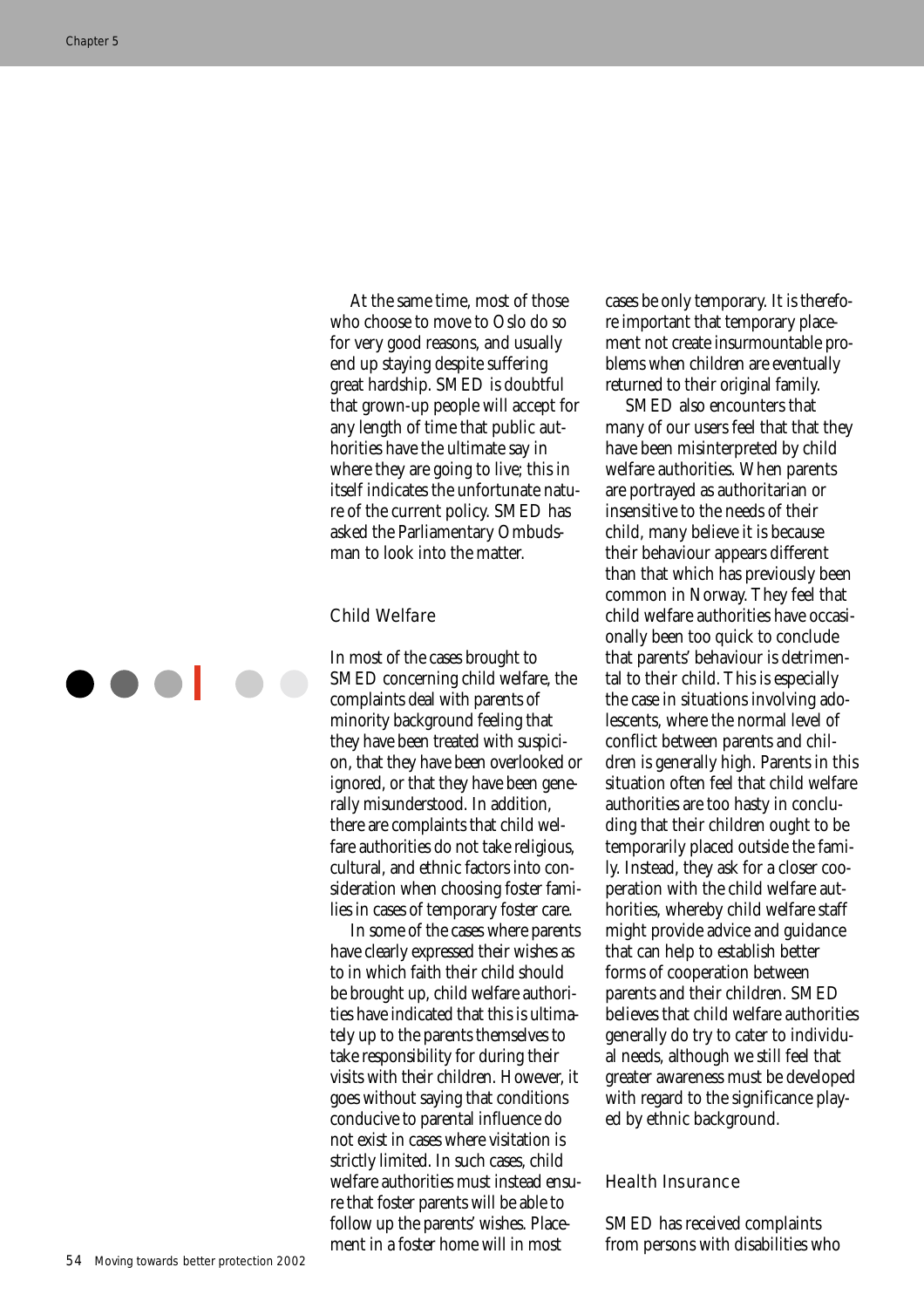have not been granted disability insurance, owing to the fact that they have not been members of the health insurance plan the last three years before becoming disabled. In most cases they have been referred to the social welfare office, although this is often experienced as less than satisfactory. This also affects some groups of refugees living in Norway on humanitarian grounds.

SMED will assess whether efforts should be made to change the rules governing disability insurance, in order to allow coverage to this group as well. In addition, many also complain about inadequate guidance counseling and about the handling of their cases in general.

SMED has received several complaints from Roma (Gypsies) living in Norway. In many of these cases, the health insurance offices have not done enough to obtain pertinent information before decisions regarding refusal or termination of policy coverage have been made. For instance, the fact that children have been taken out of school has been interpreted as a sign that the family has also left the country. Some families of Roma background take their children out of school when embarking on their annual travels, which most often take place some time between March and October. Most travel exclusively in Norway. Nevertheless, the health insurance offices have stopped the payment of aid to families with dependent children on the assumption that the families have left the country, and that the conditions for aid were therefore no longer being met. Because they have been travelling, the families have been unable to counter the health insurance officers'

claims before the until after the payments have already stopped.

SMED has argued that the Roma, as a national minority, have a right to practice their lifestyle in accordance with their culture and traditions. Public offices ought to organise their services in such a way that they do not cause unnecessary problems for their users. SMED believes that there is a need for special guidelines in order to ensure that this group is not subjected to injustice or unnecessary difficulties as a result of their travels. The National insurance administration has responded favorably to a proposed cooperation with the Centre on drafting such guidelines.

#### The Public Service Sector can Prevent Discrimination

As mentioned, SMED is seldom able to find evidence that public services discriminate directly. At the same time, the way in which services are organised often results in services being qualitatively worse for recipients that are not ethnically Norwegian. SMED believes that persons of minority background are subjected to indirect discrimination in the public service sector.

For this reason SMED calls for better organisation of public services. SMED points to three areas with a potential for improvement within the public service sector:

- Lack of competence among staff in handling difference.
- Lack of consciousness concerning the role cultural factors play in influencing final results.
- Language barriers making services inaccessible.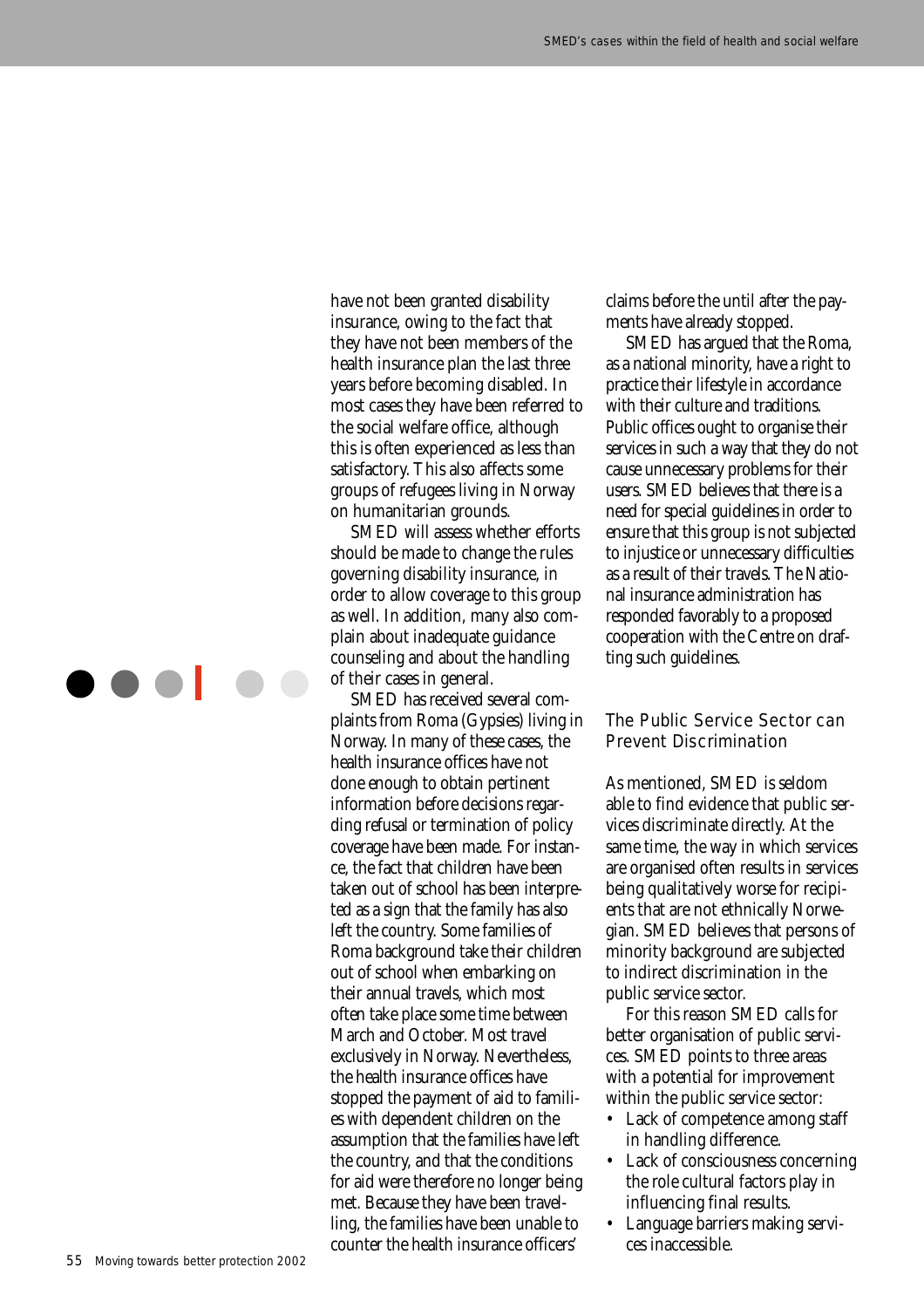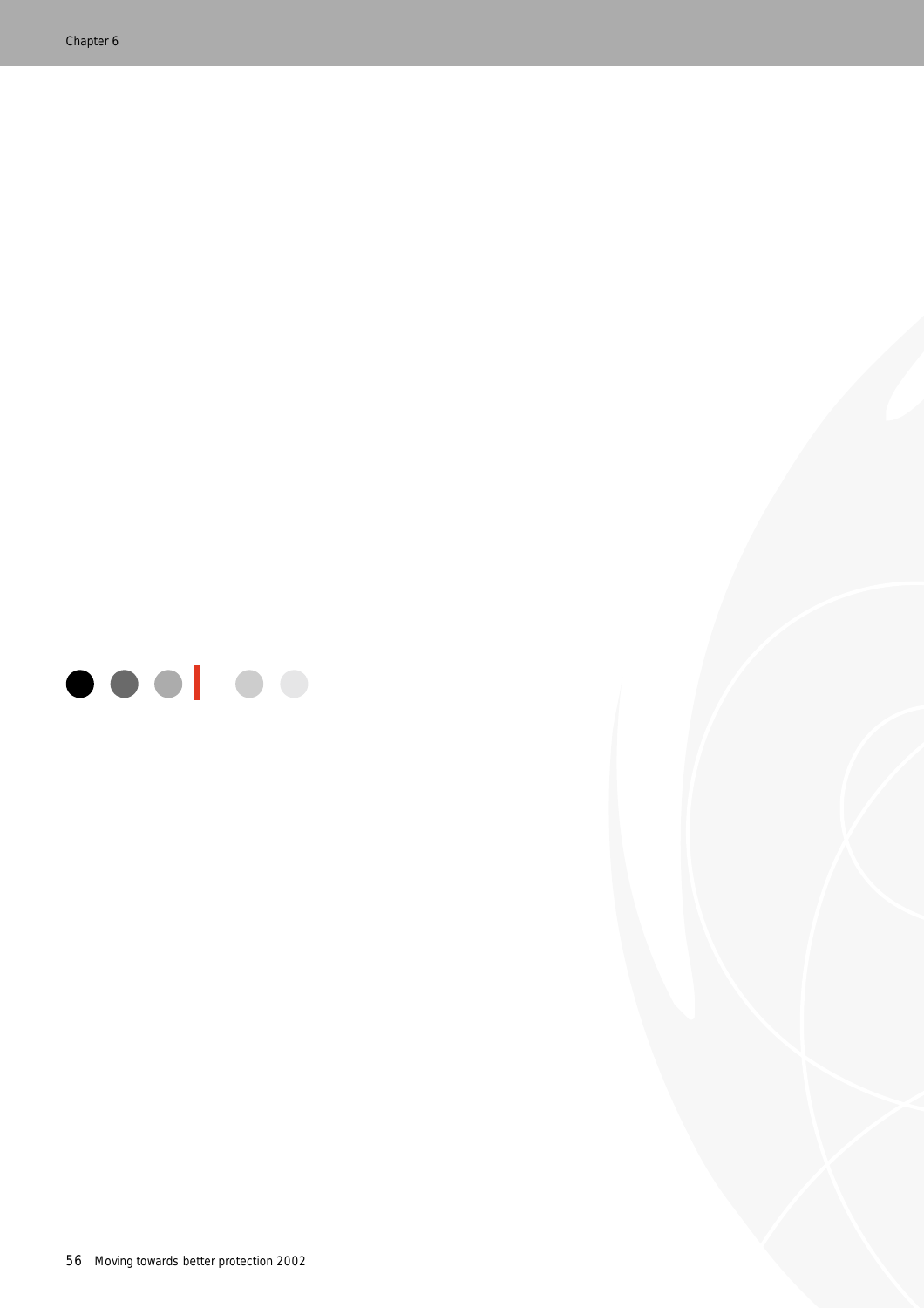# Part III Future Challenges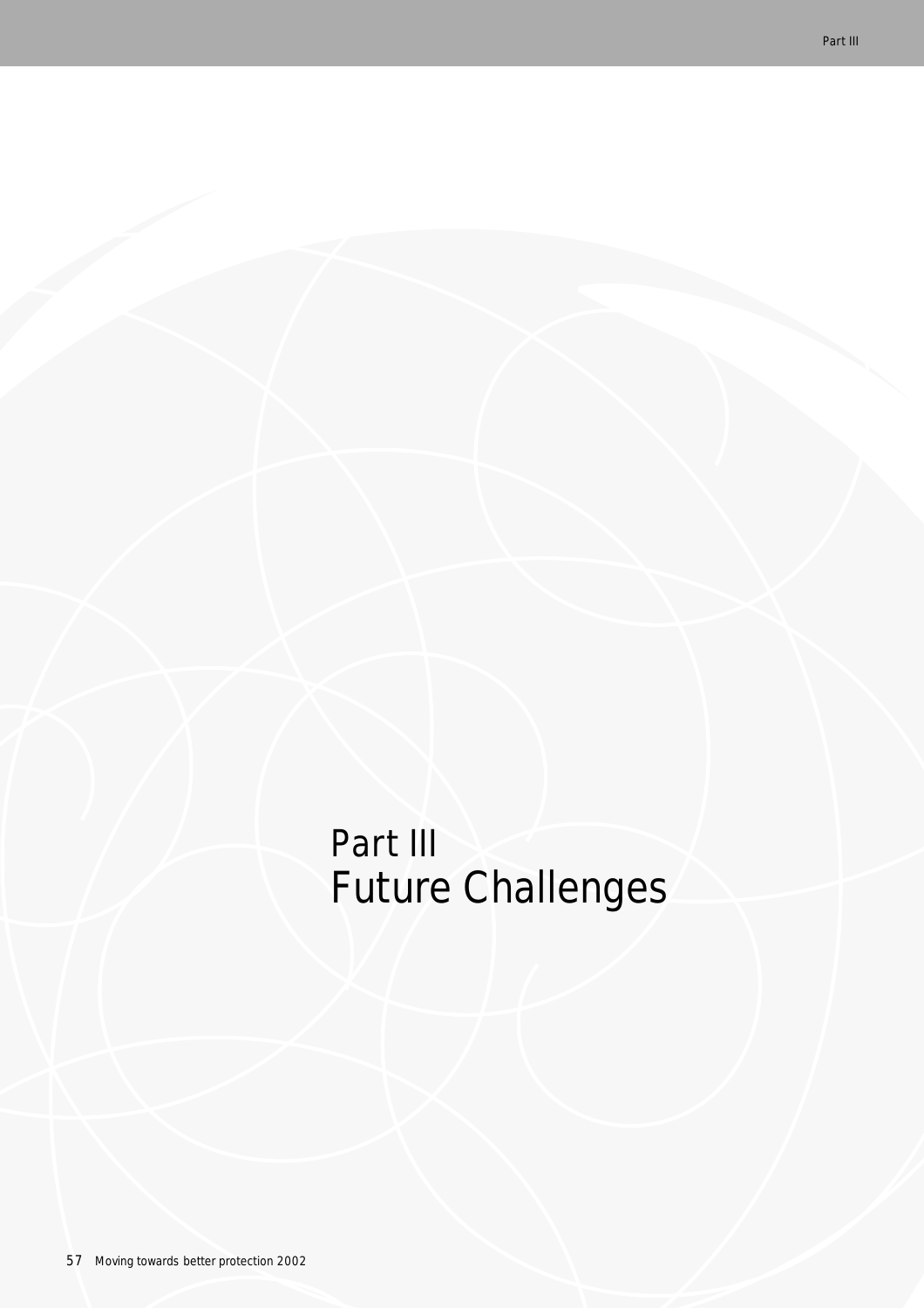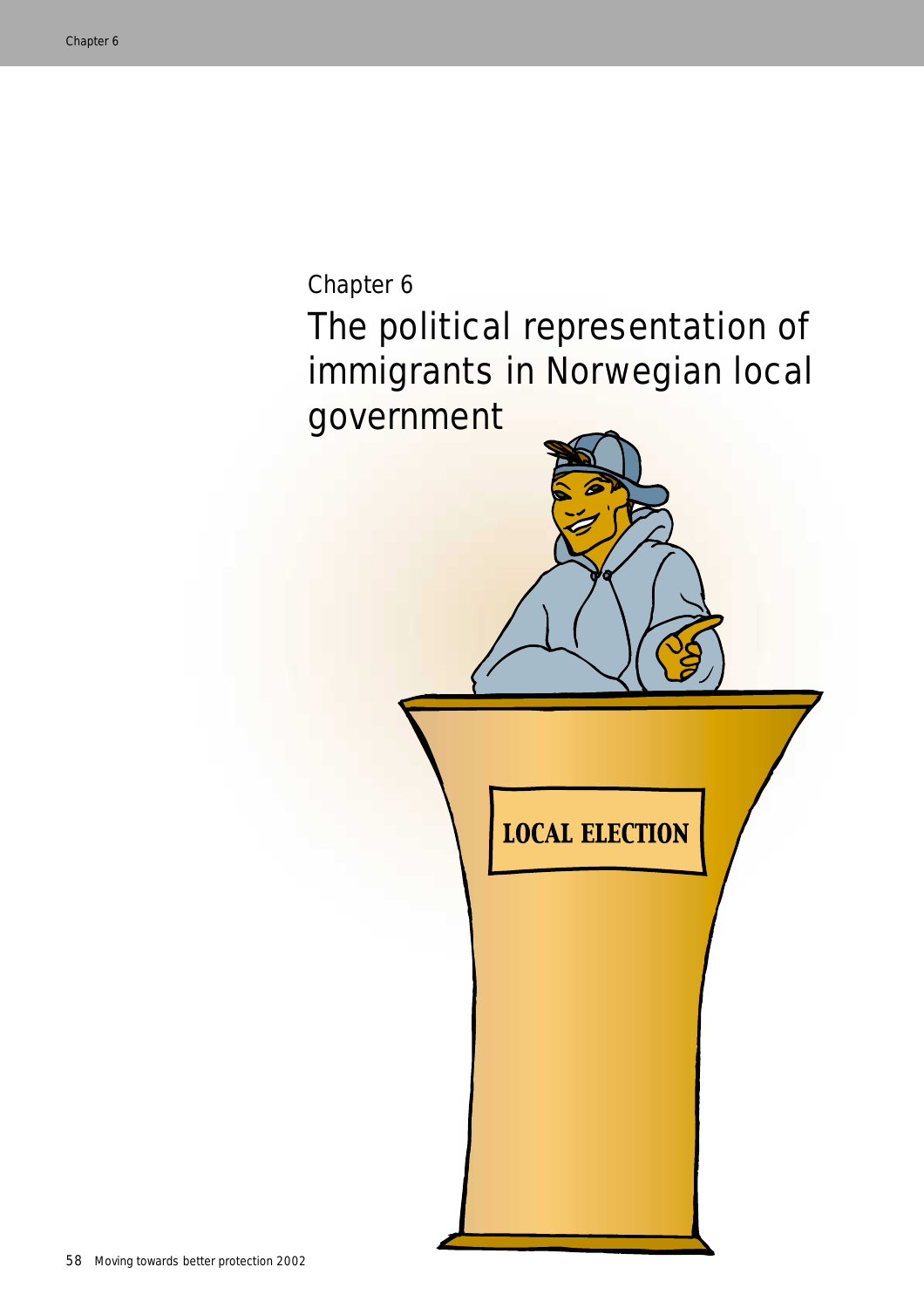«EVERYONE SHOULD HAVE *the ability to influence the public policy affecting their daily lives. It is important that minorities themselves are included in the decision-making process concerning policy prioritisation and development […]. The majority population must recognise the importance of sharing power and influence with minority groups. The Government, NGOs, and political parties must remove existing barriers to participation as well as expand the agenda to make room for minority issues [unofficial translation].*<sup>1</sup> *»* 

This passage, taken from a plan of action released by the current administration, highlights the fact that combating racism and ethnic discrimination involves more than simply hindering negative differential treatment. In addition to formal rights, it is crucial to ensure all members of society equal opportunity to influence and participate in the decisionmaking process. Although we know that discrimination occurs in all areas of public life, such as employment and the housing market, there is little documentation concerning the political representation of immigrants and their participation in local Norwegian politics.

#### *Are immigrants under-represented in Norwegian county and municipal councils?*

In order to answer this question the Centre for Combating Ethnic Discrimination (SMED) has completed a study of immigrants' political representation at the county and municipal level.

#### A word about the method and selection used in this study

The findings are based on data concerning political representation in all county councils and a selection of 17 municipalities<sup>2</sup>, in which  $64\%$  of all eligible immigrant voters<sup>3</sup> reside. We chose to focus specifically on representatives with immigrant backgrounds rather than all representatives with ethnic minority backgrounds because we wished to compare the percentage of eligible immigrant voters with the percentage of elected immigrant representatives. In order to compare these figures it was necessary to utilise an objective operational definition, leading us to adopt Statistics Norway's (SSB) definition of «immigrant background»4 . The study reflects the political representation of immigrants exclusively, and does not take into account other individuals with minority backgrounds, such as those belonging to national minorities<sup>5</sup>.

In the summer of 2002 SMED sent out a questionnaire to all county councils and select municipalities. The questionnaire requested information regarding the number of representatives at the municipal and county level had immigrant backgrounds, and how many of these in turn were women or came from non-Western countries<sup>6</sup>. We also requested information regarding the party affiliations of sitting immigrant representatives.



Find notes for chapter 6 on page 65.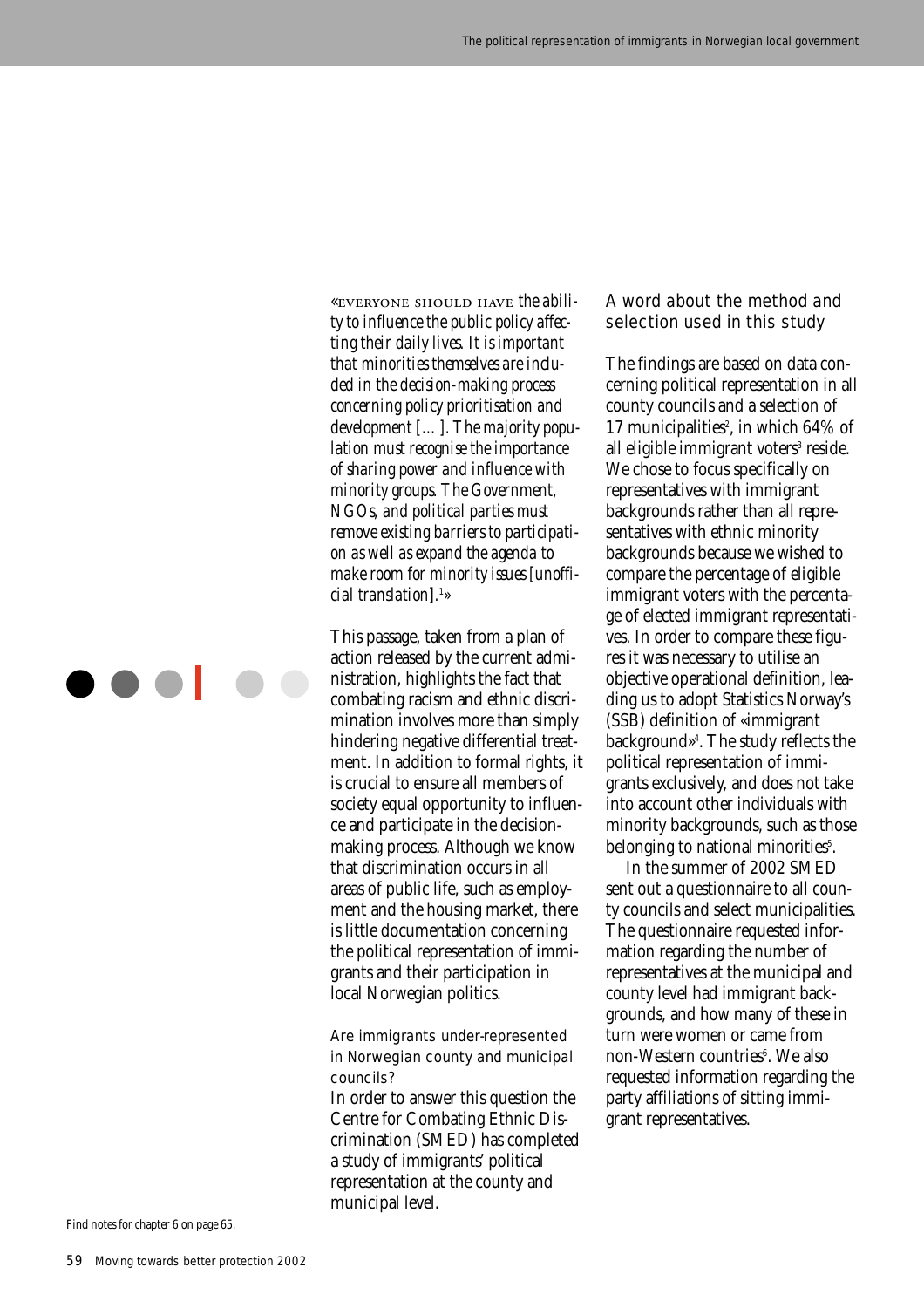#### Findings – county councils

- Persons with immigrant backgrounds are grossly under-represented in Norwegian county councils.
- 14 of 19 counties have no immigrant representatives filling council seats.
- In total there are only 16 representatives with immigrant backgrounds at the county level, while one could expect 51 representatives with immigrant backgrounds (5.4% of 939 seats).
- In other words there are 68% fewer representatives with immigrant backgrounds than could be expected given the percentage of eligible immigrant voters.

Distribution of immigrants in Norwegian county councils: No representatives 1–2 representatives 10 representatives



#### *Western vs. non-Westen background and gender*

Of the 16 immigrant representatives in Norwegian county councils, 13 have non-Western backgrounds. 7 of these 16 representatives are women<sup>7</sup>. Since the number of immigrant representatives is low, it is difficult to present any statistically meaningful trends, although the figures might nevertheless help to lend some perspective:

- The study reveals that there are fewer female than male representatives with immigrant backgrounds. Immigrant women fill only 0.7% of county council seats while immigrant men fill 1% of council seats. In total, immigrants fill 1.7% of the seats in Norwegian county government.
- Interestingly there are more non-Western immigrant representatives (13) than there are representatives with Western immigrant backgrounds (3). Discounting Oslo8 with its 10 immigrant representatives (all of which have non-Western backgrounds) there are only three non-Western immigrant representatives serving in all Norwegian county councils.

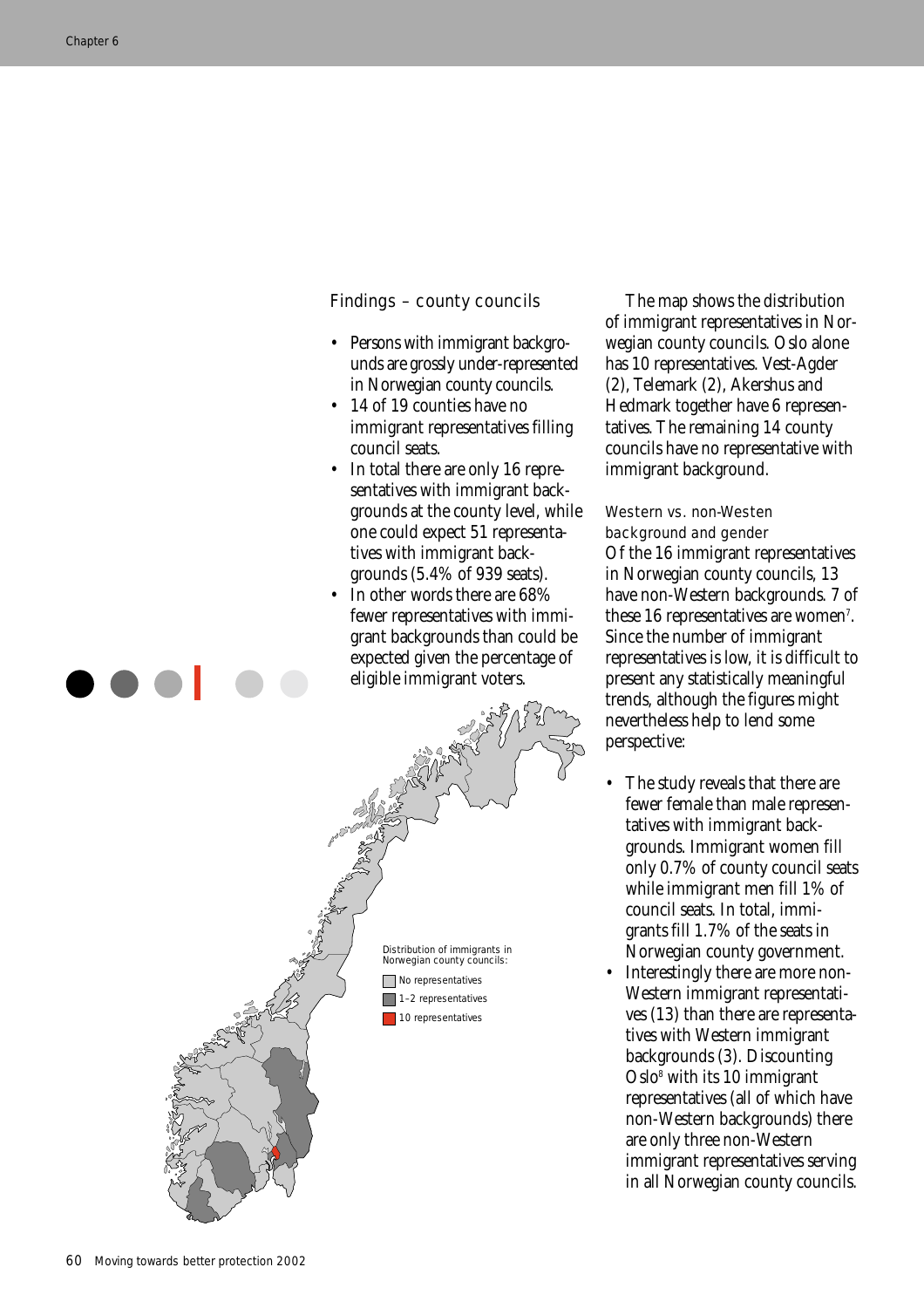*Political affiliation of immigrant representatives at the county level* The following chart shows the distribution of immigrant representatives according to party affiliation.

11 of the 16 immigrant representatives are affiliated with either the Labour Party, the Socialist Left Party or the Red Ellectoral Alliance. In other words, the socialist parties are home to a large proportion of the total number of immigrant representatives at the municipal level. Given that most non-Western immigrants consistently vote for socialist candidates<sup>9</sup> it is not surprising that the socialist parties also have more immigrant representatives than the non-socialist parties. Centrist parties, for example, have relatively low voter support among immigrants<sup>10</sup>. Whether this can be attributed to their having fewer affiliated representatives with immigrant backgrounds or whether these parties fail to appeal to immigrant voters for other reasons is diffi-



cult to determine here. Whatever the case, these parties' low immigrant support parallels an extremely low number (1) of county council seats filled by immigrant representatives affiliated with these parties.

#### Findings- municipal councils

The study's findings are based on data from a selection of 17 Norwegian municipalities<sup>11</sup>. These municipalities, from Tromsø in the north to Kristiansand in the south, are home to 64% of the country's eligible immigrant voters<sup>12</sup>. Immigrants make up 8.9% of all eligible voters in these municipalities.

- The study shows that immigrants are grossly under-represented in Norwegian municipal councils.
- There are 39 immigrant representatives in the municipalities looked at in this study, compared with the 91 representatives which could be expected (8.9% of 1028).
- In other words, immigrants fill 57% fewer seats than could be expected given the percentage of eligible immigrant voters.

#### *Western vs. non-Western background and gender*

Of the 39 immigrant representatives filling municipal council seats, 36 have non-Western backgrounds. Twelve of the 39 immigrant representatives are women $13$ .

- The study shows that immigrant women make up only one third of all immigrant representatives at the municipal level.
- Immigrant women make up only 1.2% of all representatives at the municipal level, while immigrant men make up 2.6% of the total. Immigrants fill only 3.8% of seats in municipal government while representing 8.9% of the total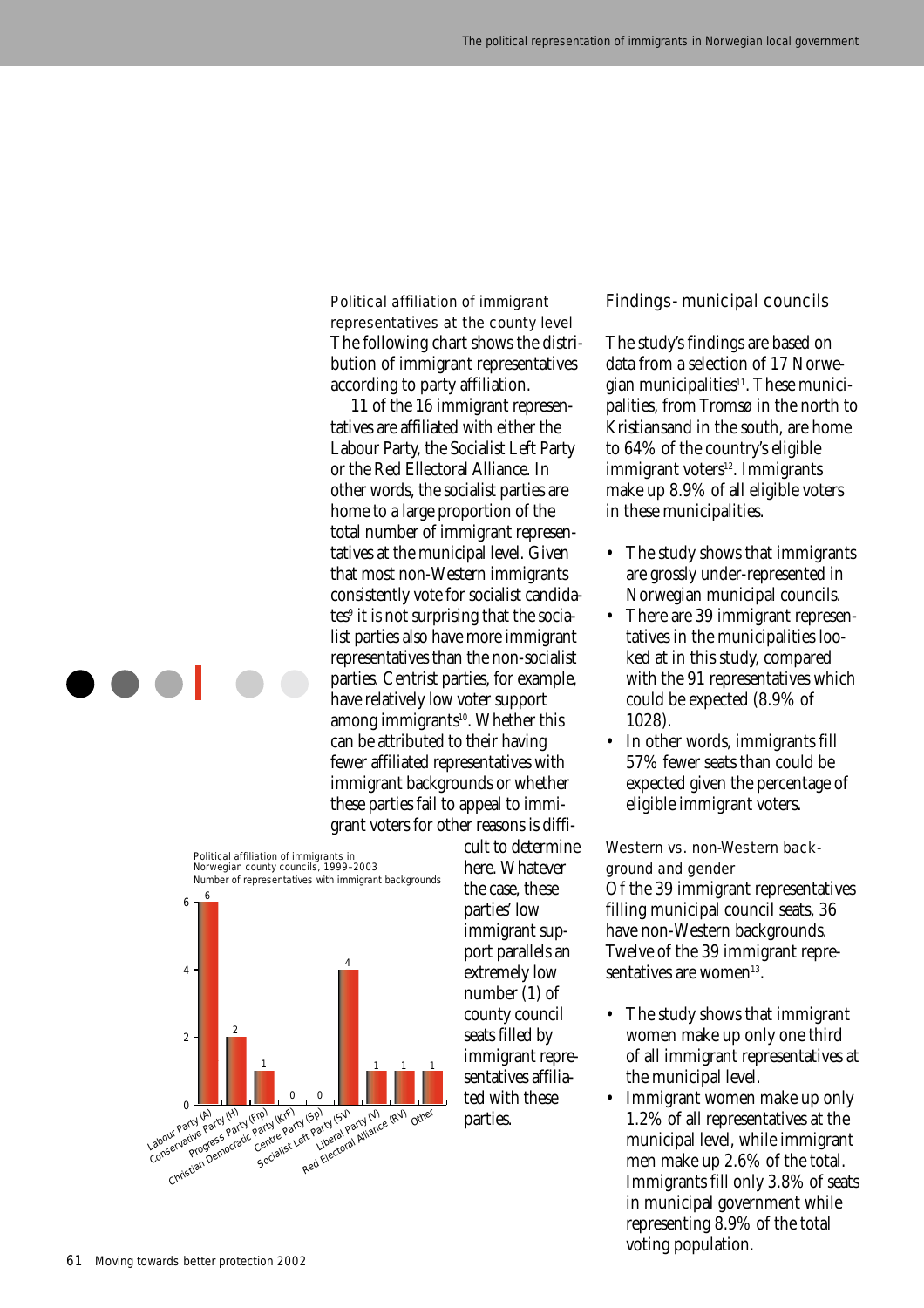• Thirty-six of 39 immigrant representatives have non-Western backgrounds (in other words 92%). The tendency seen at the county level, where there is a larger number of non-Western than Western immigrant representatives, is even more pronounced at the municipal level.

#### *Political affiliation of immigrant representatives at the municipal level*

The following chart shows the distribution of immigrant representatives according to party affiliation.

As was the case at the county level, a greater proportion of immigrant representatives at the municipal level are affiliated with the socialist parties. Twenty-six out of 39 immigrant representatives are affiliated with either the Labour Party, the



Socialist Left Party or the Red Electoral Alliance. Here too the centrist parties have few affiliated immigrant representatives. The **Conservative** Party has seven affiliated immigrant representatives.

#### Conclusion

In a representative democracy, where the individual's political sovereignty is delegated to political representatives, the question will always remain as to who is best suited to represent our individual interests. Because political power is indirect, wielded by popularly elected officials, the question of legitimacy is an extremely important one<sup>14</sup>.

The goal of any democracy is to ensure that everyone is in the position to influence political decisions. Active participation in political debate and in the decision-making process is key to the cultivation of the individual qualities and the level of social integration necessary to maintaining a democratic society<sup>15</sup>. A high level of individual participation, and a high degree of political representation, can therefore be seen as both means to an end and ends in themselves $16$ .

SMED's study shows that immigrants are grossly under-represented in both county and municipal government. At the county level there are 68% fewer immigrant representatives than could be expected given the total number of eligible immigrant voters. At the municipal level there is a 57% level of under-representation.

These findings indicate that the immigrant population of Norway is only to a very small degree politically integrated at the local level. This means that immigrants are to a lesser extent than others in a position to influence and determine the policies which affect their everyday lives.

SMED believes that the high degree of under-representation among Norway's immigrant population can ultimately undermine the legitimacy of municipal and county government. <sup>62</sup> Moving towards better protection 2002

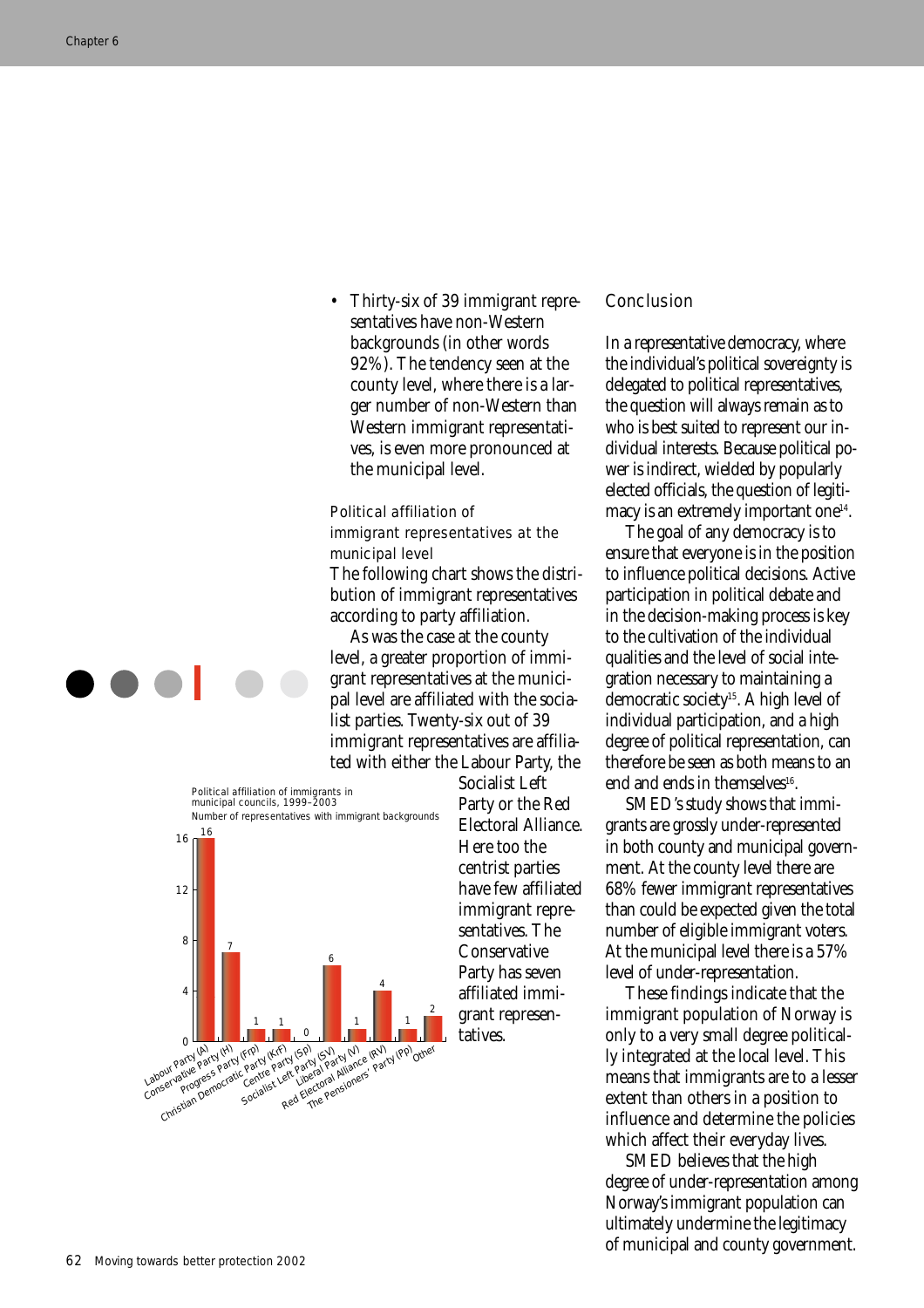### The road ahead: From knowledge to action to social change

#### **SMED has completed the first ever study concerning the representation of immigrants in Norwegian local government**<sup>17</sup> **between 1999–2003. The results are far from uplifting.**

SMED will continue to monitor developments in this area and plans on undertaking a follow-up study after local elections this autumn.

On the basis of the study presented here, SMED urges the political parties to examine their organisations in order to determine whether there might exist formal or informal barriers to participation for persons with immigrant backgrounds.

This study does not attempt to uncover why immigrants are under-represented in local Norwegian politics. In order to uncover the reasons for this under-representation SMED urges the government to initiate further research, which can more closely explore immigrants' experiences with the Norwegian political system and their parties' nomination processes<sup>18</sup>.

It has been argued that a high level of political representation, whereby elected bodies closely reflect in their make-up the make-up of the general population, is an important factor in establishing democratic legitimacy. At the same time, it is not certain that representatives that have immigrant backgrounds see themselves as representatives for «immigrant» interests, serving instead as representatives for a political party. It is possible that representatives with immigrant backgrounds are confronted with conflicting expectations<sup>19</sup>, and SMED encourages further qualitative research into the ways in which representatives experience the various, sometimes competing demands placed on them as a result of party affiliation on the one hand and ethnic background on the other.

The study reveals that in some areas, such as Oslo, immigrants are approaching a political representation equivalent to their proportion of eligible voters. Increased political participation and representation has been explained by «ghettoization<sup>20</sup>». According to Bjørklund and Kval, areas with a high density of immigrants tend to stimulate collective political mobilisation.

SMEDs study has shown that immigrants are under-represented in Norwegian county and municipal government. The Centre for Combating Ethnic Discrimination sees this as a warning to the political parties that they must:

- recruit more immigrants into their organisations
- expand their agendas to make room for minority interests

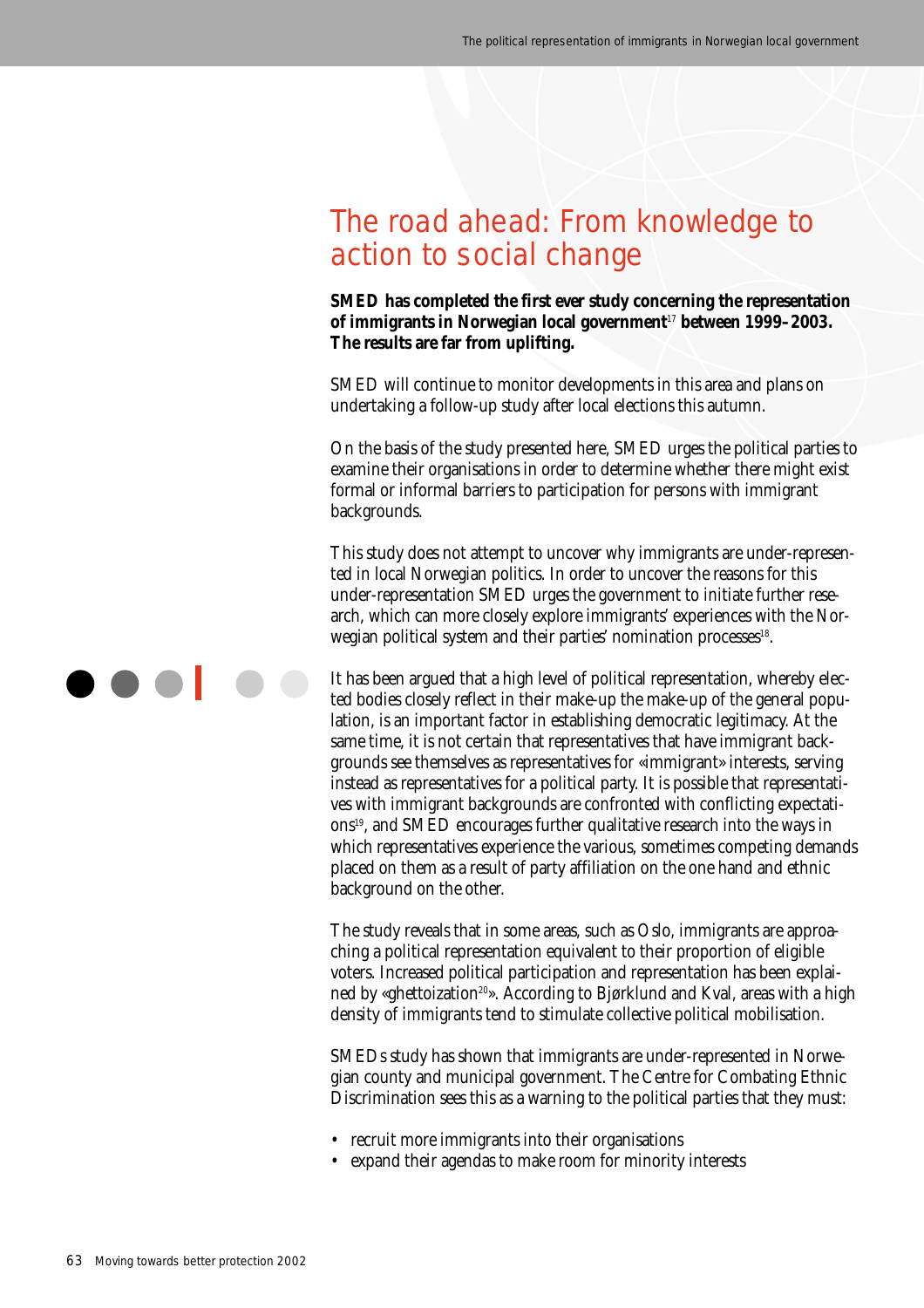In order to encourage increased political participation by immigrants in Great Britain a program known as the MP Shadowing Scheme has been implemented. This program seeks to encourage political participation and representation by allowing young minorities an opportunity to «shadow» a Member of Parliament for six months. Participation in the program is voluntary, and it is up to the MP and the volunteer to determine the content and scope of the volunteer's engagement. When the program was first implemented in 1999 over 600 young people applied. Twenty-three of these young people were given the opportunity to «shadow» a Member of Parliament, and many of the volunteers have subsequently run for political office themselves<sup>21</sup>. The Centre for Combating Ethnic Discrimination believes that a similar project could be successful here in Norway.

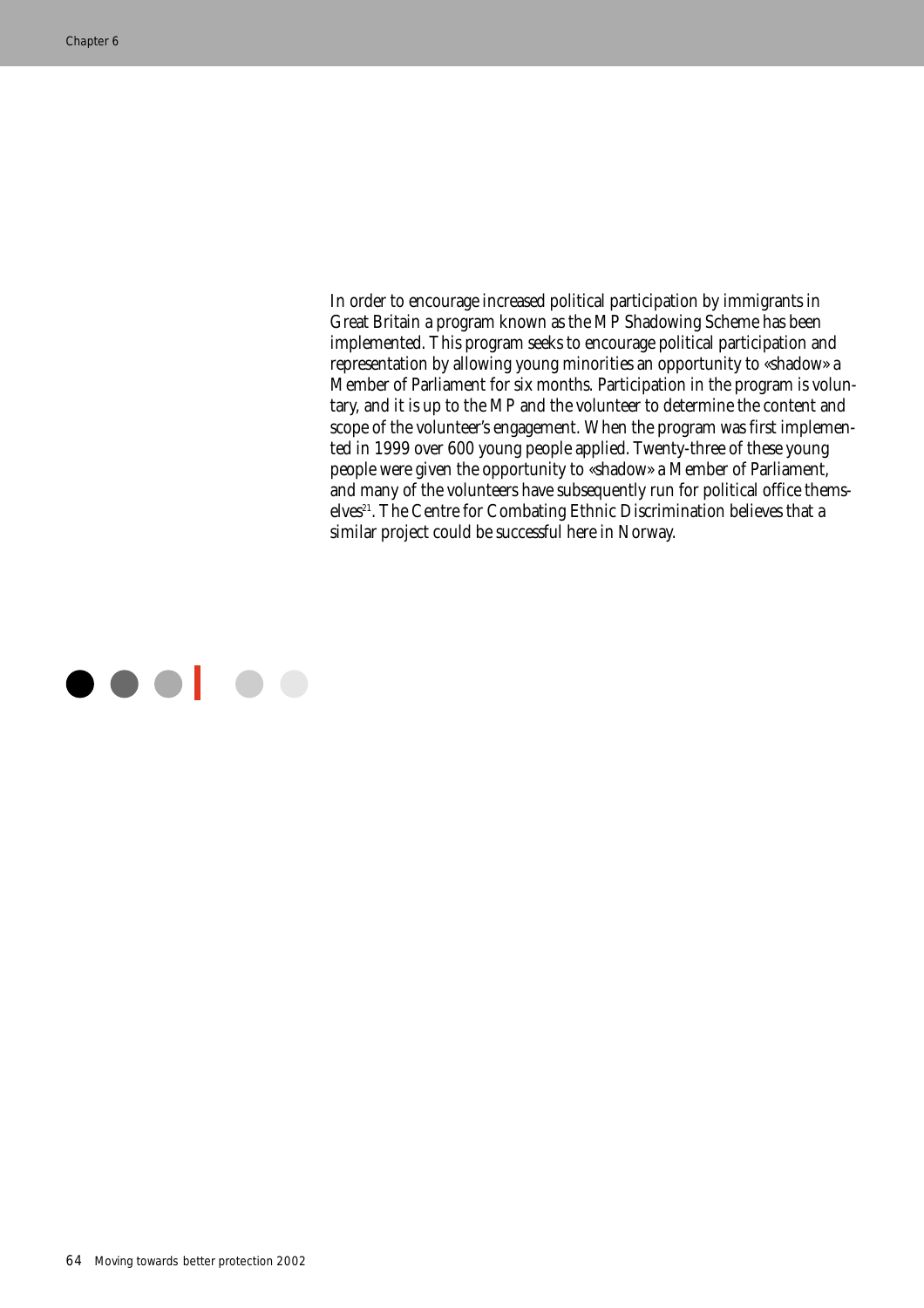## Notes for Chapter 6

- 1) *National Plan of Action to Combat Racism and Discrimination 2002–2006*, page 4.
- 2) The study is based on data from Moss, Sarpsborg, Fredrikstad, Bærum, Asker, Lørenskog, Skedsmo, Oslo, Drammen, Sandefjord, Skien, Arendal, Kristiansand, Sandnes, Stavanger, Bergen, Trondheim, and Tromsø.
- 3) 118,926 out of 185,513 eligible immigrant voters, according to Statistics Norway (SSB).
- 4) Vebjørn Aalandslid and Benedicte Lie at SSB provided data concerning the number of eligible voters in all counties and the selected municipalities. SMED wishes to thank them for their generous assistance.
- 5) The terms «immigrant» and «immigrant background» refer to individuals whose parents were both born in another country. The designation «first generation immigrant» refers to individuals who have themselves immigrated to Norway, whereas «second generation immigrant» refers to the children of these individuals that have been born in Norway. «Immigrant» and «immigrant background» are used interchangeably throughout this article in reference to both of these groups.
- National minorities in Norway include Romani, Roma, Kven, Jewish and Finnish communities.
- 7) By «non-Western background» we refer to individuals who do not come from a country within the European Economic Area area, the USA, Canada, Australia or New Zealand. Individuals coming from all other areas of the world are therefore referred to as «non-Western». This definition corresponds with SSB's definition of «non-Western».
- 8) 0.7% of the total number of county council seats.
- 9) Oslo is treated as both a county and a municipality for the purposes of this study.
- 10) Bjørklund, T. & Kval, K.-E. «Innvandrere og lokalvalget 1999», p. 99. *ISF rapport 2:2001*.
- 11) Bjørklund, T. & Kval, K.-E. «Innvandrere og lokalvalget 1999», p. 100. *ISF rapport 2:2001*.
- 12) The study is based on data from Moss, Sarpsborg, Fredrikstad, Bærum, Asker, Lørenskog, Skedsmo, Oslo, Drammen, Sandefjord, Skien, Arendal, Kristiansand, Sandnes, Stavanger, Bergen, Trondheim, and Tromsø.
- 13) During county council and municipal council elections in 1999 there were 185, 513 eligible immigrant voters in Norway. 118,926 of these lived in the municipalities selected for this study. In these municipalities there was a total 1,340,305 eligible voters in 1999. There were 118,926 immigrants in these municipalities, representing 8.9% of the population in these areas.
- 14) 0.7% of the total number of county council seats.
- 15) For a detailed discussion in Norwegian of political legitimacy in multicultural society, see *Sand i maskineriet. Makt og demokrati i det flerkulturelle Norge*. Brochmann, G., Borchgervink, T., & Rogstad, J. Gyldendal:2002.
- 16) The nomination and election of immigrants to government seats are factors which increase immigrant participation in the political process. «Voting Rights support successful integration – a Vienna case study», *Equal voices*, Issue 12, 2003. European Monitoring Centre on Racism and Xenophobia.
- 17) Hernes, G & Martinussen, W., «Demokrati og politiske ressurser», *NOU 1980:7*, p. 86.
- 18) Semen, S., «Innvandrere og politisk deltakelse i Hordaland: partimedlemskap, nominasjon og representasjon ved kommunestyre- og fylkestingsvalget i 1995». *IMER 16:1998*. While this report deals exclusively with the county of Hordaland, it discusses important aspects of party affiliation and nomination not touched upon by SMED's study.
- 19) The study undertaken in Hordaland during municipal elections in 1995 revealed that political parties by and large nominated to the electoral list those immigrant members (Western and non-Western) who wished to run for election. Semen, S., «Innvandrere og politisk deltakelse i Hordaland: partimedlemskap, nominasjon og representasjon ved kommunestyre- og fylkestingsvalget i 1995». *IMER 16:1998*, p. 29.
- 20) The possibility of conflicting expectations facing minority representatives was first discussed in *The People's Choice,* by Lazarfeld et. al. 1940, where it was shown that voters belonging to more than one social group with potentially conflicting interests.
- 21) Bjørklund, T. & Kval, K.-E. «Innvandrere og lokalvalget 1999», p. 99. *ISF rapport 2:2001.*
- 22) More information can be found on the Commission for Racial Equality's homepage: http://www.cre.gov.uk/gdpract/polobv.html

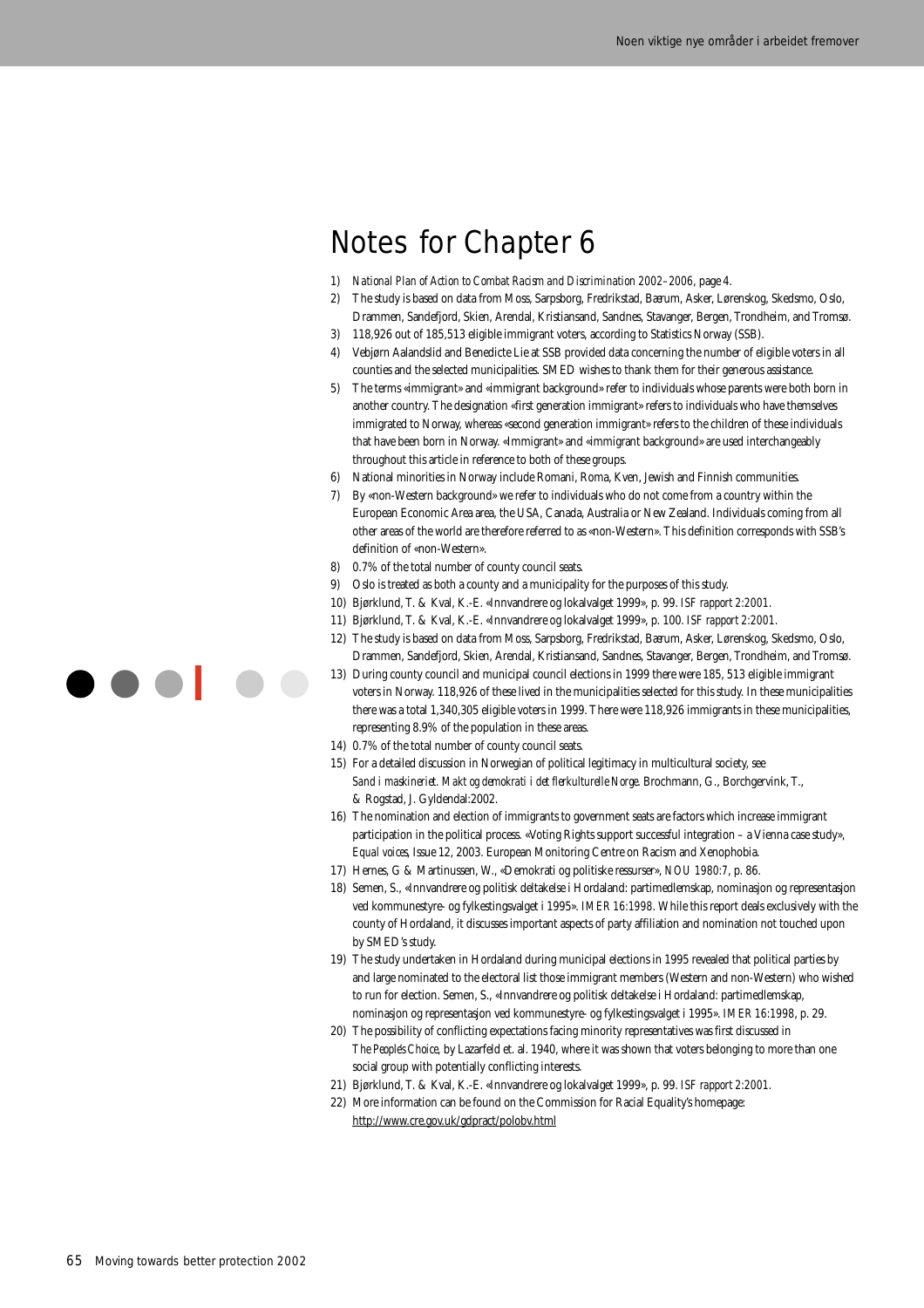

Chapter 7 Individually tailored language instruction for minority pupils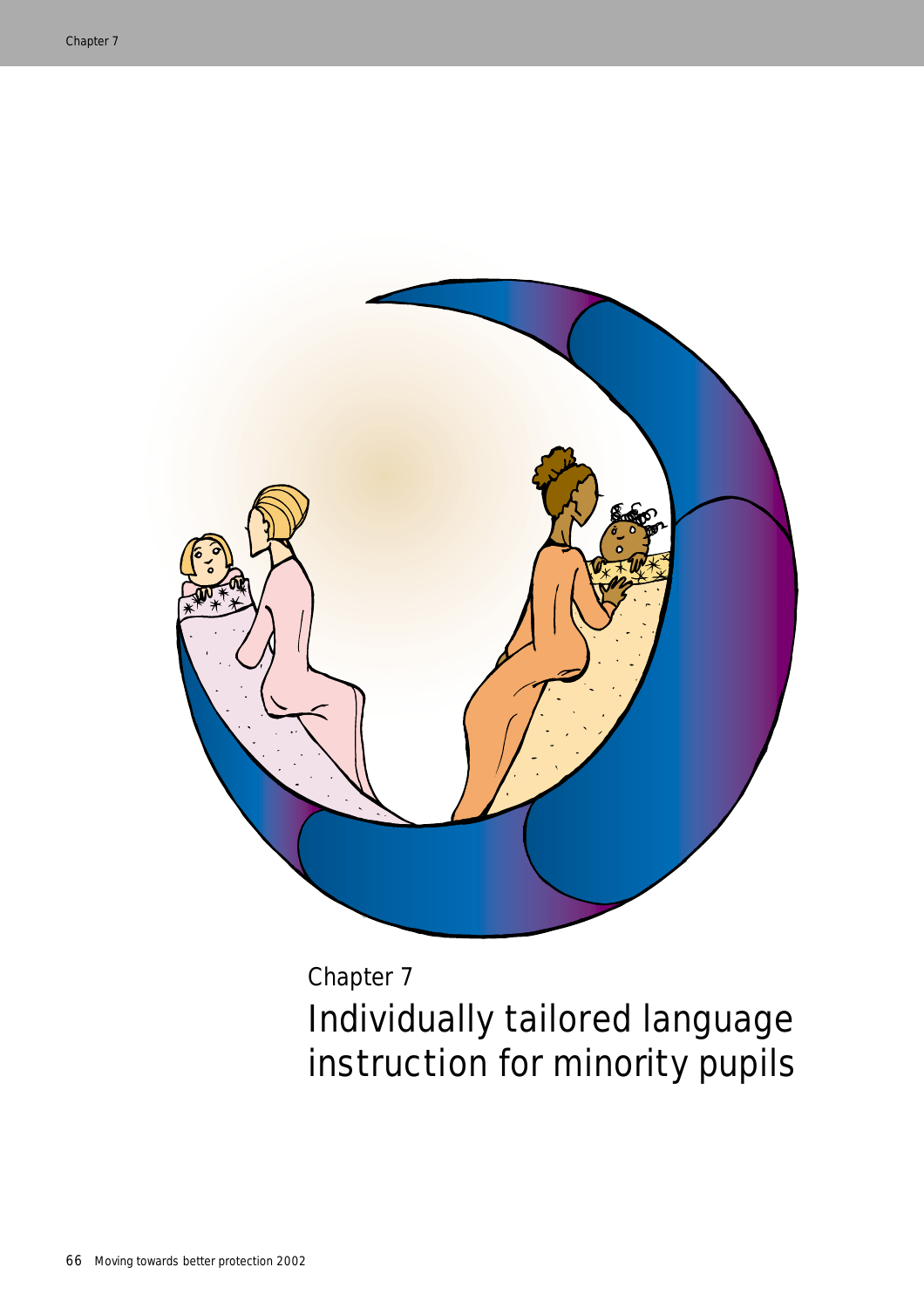#### Primary language instruction, and language instruction in one's primary language – a child's right

All children and young people in Norway have the equal right to an education and are entitled to a curriculum suited to meet their individual needs and abilities. Pupils who speak a minority language as their primary language are to be given the same opportunities, rights and responsibilities as those pupils who speak Norwegain as their primary language. The goal is to ensure that all pupils, regardless of their language background, will leave elementary school with a meaningful education, with confidence in the Norwegian language and other disciplines.

Section §2–8 of the Law on Education and the forward to Chapter 24 of the Law clearly states that

*«Municipalities shall offer primary language instruction to elementary school pupils who speak a primary language other than Norwegian or Sami, bi-lingual instruction in other disciplines, as well special Norwegian language instruction, until such time as their proficiency in the Norwegian language is sufficient to allow them to follow regular instruction (unofficial translation).»* 

In other words, municipalities are required by law to teach minority pupils their primary language as well as to provide bi-lingual instruction in other disciplines and give instruction in the Norwegian language until pupils have the language skills needed to follow regular instruction. This raises the question as to what is meant by «sufficient proficiency in the Norwegian language». The Law is a minority language. Of these,<br>67 Moving towards better protection 2002

suggests a subjective evaluation of pupils' language skills, paving the way for potential conflict between the school and a child's family with regard to the child's level of proficiency. Private schools are currently excused from these requirements.

In the strategic plan presented at the U.N. conference against racism, member-states were encouraged to meet the following minimum educational requirements:

- to ensure that all children receive a good education, free from discrimination
- to establish and implement standardized methods for measuring and following the scholastic development of children and young people with special needs
- to allocate resources which can be used to close the gaps in scholastic achievement

The municipalities' responsibility to provide instruction in a child's primary language, bi-lingual instruction in other disciplines, as well as special Norwegian language instruction, as outlined above, provides pupils with a set of legal rights. In cases where schools do not act according to these guidelines, the pupil or their parents/guardian have the right to demand primary language instruction. Whether the pupil is granted such instruction ultimately depends on educators' evaluation of the child's level of Norwegian language proficiency.

The publically commissioned study *NOU 2003 «I første rekke»* reports that there are approximately 40,000 pupils in Norwegian elementary schools whose primary language

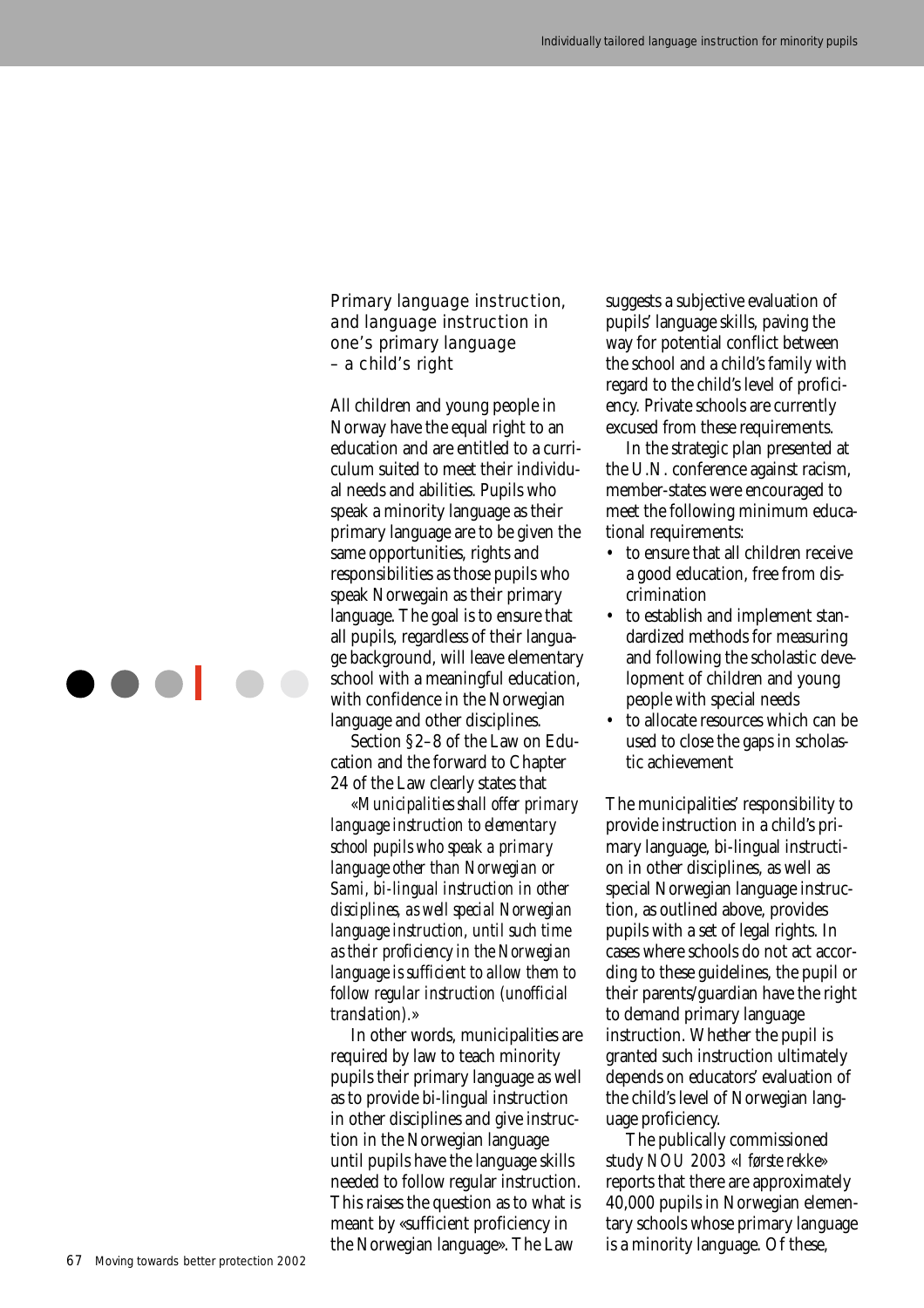| School year 1995/96-1999/2000 |        |        |        |        |        |  |  |  |  |
|-------------------------------|--------|--------|--------|--------|--------|--|--|--|--|
| Primary language              | 95/96  | 96/97  | 97/98  | 98/99  | 99/00  |  |  |  |  |
| Total                         | 11.276 | 12.770 | 15,810 | 17,008 | 17,306 |  |  |  |  |
| Urdu                          | 886    | 1,191  | 2,052  | 2,067  | 2,515  |  |  |  |  |
| Albanian                      | 751    | 915    | 1,015  | 1,164  | 1,577  |  |  |  |  |
| Vietnamese                    | 1,521  | 1.514  | 1,816  | 1,827  | 1,570  |  |  |  |  |
| Bosnian/Croatian              | 1,245  | 1,308  | 1,351  | 1,367  | 1,267  |  |  |  |  |
| Arabic                        | 327    | 407    | 748    | 978    | 1,096  |  |  |  |  |
| English                       | 886    | 878    | 1,100  | 1,304  | 1,005  |  |  |  |  |
| Somali                        | 326    | 581    | 603    | 844    | 1,005  |  |  |  |  |
| Spanish                       | 815    | 785    | 1,017  | 989    | 883    |  |  |  |  |
| Turkish                       | 674    | 743    | 856    | 866    | 781    |  |  |  |  |
| Tamil                         | 489    | 397    | 553    | 529    | 632    |  |  |  |  |
| Kurdish                       | 189    | 221    | 268    | 387    | 611    |  |  |  |  |
| Persian                       | 464    | 407    | 459    | 453    | 439    |  |  |  |  |
| Other                         | 2,703  | 3,423  | 3,972  | 4,233  | 3,925  |  |  |  |  |
|                               |        |        |        |        |        |  |  |  |  |

Table 1: Pupils offered primary language instruction, according to language.

roughly 18,600 receive some form of instruction in their primary language. Instruction is currently offered in around 100 different minority languages.

SMED has registered few complaints from families concerning primary language instruction or bi-lingual instruction in other disciplines. As a result we have only limited knowledge about the way in which schools implement the official guidelines outlined above.

A study undertaken by the College of Hedmark (Aasen and Mønnes 1998) for the Department of Churches, Research, and Education shows large variation in municipalities' use of resources with respect to primary language instruction and bilingual instruction in other disciplines. Among the larger municipalities Oslo stands out, offering primary language instruction to an extremely limited number of pupils with minority language backgrounds. The other municipalities are relative consistent with regard to the proportion of pupils who speak minority languages that receive special Norwegian language instruction. It seems that municipalities with relatively few inhabitants and municipalities with many schools but few pupils are most likely to use more resources for

tailored language instruction. The question which is most interesting for SMED is:

*Does a general lack of primary language instruction, or varying quality of primary language instruction for different language groups, represent ethnic discrimination?*

The answer to this question depends on what effect, or lack thereof, primary language instruction has on the scholastic achievement of children and young people. Is it the case that those receiving primary language instruction show better results than those minority pupils not receiving primary language instruction? Another interesting question is how the scholastic acheivement of those receiving primary language instruction compares with that of those whose primary language is Norwegian.

#### Primary language instruction – pros and cons

Central to the debate is the question of whether or not a pupil's ability to read and write their primary language has positive effects on their general learning. Roughly speaking, the debate has been waged between two opposing camps:

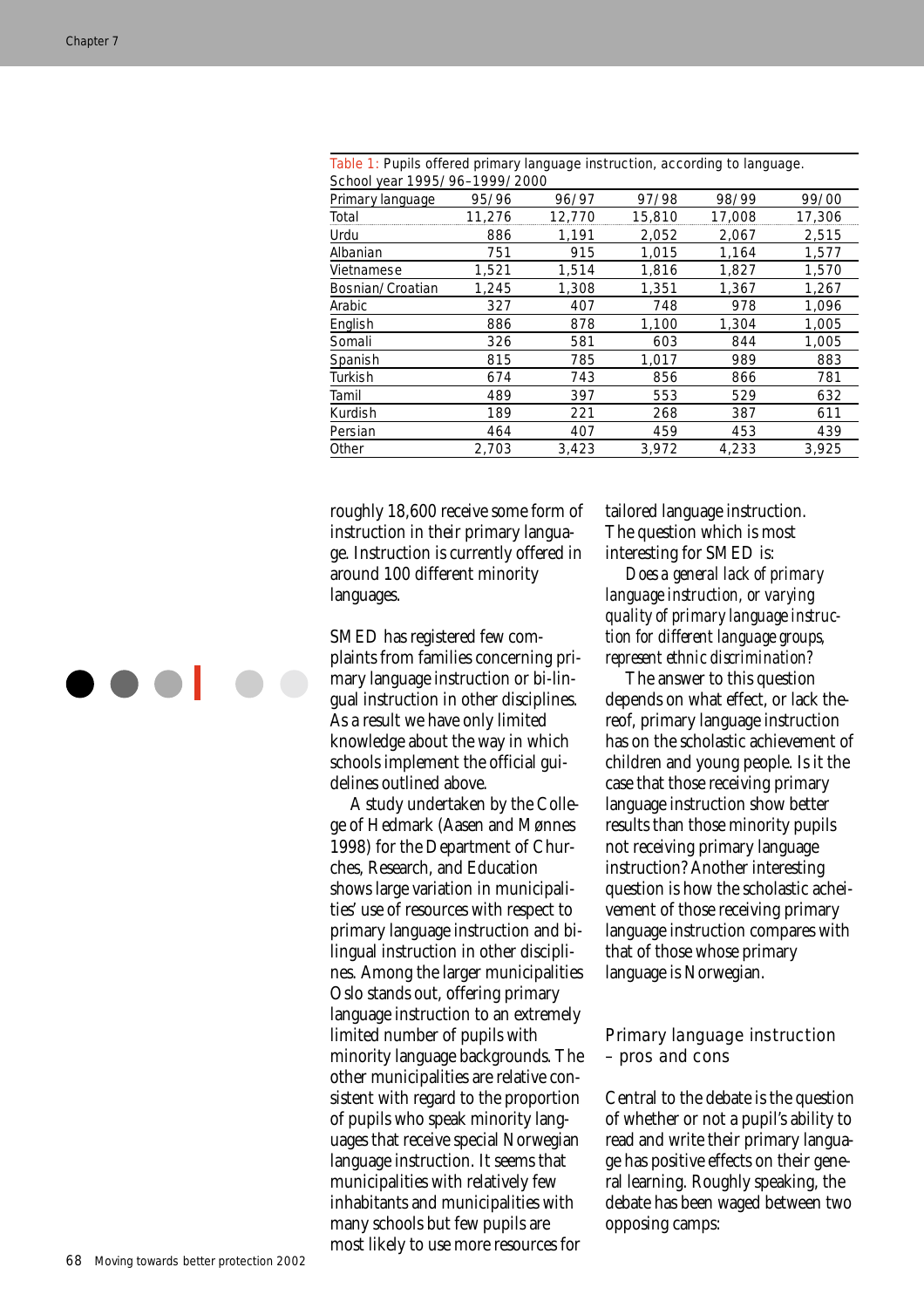- A nearly unanimous research community arguing in favor of primary language instruction as an aid to learning.
- A more popular, «common sense» understanding of how to most effectively integrate children and young people with minority backgrounds.

Researchers argue that children learn best in the language that they best understand. In addition, they argue that primary language skills must be developed first before effective learning in other languages becomes possible. For many laymen (including a number of politicians) and some researchers the arguments for primary language instruction are seen as sending a conflicting message: Isn't it better that children learn Norwegian as quickly as possible, given that everyone agrees that this is the ultimate goal? This argument rests on the assumption that primary language instruction has an adverse effect on children's Norwegian language skills, in addition to causing language confusion. Those seeking proof of a correlation between primary language instruction and general scholastic acheivement often cite the fact that pupils with minority language backgrounds on average perform more poorly than other pupils with a majority language background.

#### The effect of primary language instruction on scholastic achievement

In his article «Morsmålsundervisning og skoleprestasjoner» («Primary language instruction and scholastic

acheivement»), researcher Anders Bakken presents two hypotheses:

• H1: The linear hypothesis: *The level of scholastic achievement increases in proportion to the level of primary language instruction.*

The linear hypothesis assumes that for each year of primary language instruction the level of scholastic achievement will increase. Alternatively, we can assume that primary language instruction will result in a step effect.

• H2: The step hypothesis: *Primary language instruction will have a positive effect on scholastic aptitude only after a period of four or more years.*

It is worth noting that both hypotheses assume that those not receiving primary language instruction will have lower levels of scholastic achievement than those offered more personalised instruction. In order to test these hypotheses Bakken uses data provided by the Youth in Oslo study (1996). In addition, Bakken considers other factors which might play a role in whether primary language instruction has an effect on minority pupils' scholastic achievement:

- Parents' proficiency in the Norwegian language/employment situation (employed/unemployed).
- Ethnic background/country of origin.
- Language skills upon entering school (previous pre-school or kindergarten experience).

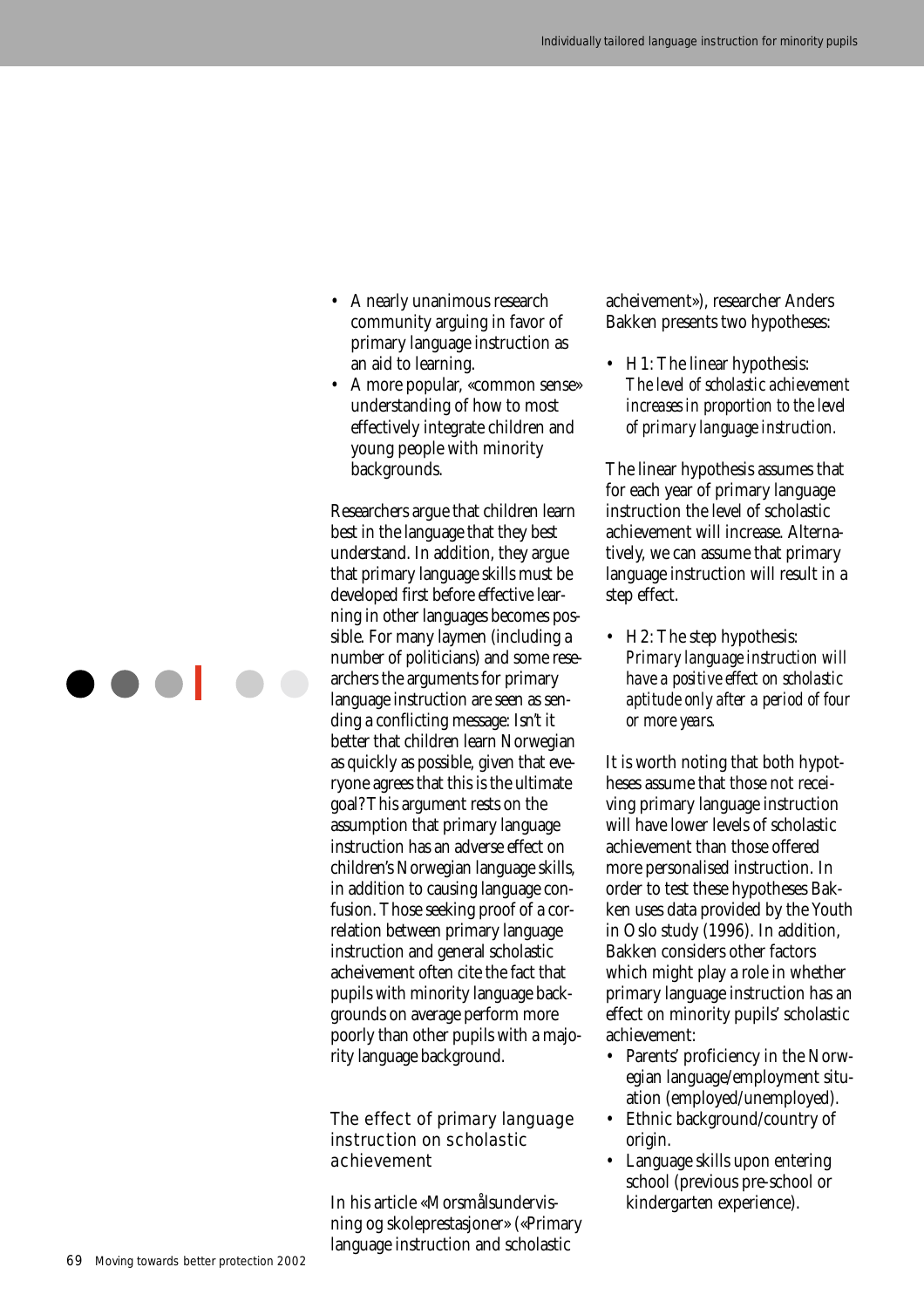#### Table 2: The percentage of pupils in the top 40% of their class in various disciplines, according to the amount of primary language instruction received+

|                                                      | Cumulative grade Mathematics English<br>point average # |        | Natural | Social<br>Sciences Sciences |
|------------------------------------------------------|---------------------------------------------------------|--------|---------|-----------------------------|
| No primary language<br>instruction                   |                                                         |        |         | 35                          |
| One year of primary<br>language instruction          |                                                         |        |         |                             |
| Two years of primary<br>language instruction         |                                                         |        |         |                             |
| Four to six years of<br>primary language instruction |                                                         | ′२ 1 * | 17*     |                             |

#) Grade-point average based on cumulative scores in mathematics, English, natural sciences, and social sciences.

+) Percentages based on an analysis which accounts for mother's socio-economic status, participation in the labour market, proficiency in the Norwegian language, and parent's country of origin.

\*) Statistically significant.

Bakken concludes that one group especially stands out:

Those that have had primary language instruction since early childhood (between the ages og 4 to 6) enjoy higher levels of scholastic acheivement, roughly on par with the average for other pupils in Oslo.

For the other three groups the achievement reflected in grade-point average is somewhat lower (24–30). This difference is noticeable in most disciplines, with the exception of English, where there is no statistical correlation. For the natural sciences, mathematics and the social sciences there is a statistical correlation, and the findings seem to support the step hypothesis as those with the most primary language instruction tend to score highest.

Researchers' defense of primary language instruction can be divided into roughly four different categories. They argue that primary language:

#### • **Gives children better chances for learning (the learning argument):**

It is assumed that pupils who cannot follow instruction in Norwegian will learn better- both with regard to the Norwegian language and to other disciplinesif they are given instruction in a language they can understand. Instruction must be tailored to the needs of the individual. Chances of learning the Norwegian language are increased by a well developed understanding of one's primary language.

• **Strengthens children's ethnic and cultural identity (the recognition argument):**

It is argued that primary language instruction results in a positive self image. The cultural assimilation forced upon the Sami people is an example of government policy which resulted in widespread feelings of low self-esteem.

- **Increases communication between children and their parents (the communication argument):** It is argued that when competing languages are spoken within the family unit and within different generation sets children might lose repect for their parents and elders.
- **Increases the language base in a country which is becoming increasingly integrated into world markets (the economic argument).**

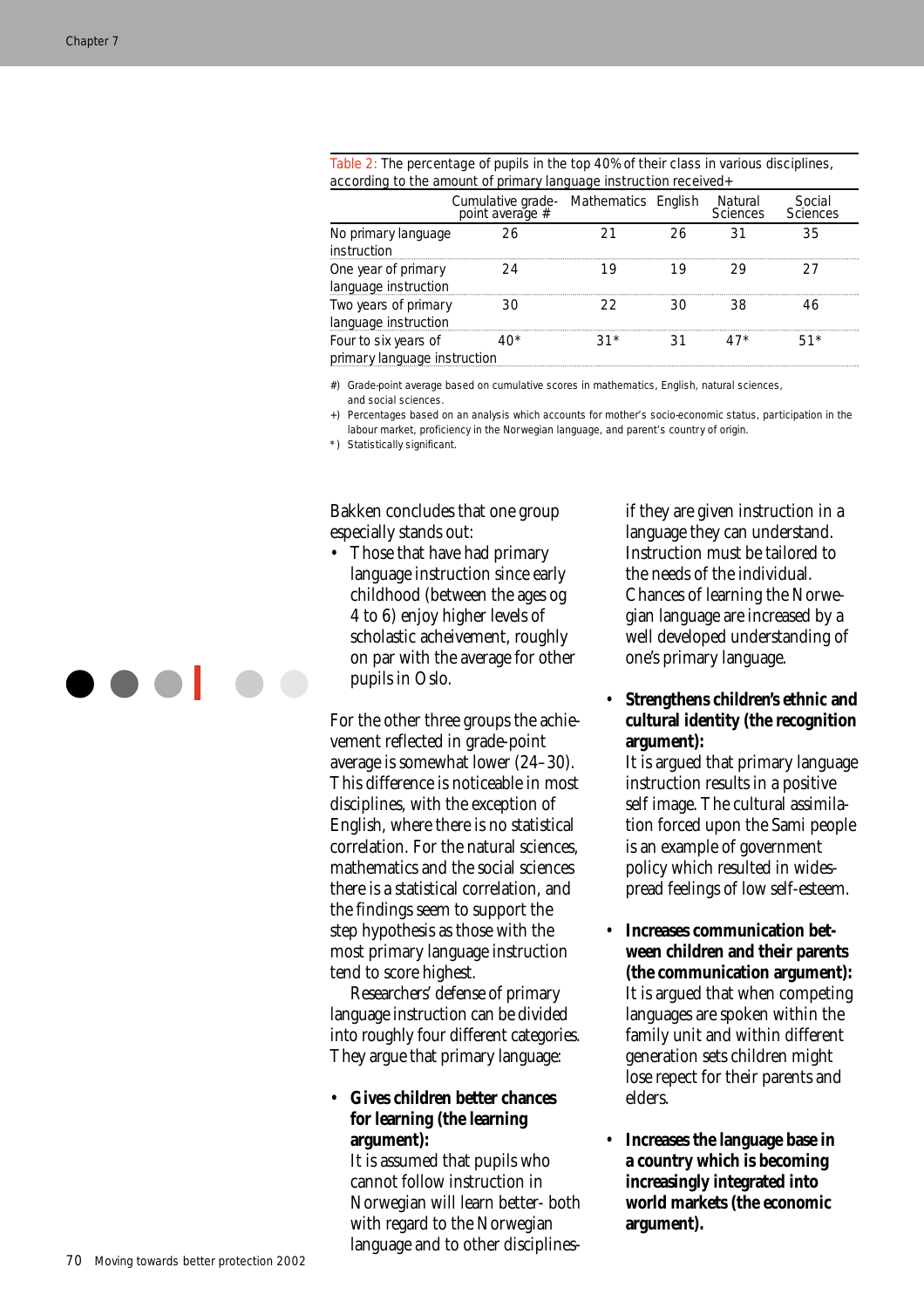### The way forward: Individually tailored language instruction as a condition for equal opportunity

**SMED believes that pupils who are made to follow instruction which they lack the language skills to absorb, are in reality being offered a worse education than pupils who do not share the same language difficulties. This is discrimination.**

In addition, SMED believes that individually tailored language instruction will contribute to the strengthening of minority childen's self-esteem, a process which will in itself have positive repercussions for the future of our multi-cultural society.

The suggested amendments to the Law concerning private schools will allow for increased freedom for families to choose private alternatives to the public school system. SMED agrees with those that argue that increased segregation among school children as a result of the new private school laws would be extremely unfortunate. Therefore we recommend that also private schools be required to offer primary language instruction. Only then will the freedom to choose also exist for those children with the need for tailored language instruction.

SMED also supports:

- More research concerning which form of instruction is most successful. Future studies must account for pupils' language skills upon entering school, both in their primary language and Norwegian.
- A greater focus on increased quality of instruction, and on teachers' qualifications.
- Investigation into other ways to boost language competency. Tutoring programs and better school libraries, as well as a general focus on catching reading and writing difficulties can be effective measures. Increased commitment to such measures can help to shift the focus away from minority pupils as problems, and redirect attention towards ways in which schools can be improved to the benefit of all pupils.
- Focus on actual problems experienced by individual pupils. This can help reduce the tendency towards ethnic and language-based segregation in schools.

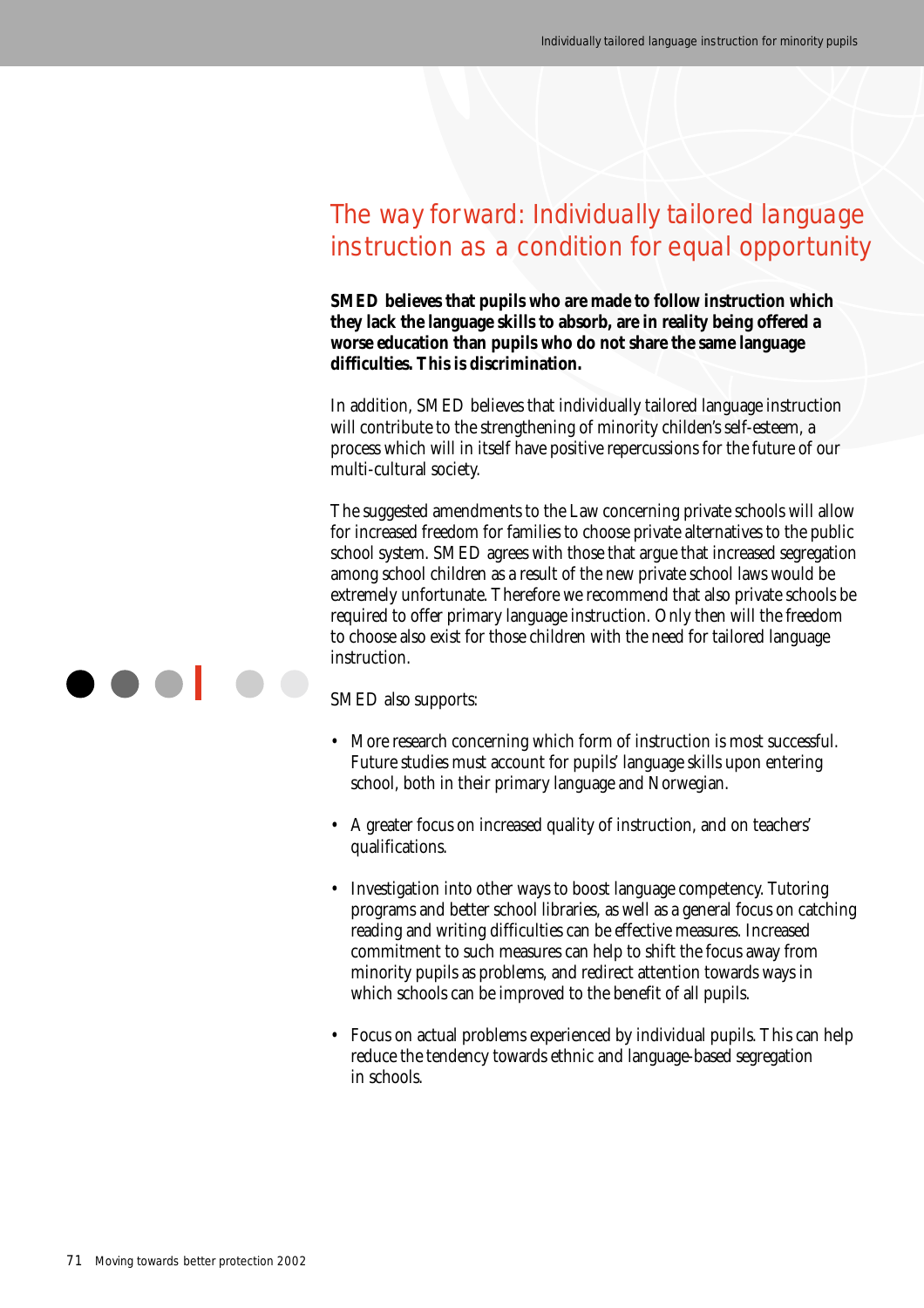# Appendix

#### Legal mandate for the Centre for Combating Ethnic Discrimination

*Prescribed by the King in Council 11th September 1998. Proposed by the Ministry of Local Government and Regional Development.*

#### *1. Background*

In Report to the Storting No. 17 (1996–97) on Immigration and Norway as a Multicultural Society it is proposed that for a trial period of five years a programme be established which will help improve the legal assistance available to persons who suffer from discrimination and to document and monitor the situation with respect to the nature and scope of discrimination. Here the term discrimination means negative discriminatory treatment on the basis of religion or belief, race, colour or national or ethnic origin.

On 12th June 1997 the Storting approved the establishment of such a pilot programme through its discussion of Report to the Storting No. 17 (1996–97), cf. recommendation of the Local Government Committee on Immigration and Norway as a Multicultural Society, (Recommendation to the Storting No. 225 (1996–97)).

On 5th December 1997 the Storting allocated NOK 5 million for the pilot programme for 1998, cf. Proposition to the Storting No. 1 (1997–98) for the Budget Period 1998 and Budget Recommendation to the Storting No. 5 (1997–98).

#### *2. Centre for Combating Ethnic Discrimination*

On the precondition that the Storting allocate money for the programme in the Ministry of Local Government and Regional Development's budget, a programme shall be established for the trial period 1998 to 2002 to provide legal assistance for individuals who suffer from discrimination on the basis of religion or belief, race, colour or national or ethnic origin. The Centre shall furthermore document and monitor the situation with respect to the nature and scope of this type of discrimination.

The pilot programme shall be established as an administrative agency with special powers under the name Centre for Combating Ethnic Discrimination. It will operate nationwide.

#### *3. Object*

The object of the Centre for Combating Ethnic Discrimination is to ensure protection against discrimination.

#### *4. Scope*

The Centre for Combating Ethnic Discrimination will handle cases concerning discrimination, cf. the definition in section 1 above, from the entire country. This applies regardless if the discrimination is exercised by private or public bodies. The cases must be brought by individuals staying in Norway. Cases from individuals may also be brought by proxies such as non governmental organisations or others.<br>
72 Moving towards better protection 2002

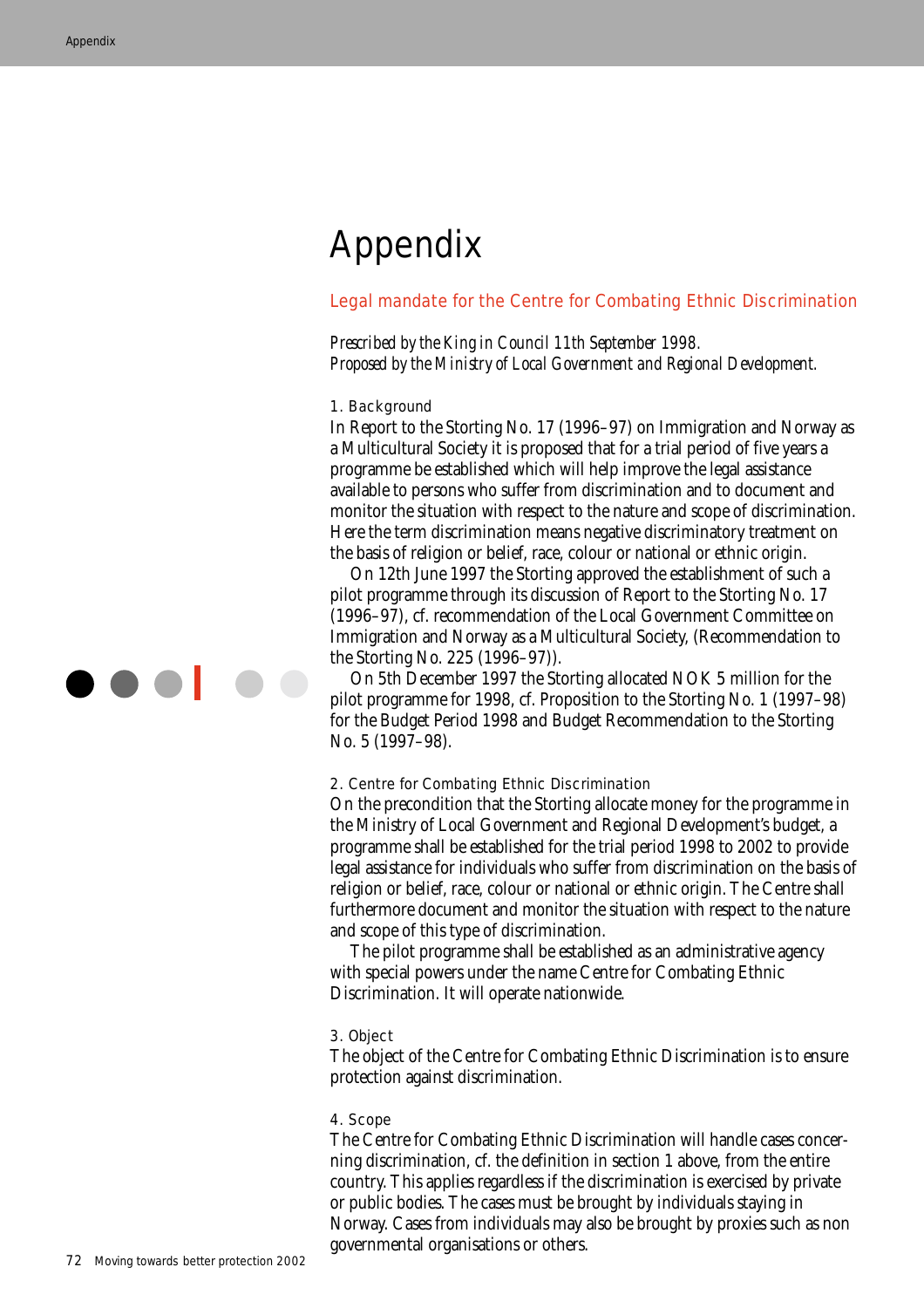# *5. Instruments*

## **a) Legal aid activities.**

Pursuant to Act No. 5 of 13 August 1915 pertaining to the Courts of Justice, Section 218, sixth paragraph, the Centre shall provide legal assistance. The Centre shall provide legal assistance free of charge to individuals by:

- providing advice and guidance
- channelling enquiries to the appropriate body
- assisting with representation of the party and negotiations

The Centre cannot bring cases before the courts. In cases involving questions of principle, the Centre can cover the cost of hiring a lawyer to take the case to court.

# **b) Documentation and external activities**

The Centre shall document and monitor the situation with respect to the nature and scope of discrimination and pursue external activities by:

- recording enquiries and their follow-up
- obtaining documentation on discrimination
- preparing annual reports on the nature and scope of discrimination
- having contact with other parties to prevent and hinder discrimination
- forwarding proposals on steps to prevent discrimination in society

## *6. The board*

The Centre shall be under the direction of a board. The board shall consist of seven members and three deputies with background and experience from anti-discrimination and human rights organisations, legal practice, business and industry, law enforcement or the prosecution authorities or other areas deemed relevant to the operations of the Centre. Half of the board members/deputies should preferably be persons with a minority background. The board shall be quorate when at least four board members in addition to the chair or deputy chair are present, i.e. altogether five persons. In the event of a tie, the meeting chair has the casting vote.

## *7. Appointment of the board*

The King in Council shall appoint the chair, deputy chair and the other members of the board. Board members are appointed for two years and may be re-appointed once. National organisations that work against discrimination will be invited to propose candidates for board membership.

## *8. Manager*

The board shall employ a manager for the Centre. The manager shall have the right to attend and speak at board meetings.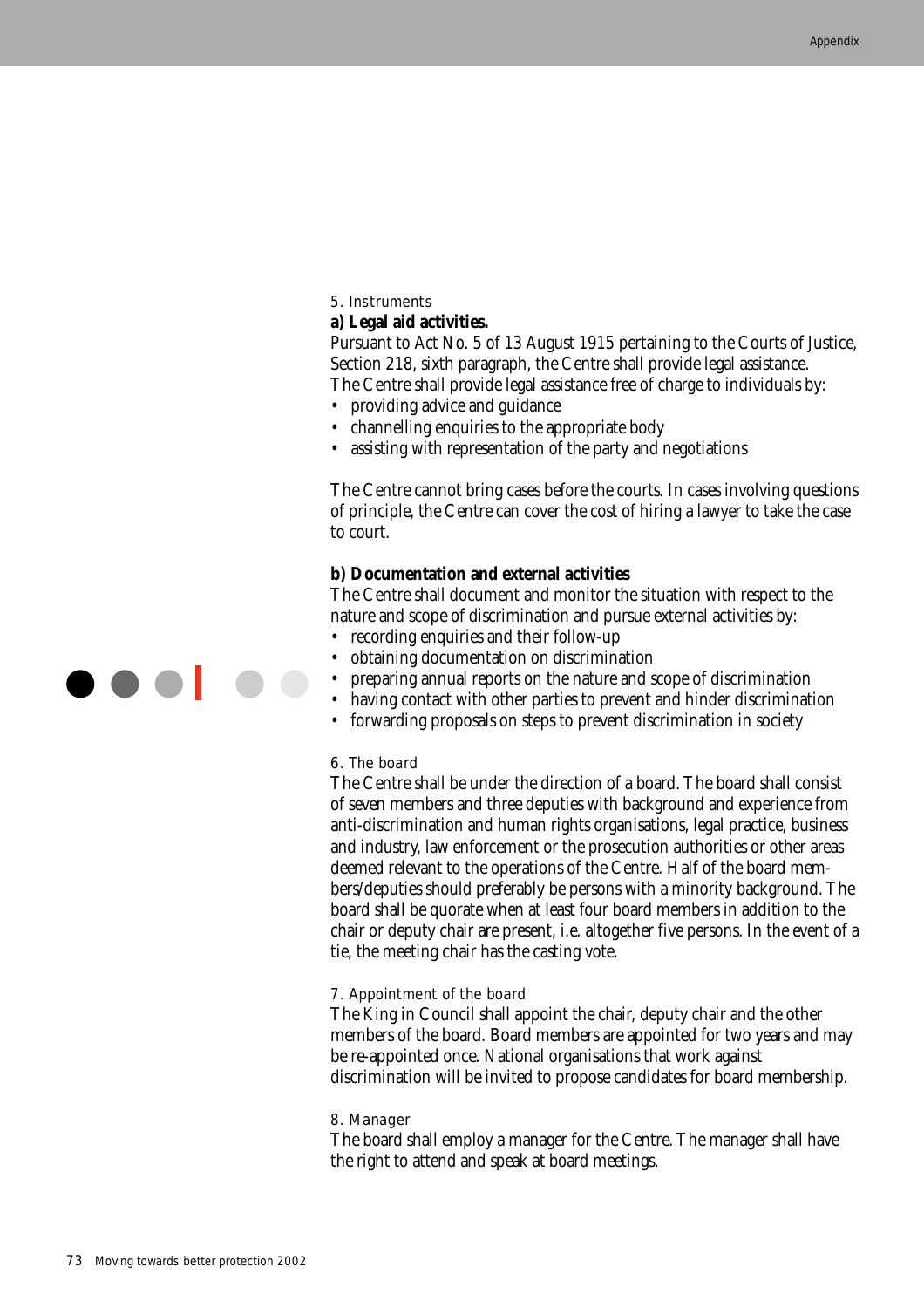#### *9. Responsibilities*

The board has overall responsibility for the operations of the Centre and for ensuring that it is run within the framework of the terms of reference and the annual letter of allocation from the Ministry of Local Government and Regional Development. The board makes decisions on the long-term guidelines for the Centre and in cases of significant financial importance through the Centre's annual plan and budget. The board is responsible for appointing the manager of the Centre.

The manager is responsible for the daily operation of the Centre and for ensuring that operations are conducted within the framework of the guidelines set by the board. The manager is responsible for prioritising between various assignments and policy instruments, and for reporting on the operations of the Centre to the board. The manager employs the Centre's staff, who are covered by Act No. 3 of 4 March 1983 relating to Civil Servants.

The authority to issue instructions is exercised by the King, who also has the authority to amend the terms of reference. The board shall submit annual reports on the operations of the Centre to the Ministry of Local Government and Regional Development through the budget, annual plan, revised accounts and annual report.

#### *10. Relationship to other public agencies*

The Centre will not replace tasks or functions carried out by other public agencies or programmes bordering the Centre's area of responsibility, but will function as a supplement to them.

#### *11. Entry into force*

The terms of reference apply from the time the King decides and until the end of 2002.

*(Since amended.)*

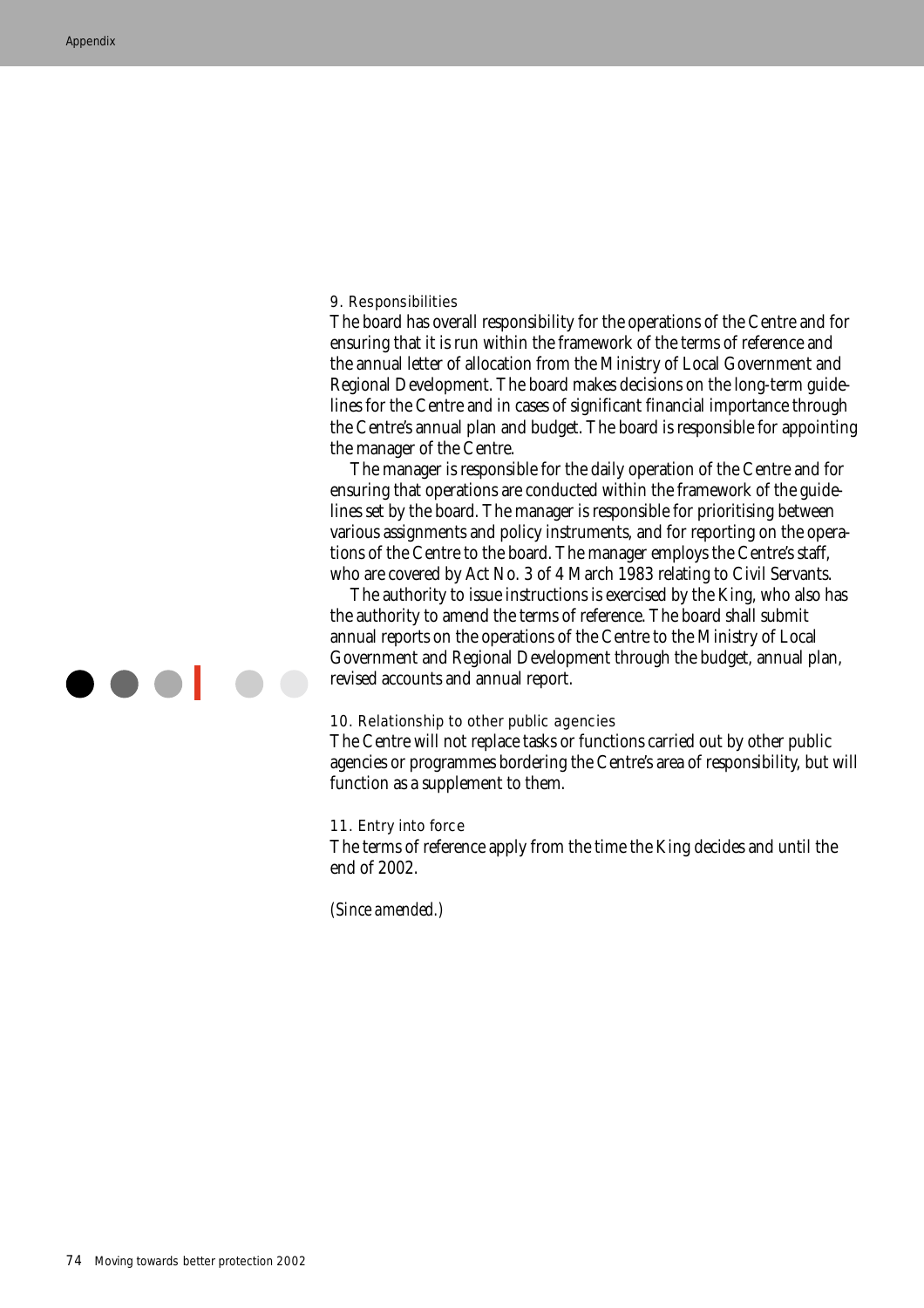

The Centre for Combating Ethnic Discrimination equal treatment • equal opportunity • equal rights